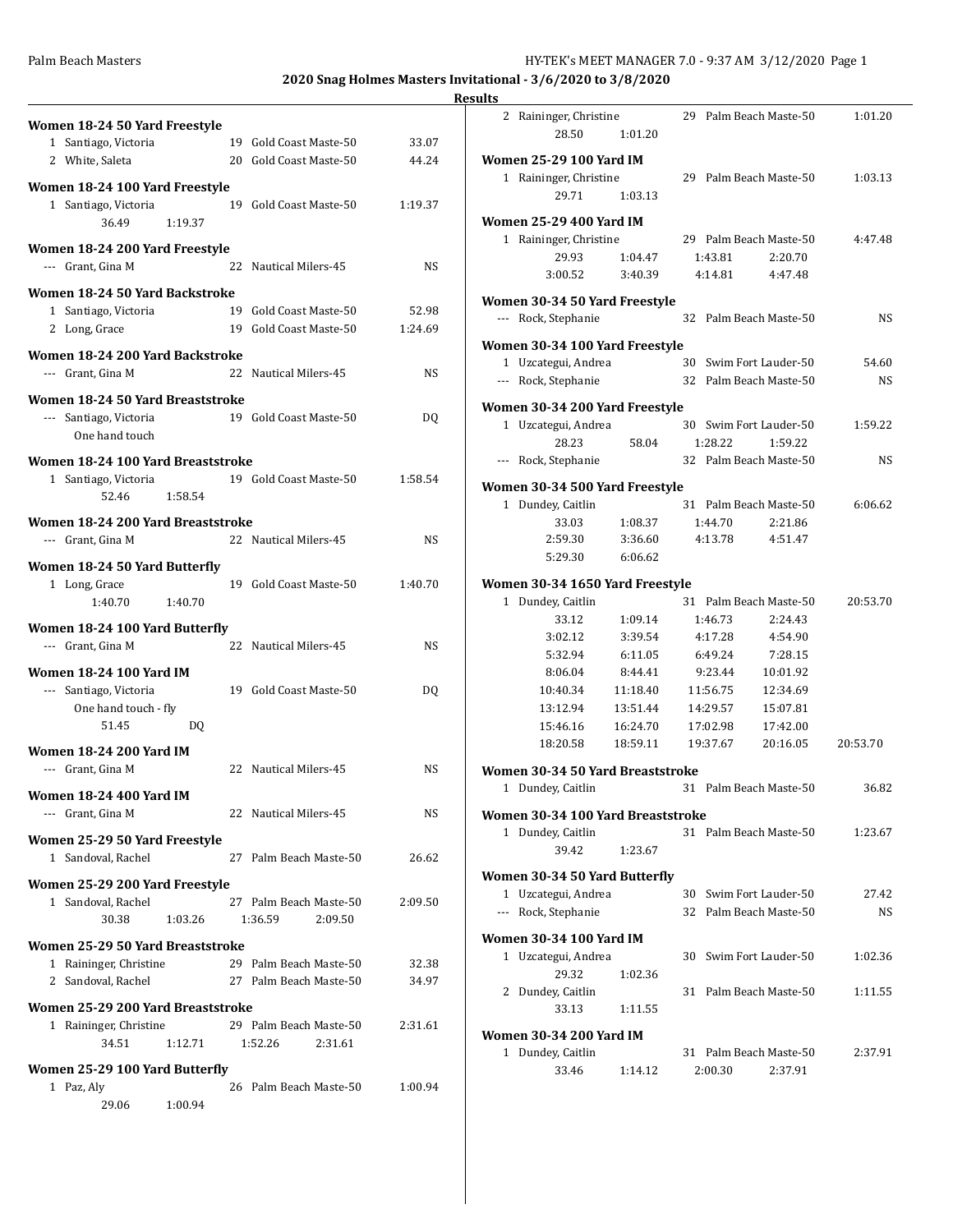|     | Women 30-34 400 Yard IM                                   |          |    |          |                                   |          |
|-----|-----------------------------------------------------------|----------|----|----------|-----------------------------------|----------|
|     | 1 Dundey, Caitlin                                         |          |    |          | 31 Palm Beach Maste-50            | 5:37.63  |
|     | 34.70                                                     | 1:16.65  |    | 1:59.34  | 2:43.96                           |          |
|     | 3:31.28                                                   | 4:19.52  |    | 4:59.63  | 5:37.63                           |          |
|     | Women 35-39 50 Yard Freestyle                             |          |    |          |                                   |          |
|     | --- Maganiezin, Shannon                                   |          |    |          | 37 Palm Beach Maste-50            | NS       |
|     | --- Uzcategui, Edymar                                     |          |    |          | 36 Gold Coast Maste-50            | NS       |
|     |                                                           |          |    |          |                                   |          |
|     | Women 35-39 100 Yard Freestyle<br>--- Maganiezin, Shannon |          | 37 |          | Palm Beach Maste-50               | NS       |
|     |                                                           |          |    |          |                                   |          |
|     | Women 35-39 200 Yard Freestyle                            |          |    |          |                                   |          |
|     | 1 Frimerman-Bergquist, Sandra                             |          |    |          | 36 Minnesota Master-30            | 2:12.86  |
|     | 31.33                                                     | 1:04.77  |    | 1:38.59  | 2:12.86<br>36 Palm Beach Maste-50 |          |
|     | 2 Pearson, Quincy<br>35.86                                | 1:14.24  |    | 1:54.02  | 2:32.74                           | 2:32.74  |
| --- | Maganiezin, Shannon                                       |          |    |          | 37 Palm Beach Maste-50            | NS       |
|     | --- Uzcategui, Edymar                                     |          |    |          | 36 Gold Coast Maste-50            | NS       |
|     |                                                           |          |    |          |                                   |          |
|     | Women 35-39 500 Yard Freestyle                            |          |    |          |                                   |          |
|     | 2 Pearson, Quincy                                         |          |    |          | 36 Palm Beach Maste-50            | 7:03.20  |
|     | 38.10                                                     | 1:18.68  |    | 2:00.16  | 2:42.80                           |          |
|     | 3:26.42                                                   | 4:10.72  |    | 4:55.07  | 5:38.45                           |          |
|     | 6:22.00                                                   | 7:03.20  |    |          |                                   |          |
|     | Women 35-39 1650 Yard Freestyle                           |          |    |          |                                   |          |
|     | 1 Frimerman-Bergquist, Sandra                             |          |    |          | 36 Minnesota Master-30            | 19:04.58 |
|     | 32.85                                                     | 1:07.63  |    | 1:42.48  | 2:17.29                           |          |
|     | 2:51.76                                                   | 3:26.08  |    | 4:00.57  | 4:35.06                           |          |
|     | 5:09.53                                                   | 5:44.31  |    | 6:19.28  | 6:53.80                           |          |
|     | 7:28.76                                                   | 8:03.65  |    | 8:38.43  | 9:13.14                           |          |
|     | 9:47.72                                                   | 10:22.66 |    | 10:57.14 | 11:31.67                          |          |
|     | 12:06.14                                                  | 12:40.74 |    | 13:15.72 | 13:50.67                          |          |
|     | 14:25.68                                                  | 15:00.60 |    | 15:35.85 | 16:10.84                          |          |
|     | 16:45.87                                                  | 17:20.90 |    | 17:55.82 | 18:30.70                          | 19:04.58 |
|     | Women 35-39 100 Yard Backstroke                           |          |    |          |                                   |          |
|     | --- Uzcategui, Edymar                                     |          |    |          | 36 Gold Coast Maste-50            | NS       |
|     | Women 35-39 100 Yard Breaststroke                         |          |    |          |                                   |          |
|     | --- Maganiezin, Shannon                                   |          |    |          | 37 Palm Beach Maste-50            | NS       |
|     | Women 35-39 200 Yard Breaststroke                         |          |    |          |                                   |          |
|     | --- Maganiezin, Shannon                                   |          |    |          | 37 Palm Beach Maste-50            | NS       |
|     | Women 35-39 50 Yard Butterfly                             |          |    |          |                                   |          |
|     | --- Gudaszewska, Marta                                    |          |    |          | 37 Gold Coast Maste-50            | NS       |
|     |                                                           |          |    |          |                                   |          |
|     | Women 35-39 100 Yard Butterfly                            |          |    |          |                                   |          |
|     | --- Gudaszewska, Marta                                    |          | 37 |          | Gold Coast Maste-50               | NS       |
|     | Women 35-39 200 Yard Butterfly                            |          |    |          |                                   |          |
|     | --- Frimerman-Bergquist, Sandra                           |          | 36 |          | Minnesota Master-30               | NS       |
|     | --- Gudaszewska, Marta                                    |          | 37 |          | Gold Coast Maste-50               | NS       |
|     | Women 35-39 100 Yard IM                                   |          |    |          |                                   |          |
|     | --- Gudaszewska, Marta                                    |          | 37 |          | Gold Coast Maste-50               | NS       |
|     |                                                           |          |    |          |                                   |          |
|     | Women 40-44 50 Yard Freestyle                             |          |    |          |                                   |          |
|     | 1 Morris, Hillary                                         |          | 44 |          | Palm Beach Maste-50               | 31.50    |
|     | 2 Gigler, Jennifer                                        |          | 43 |          | Swim Fort Lauder-50               | 40.26    |
|     |                                                           |          |    |          |                                   |          |

|              | Women 40-44 100 Yard Freestyle    |          |    |                                                  |                        |          |
|--------------|-----------------------------------|----------|----|--------------------------------------------------|------------------------|----------|
|              | 1 Szczerban, Alexandra            |          |    | 44 Swim Fort Lauder-50                           |                        | 1:10.02  |
|              | 32.06                             | 1:10.02  |    |                                                  |                        |          |
|              | Women 40-44 200 Yard Freestyle    |          |    |                                                  |                        |          |
|              | 1 Barbosa, Tatiana                |          |    | 40 Swim Fort Lauder-50                           |                        | 2:29.54  |
|              | 34.62                             | 1:12.04  |    | 1:51.06                                          | 2:29.54                |          |
|              | 2 Gigler, Jennifer                |          |    | 43 Swim Fort Lauder-50                           |                        | 3:36.02  |
|              | 46.48                             | 1:39.53  |    | 2:37.55                                          | 3:36.02                |          |
|              | Women 40-44 50 Yard Backstroke    |          |    |                                                  |                        |          |
|              | 1 Morris, Hillary                 |          | 44 | Palm Beach Maste-50                              |                        | 39.80    |
|              |                                   |          |    |                                                  |                        |          |
|              | Women 40-44 100 Yard Backstroke   |          |    |                                                  |                        |          |
|              | 1 Morris, Hillary                 |          |    | 44 Palm Beach Maste-50                           |                        | 1:25.52  |
|              | 43.81                             | 1:25.52  |    |                                                  |                        |          |
|              | Women 40-44 50 Yard Breaststroke  |          |    |                                                  |                        |          |
|              | 1 Barbosa, Tatiana                |          |    | 40 Swim Fort Lauder-50                           |                        | 38.79    |
|              | 2 Gigler, Jennifer                |          |    | 43 Swim Fort Lauder-50                           |                        | 55.85    |
|              |                                   |          |    |                                                  |                        |          |
|              | Women 40-44 200 Yard Breaststroke |          |    |                                                  |                        |          |
|              | 1 Barbosa, Tatiana<br>41.59       | 1:27.51  |    | 40 Swim Fort Lauder-50<br>2:14.76                | 3:01.86                | 3:01.86  |
|              |                                   |          |    |                                                  |                        |          |
|              | Women 40-44 50 Yard Butterfly     |          |    |                                                  |                        |          |
|              | 1 Szczerban, Alexandra            |          |    | 44 Swim Fort Lauder-50                           |                        | 33.82    |
|              | <b>Women 40-44 100 Yard IM</b>    |          |    |                                                  |                        |          |
|              | 1 Barbosa, Tatiana                |          |    | 40 Swim Fort Lauder-50                           |                        | 1:17.36  |
|              | 37.33                             | 1:17.36  |    |                                                  |                        |          |
|              |                                   |          |    |                                                  |                        |          |
|              | Women 45-49 50 Yard Freestyle     |          |    |                                                  |                        |          |
|              | 1 Stewart, Ann                    |          |    |                                                  | 49 Hammerhead Aquat-50 | 29.26    |
|              | 2 Anderson, Lauren G              |          |    | 46 Palm Beach Maste-50                           |                        | 29.91    |
|              | 3 Taback, Megyn                   |          |    | 46 Palm Beach Maste-50<br>48 Palm Beach Maste-50 |                        | 30.36    |
|              | 4 Hanssen, Jenna                  |          |    |                                                  |                        | 30.97    |
|              | Women 45-49 100 Yard Freestyle    |          |    |                                                  |                        |          |
|              | 1 Stewart, Ann                    |          | 49 |                                                  | Hammerhead Aquat-50    | 1:00.91  |
|              | 2 Anderson, Lauren G              |          |    | 46 Palm Beach Maste-50                           |                        | 1:03.09  |
|              | 3 Taback, Megyn                   |          |    | 46 Palm Beach Maste-50                           |                        | 1:07.04  |
|              | 31.78                             | 1:07.04  |    |                                                  |                        |          |
|              | --- Hanssen, Jenna                |          |    | 48 Palm Beach Maste-50                           |                        | NS       |
|              | Women 45-49 200 Yard Freestyle    |          |    |                                                  |                        |          |
| $\mathbf{1}$ | Hayden, Alison                    |          |    | 48 St Pete Masters-14                            |                        | 2:09.11  |
|              | 29.82                             | 1:02.62  |    | 1:36.05                                          | 2:09.11                |          |
| 2            | Stewart, Ann                      |          |    |                                                  | 49 Hammerhead Aquat-50 | 2:10.60  |
|              | 30.54                             | 1:03.31  |    | 1:37.17                                          | 2:10.60                |          |
|              | 3 Anderson, Lauren G              |          |    | 46 Palm Beach Maste-50                           |                        | 2:19.94  |
|              | 31.18                             | 1:06.32  |    | 1:42.83                                          | 2:19.94                |          |
|              | Women 45-49 1650 Yard Freestyle   |          |    |                                                  |                        |          |
|              | 1 Hayden, Alison                  |          |    | 48 St Pete Masters-14                            |                        | 19:39.20 |
|              | 31.35                             | 1:05.51  |    | 1:40.43                                          | 2:15.84                |          |
|              | 2:51.38                           | 3:27.21  |    | 4:03.38                                          | 4:39.16                |          |
|              | 5:15.16                           | 5:51.15  |    | 6:27.20                                          | 7:03.61                |          |
|              | 7:39.52                           | 8:15.73  |    | 8:52.08                                          | 9:28.43                |          |
|              | 10:04.80                          | 10:40.90 |    | 11:17.23                                         | 11:53.19               |          |
|              | 12:29.10                          | 13:05.30 |    | 13:41.30                                         | 14:17.29               |          |
|              | 14:53.28                          | 15:29.32 |    | 16:05.54                                         | 16:41.41               |          |
|              | 17:17.49                          | 17:53.51 |    | 18:29.59                                         | 19:05.11               | 19:39.20 |
|              |                                   |          |    |                                                  |                        |          |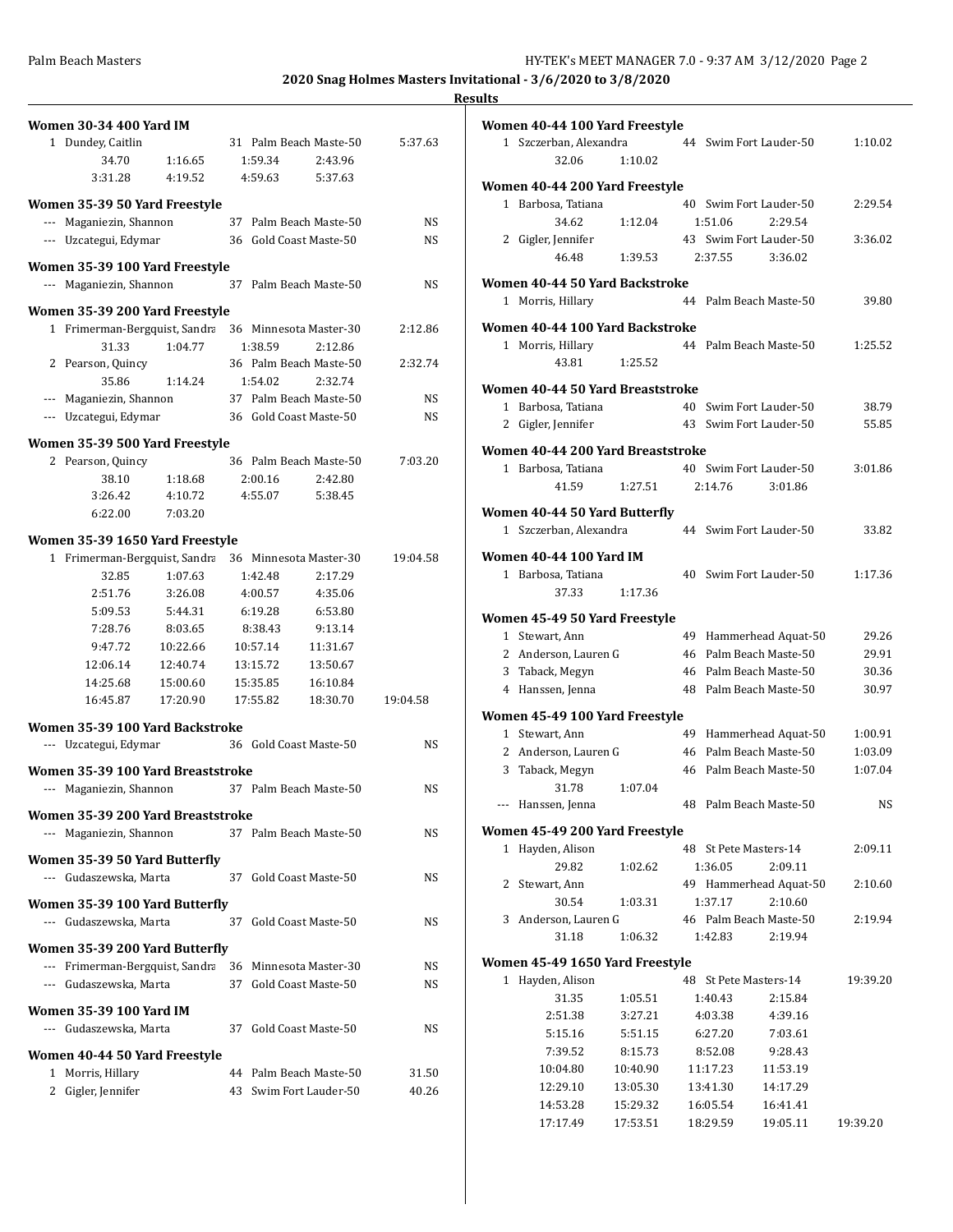| (Women 45-49 1650 Yard Freestyle)<br>2 Dearworth, Suzanne<br>47 Palm Beach Maste-50<br>23:23.75<br>36.69<br>1:17.39<br>1:59.60<br>2:41.60<br>3:23.97<br>5:30.43<br>4:05.94<br>4:47.95<br>6:12.72<br>6:55.52<br>7:38.76<br>8:21.24<br>9:04.11<br>9:47.12<br>10:30.92<br>11:14.41<br>11:57.03<br>12:40.36<br>13:23.46<br>14:06.74<br>14:50.52<br>15:34.22<br>16:17.32<br>17:01.15<br>17:44.59<br>18:27.75<br>19:10.91<br>19:54.97<br>20:38.36<br>21:21.15<br>22:03.00<br>22:44.26<br>23:23.75<br>Women 45-49 50 Yard Backstroke<br>1 Stewart, Ann<br>Hammerhead Aquat-50<br>49<br>31.10<br>Palm Beach Maste-50<br>2 Williams, Tracy A<br>47<br>37.37<br>Women 45-49 100 Yard Backstroke<br>1 Stewart, Ann<br>49<br>Hammerhead Aquat-50<br>1:05.35<br>31.92<br>1:05.35<br>47 Palm Beach Maste-50<br>2 Williams, Tracy A<br>1:25.09<br>41.66<br>1:25.09<br>Women 45-49 50 Yard Breaststroke<br>1 Anderson, Lauren G<br>46 Palm Beach Maste-50<br>35.60<br>46 Palm Beach Maste-50<br>2 Taback, Megyn<br>37.97<br>Women 45-49 100 Yard Breaststroke<br>1 Anderson, Lauren G<br>46 Palm Beach Maste-50<br>1:17.68<br>36.11<br>1:17.68<br>46 Palm Beach Maste-50<br>2 Taback, Megyn<br>1:25.91<br>40.06<br>1:25.91<br>Women 45-49 200 Yard Breaststroke<br>1 Hayden, Alison<br>48 St Pete Masters-14<br>2:48.55<br>38.74<br>1:22.19<br>2:05.80<br>2:48.55<br>Women 45-49 50 Yard Butterfly<br>1 Stewart, Ann<br>49 Hammerhead Aquat-50<br>30.72<br>Palm Beach Maste-50<br>2 Taback, Megyn<br>46<br>33.07<br>Palm Beach Maste-50<br>3 Williams, Tracy A<br>47<br>36.65<br>36.65<br>36.65<br>52.72<br>48 Palm Beach Maste-50<br>4 Hanssen, Jenna<br>38.62<br>38.62<br>38.62<br>Women 45-49 100 Yard Butterfly<br>1 Hayden, Alison<br>48 St Pete Masters-14<br>1:07.62<br>31.73<br>1:07.62<br><b>Women 45-49 100 Yard IM</b><br>1 Hayden, Alison<br>48 St Pete Masters-14<br>1:10.36<br>33.19<br>1:10.36<br>Taback, Megyn<br>46 Palm Beach Maste-50<br>1:18.86<br>2<br>38.26<br>1:18.86<br><b>Women 45-49 400 Yard IM</b><br>1 Hayden, Alison<br>48 St Pete Masters-14<br>5:13.57<br>33.10<br>1:10.86<br>1:53.17<br>2:33.93<br>3:19.53<br>4:04.87<br>4:40.06<br>5:13.57<br>Women 50-54 50 Yard Freestyle<br>Hammerhead Aquat-50<br>LeClair, Dale<br>29.26<br>1.<br>50<br>Swim Fort Lauder-50<br>2 Herrington, Jamie<br>54<br>29.48<br>3 Bongiovi, Lisa<br>53 Palm Beach Maste-50<br>32.89 |  |  |  |  |
|--------------------------------------------------------------------------------------------------------------------------------------------------------------------------------------------------------------------------------------------------------------------------------------------------------------------------------------------------------------------------------------------------------------------------------------------------------------------------------------------------------------------------------------------------------------------------------------------------------------------------------------------------------------------------------------------------------------------------------------------------------------------------------------------------------------------------------------------------------------------------------------------------------------------------------------------------------------------------------------------------------------------------------------------------------------------------------------------------------------------------------------------------------------------------------------------------------------------------------------------------------------------------------------------------------------------------------------------------------------------------------------------------------------------------------------------------------------------------------------------------------------------------------------------------------------------------------------------------------------------------------------------------------------------------------------------------------------------------------------------------------------------------------------------------------------------------------------------------------------------------------------------------------------------------------------------------------------------------------------------------------------------------------------------------------------------------------------------------------------------------------------------------------------------------------------------------------------------------------------------------------------------------------------------------------------------------------------------------------------------------------|--|--|--|--|
|                                                                                                                                                                                                                                                                                                                                                                                                                                                                                                                                                                                                                                                                                                                                                                                                                                                                                                                                                                                                                                                                                                                                                                                                                                                                                                                                                                                                                                                                                                                                                                                                                                                                                                                                                                                                                                                                                                                                                                                                                                                                                                                                                                                                                                                                                                                                                                                |  |  |  |  |
|                                                                                                                                                                                                                                                                                                                                                                                                                                                                                                                                                                                                                                                                                                                                                                                                                                                                                                                                                                                                                                                                                                                                                                                                                                                                                                                                                                                                                                                                                                                                                                                                                                                                                                                                                                                                                                                                                                                                                                                                                                                                                                                                                                                                                                                                                                                                                                                |  |  |  |  |
|                                                                                                                                                                                                                                                                                                                                                                                                                                                                                                                                                                                                                                                                                                                                                                                                                                                                                                                                                                                                                                                                                                                                                                                                                                                                                                                                                                                                                                                                                                                                                                                                                                                                                                                                                                                                                                                                                                                                                                                                                                                                                                                                                                                                                                                                                                                                                                                |  |  |  |  |
|                                                                                                                                                                                                                                                                                                                                                                                                                                                                                                                                                                                                                                                                                                                                                                                                                                                                                                                                                                                                                                                                                                                                                                                                                                                                                                                                                                                                                                                                                                                                                                                                                                                                                                                                                                                                                                                                                                                                                                                                                                                                                                                                                                                                                                                                                                                                                                                |  |  |  |  |
|                                                                                                                                                                                                                                                                                                                                                                                                                                                                                                                                                                                                                                                                                                                                                                                                                                                                                                                                                                                                                                                                                                                                                                                                                                                                                                                                                                                                                                                                                                                                                                                                                                                                                                                                                                                                                                                                                                                                                                                                                                                                                                                                                                                                                                                                                                                                                                                |  |  |  |  |
|                                                                                                                                                                                                                                                                                                                                                                                                                                                                                                                                                                                                                                                                                                                                                                                                                                                                                                                                                                                                                                                                                                                                                                                                                                                                                                                                                                                                                                                                                                                                                                                                                                                                                                                                                                                                                                                                                                                                                                                                                                                                                                                                                                                                                                                                                                                                                                                |  |  |  |  |
|                                                                                                                                                                                                                                                                                                                                                                                                                                                                                                                                                                                                                                                                                                                                                                                                                                                                                                                                                                                                                                                                                                                                                                                                                                                                                                                                                                                                                                                                                                                                                                                                                                                                                                                                                                                                                                                                                                                                                                                                                                                                                                                                                                                                                                                                                                                                                                                |  |  |  |  |
|                                                                                                                                                                                                                                                                                                                                                                                                                                                                                                                                                                                                                                                                                                                                                                                                                                                                                                                                                                                                                                                                                                                                                                                                                                                                                                                                                                                                                                                                                                                                                                                                                                                                                                                                                                                                                                                                                                                                                                                                                                                                                                                                                                                                                                                                                                                                                                                |  |  |  |  |
|                                                                                                                                                                                                                                                                                                                                                                                                                                                                                                                                                                                                                                                                                                                                                                                                                                                                                                                                                                                                                                                                                                                                                                                                                                                                                                                                                                                                                                                                                                                                                                                                                                                                                                                                                                                                                                                                                                                                                                                                                                                                                                                                                                                                                                                                                                                                                                                |  |  |  |  |
|                                                                                                                                                                                                                                                                                                                                                                                                                                                                                                                                                                                                                                                                                                                                                                                                                                                                                                                                                                                                                                                                                                                                                                                                                                                                                                                                                                                                                                                                                                                                                                                                                                                                                                                                                                                                                                                                                                                                                                                                                                                                                                                                                                                                                                                                                                                                                                                |  |  |  |  |
|                                                                                                                                                                                                                                                                                                                                                                                                                                                                                                                                                                                                                                                                                                                                                                                                                                                                                                                                                                                                                                                                                                                                                                                                                                                                                                                                                                                                                                                                                                                                                                                                                                                                                                                                                                                                                                                                                                                                                                                                                                                                                                                                                                                                                                                                                                                                                                                |  |  |  |  |
|                                                                                                                                                                                                                                                                                                                                                                                                                                                                                                                                                                                                                                                                                                                                                                                                                                                                                                                                                                                                                                                                                                                                                                                                                                                                                                                                                                                                                                                                                                                                                                                                                                                                                                                                                                                                                                                                                                                                                                                                                                                                                                                                                                                                                                                                                                                                                                                |  |  |  |  |
|                                                                                                                                                                                                                                                                                                                                                                                                                                                                                                                                                                                                                                                                                                                                                                                                                                                                                                                                                                                                                                                                                                                                                                                                                                                                                                                                                                                                                                                                                                                                                                                                                                                                                                                                                                                                                                                                                                                                                                                                                                                                                                                                                                                                                                                                                                                                                                                |  |  |  |  |
|                                                                                                                                                                                                                                                                                                                                                                                                                                                                                                                                                                                                                                                                                                                                                                                                                                                                                                                                                                                                                                                                                                                                                                                                                                                                                                                                                                                                                                                                                                                                                                                                                                                                                                                                                                                                                                                                                                                                                                                                                                                                                                                                                                                                                                                                                                                                                                                |  |  |  |  |
|                                                                                                                                                                                                                                                                                                                                                                                                                                                                                                                                                                                                                                                                                                                                                                                                                                                                                                                                                                                                                                                                                                                                                                                                                                                                                                                                                                                                                                                                                                                                                                                                                                                                                                                                                                                                                                                                                                                                                                                                                                                                                                                                                                                                                                                                                                                                                                                |  |  |  |  |
|                                                                                                                                                                                                                                                                                                                                                                                                                                                                                                                                                                                                                                                                                                                                                                                                                                                                                                                                                                                                                                                                                                                                                                                                                                                                                                                                                                                                                                                                                                                                                                                                                                                                                                                                                                                                                                                                                                                                                                                                                                                                                                                                                                                                                                                                                                                                                                                |  |  |  |  |
|                                                                                                                                                                                                                                                                                                                                                                                                                                                                                                                                                                                                                                                                                                                                                                                                                                                                                                                                                                                                                                                                                                                                                                                                                                                                                                                                                                                                                                                                                                                                                                                                                                                                                                                                                                                                                                                                                                                                                                                                                                                                                                                                                                                                                                                                                                                                                                                |  |  |  |  |
|                                                                                                                                                                                                                                                                                                                                                                                                                                                                                                                                                                                                                                                                                                                                                                                                                                                                                                                                                                                                                                                                                                                                                                                                                                                                                                                                                                                                                                                                                                                                                                                                                                                                                                                                                                                                                                                                                                                                                                                                                                                                                                                                                                                                                                                                                                                                                                                |  |  |  |  |
|                                                                                                                                                                                                                                                                                                                                                                                                                                                                                                                                                                                                                                                                                                                                                                                                                                                                                                                                                                                                                                                                                                                                                                                                                                                                                                                                                                                                                                                                                                                                                                                                                                                                                                                                                                                                                                                                                                                                                                                                                                                                                                                                                                                                                                                                                                                                                                                |  |  |  |  |
|                                                                                                                                                                                                                                                                                                                                                                                                                                                                                                                                                                                                                                                                                                                                                                                                                                                                                                                                                                                                                                                                                                                                                                                                                                                                                                                                                                                                                                                                                                                                                                                                                                                                                                                                                                                                                                                                                                                                                                                                                                                                                                                                                                                                                                                                                                                                                                                |  |  |  |  |
|                                                                                                                                                                                                                                                                                                                                                                                                                                                                                                                                                                                                                                                                                                                                                                                                                                                                                                                                                                                                                                                                                                                                                                                                                                                                                                                                                                                                                                                                                                                                                                                                                                                                                                                                                                                                                                                                                                                                                                                                                                                                                                                                                                                                                                                                                                                                                                                |  |  |  |  |
|                                                                                                                                                                                                                                                                                                                                                                                                                                                                                                                                                                                                                                                                                                                                                                                                                                                                                                                                                                                                                                                                                                                                                                                                                                                                                                                                                                                                                                                                                                                                                                                                                                                                                                                                                                                                                                                                                                                                                                                                                                                                                                                                                                                                                                                                                                                                                                                |  |  |  |  |
|                                                                                                                                                                                                                                                                                                                                                                                                                                                                                                                                                                                                                                                                                                                                                                                                                                                                                                                                                                                                                                                                                                                                                                                                                                                                                                                                                                                                                                                                                                                                                                                                                                                                                                                                                                                                                                                                                                                                                                                                                                                                                                                                                                                                                                                                                                                                                                                |  |  |  |  |
|                                                                                                                                                                                                                                                                                                                                                                                                                                                                                                                                                                                                                                                                                                                                                                                                                                                                                                                                                                                                                                                                                                                                                                                                                                                                                                                                                                                                                                                                                                                                                                                                                                                                                                                                                                                                                                                                                                                                                                                                                                                                                                                                                                                                                                                                                                                                                                                |  |  |  |  |
|                                                                                                                                                                                                                                                                                                                                                                                                                                                                                                                                                                                                                                                                                                                                                                                                                                                                                                                                                                                                                                                                                                                                                                                                                                                                                                                                                                                                                                                                                                                                                                                                                                                                                                                                                                                                                                                                                                                                                                                                                                                                                                                                                                                                                                                                                                                                                                                |  |  |  |  |
|                                                                                                                                                                                                                                                                                                                                                                                                                                                                                                                                                                                                                                                                                                                                                                                                                                                                                                                                                                                                                                                                                                                                                                                                                                                                                                                                                                                                                                                                                                                                                                                                                                                                                                                                                                                                                                                                                                                                                                                                                                                                                                                                                                                                                                                                                                                                                                                |  |  |  |  |
|                                                                                                                                                                                                                                                                                                                                                                                                                                                                                                                                                                                                                                                                                                                                                                                                                                                                                                                                                                                                                                                                                                                                                                                                                                                                                                                                                                                                                                                                                                                                                                                                                                                                                                                                                                                                                                                                                                                                                                                                                                                                                                                                                                                                                                                                                                                                                                                |  |  |  |  |
|                                                                                                                                                                                                                                                                                                                                                                                                                                                                                                                                                                                                                                                                                                                                                                                                                                                                                                                                                                                                                                                                                                                                                                                                                                                                                                                                                                                                                                                                                                                                                                                                                                                                                                                                                                                                                                                                                                                                                                                                                                                                                                                                                                                                                                                                                                                                                                                |  |  |  |  |
|                                                                                                                                                                                                                                                                                                                                                                                                                                                                                                                                                                                                                                                                                                                                                                                                                                                                                                                                                                                                                                                                                                                                                                                                                                                                                                                                                                                                                                                                                                                                                                                                                                                                                                                                                                                                                                                                                                                                                                                                                                                                                                                                                                                                                                                                                                                                                                                |  |  |  |  |
|                                                                                                                                                                                                                                                                                                                                                                                                                                                                                                                                                                                                                                                                                                                                                                                                                                                                                                                                                                                                                                                                                                                                                                                                                                                                                                                                                                                                                                                                                                                                                                                                                                                                                                                                                                                                                                                                                                                                                                                                                                                                                                                                                                                                                                                                                                                                                                                |  |  |  |  |
|                                                                                                                                                                                                                                                                                                                                                                                                                                                                                                                                                                                                                                                                                                                                                                                                                                                                                                                                                                                                                                                                                                                                                                                                                                                                                                                                                                                                                                                                                                                                                                                                                                                                                                                                                                                                                                                                                                                                                                                                                                                                                                                                                                                                                                                                                                                                                                                |  |  |  |  |
|                                                                                                                                                                                                                                                                                                                                                                                                                                                                                                                                                                                                                                                                                                                                                                                                                                                                                                                                                                                                                                                                                                                                                                                                                                                                                                                                                                                                                                                                                                                                                                                                                                                                                                                                                                                                                                                                                                                                                                                                                                                                                                                                                                                                                                                                                                                                                                                |  |  |  |  |
|                                                                                                                                                                                                                                                                                                                                                                                                                                                                                                                                                                                                                                                                                                                                                                                                                                                                                                                                                                                                                                                                                                                                                                                                                                                                                                                                                                                                                                                                                                                                                                                                                                                                                                                                                                                                                                                                                                                                                                                                                                                                                                                                                                                                                                                                                                                                                                                |  |  |  |  |
|                                                                                                                                                                                                                                                                                                                                                                                                                                                                                                                                                                                                                                                                                                                                                                                                                                                                                                                                                                                                                                                                                                                                                                                                                                                                                                                                                                                                                                                                                                                                                                                                                                                                                                                                                                                                                                                                                                                                                                                                                                                                                                                                                                                                                                                                                                                                                                                |  |  |  |  |
|                                                                                                                                                                                                                                                                                                                                                                                                                                                                                                                                                                                                                                                                                                                                                                                                                                                                                                                                                                                                                                                                                                                                                                                                                                                                                                                                                                                                                                                                                                                                                                                                                                                                                                                                                                                                                                                                                                                                                                                                                                                                                                                                                                                                                                                                                                                                                                                |  |  |  |  |
|                                                                                                                                                                                                                                                                                                                                                                                                                                                                                                                                                                                                                                                                                                                                                                                                                                                                                                                                                                                                                                                                                                                                                                                                                                                                                                                                                                                                                                                                                                                                                                                                                                                                                                                                                                                                                                                                                                                                                                                                                                                                                                                                                                                                                                                                                                                                                                                |  |  |  |  |
|                                                                                                                                                                                                                                                                                                                                                                                                                                                                                                                                                                                                                                                                                                                                                                                                                                                                                                                                                                                                                                                                                                                                                                                                                                                                                                                                                                                                                                                                                                                                                                                                                                                                                                                                                                                                                                                                                                                                                                                                                                                                                                                                                                                                                                                                                                                                                                                |  |  |  |  |
|                                                                                                                                                                                                                                                                                                                                                                                                                                                                                                                                                                                                                                                                                                                                                                                                                                                                                                                                                                                                                                                                                                                                                                                                                                                                                                                                                                                                                                                                                                                                                                                                                                                                                                                                                                                                                                                                                                                                                                                                                                                                                                                                                                                                                                                                                                                                                                                |  |  |  |  |
|                                                                                                                                                                                                                                                                                                                                                                                                                                                                                                                                                                                                                                                                                                                                                                                                                                                                                                                                                                                                                                                                                                                                                                                                                                                                                                                                                                                                                                                                                                                                                                                                                                                                                                                                                                                                                                                                                                                                                                                                                                                                                                                                                                                                                                                                                                                                                                                |  |  |  |  |
|                                                                                                                                                                                                                                                                                                                                                                                                                                                                                                                                                                                                                                                                                                                                                                                                                                                                                                                                                                                                                                                                                                                                                                                                                                                                                                                                                                                                                                                                                                                                                                                                                                                                                                                                                                                                                                                                                                                                                                                                                                                                                                                                                                                                                                                                                                                                                                                |  |  |  |  |
|                                                                                                                                                                                                                                                                                                                                                                                                                                                                                                                                                                                                                                                                                                                                                                                                                                                                                                                                                                                                                                                                                                                                                                                                                                                                                                                                                                                                                                                                                                                                                                                                                                                                                                                                                                                                                                                                                                                                                                                                                                                                                                                                                                                                                                                                                                                                                                                |  |  |  |  |
|                                                                                                                                                                                                                                                                                                                                                                                                                                                                                                                                                                                                                                                                                                                                                                                                                                                                                                                                                                                                                                                                                                                                                                                                                                                                                                                                                                                                                                                                                                                                                                                                                                                                                                                                                                                                                                                                                                                                                                                                                                                                                                                                                                                                                                                                                                                                                                                |  |  |  |  |
|                                                                                                                                                                                                                                                                                                                                                                                                                                                                                                                                                                                                                                                                                                                                                                                                                                                                                                                                                                                                                                                                                                                                                                                                                                                                                                                                                                                                                                                                                                                                                                                                                                                                                                                                                                                                                                                                                                                                                                                                                                                                                                                                                                                                                                                                                                                                                                                |  |  |  |  |
|                                                                                                                                                                                                                                                                                                                                                                                                                                                                                                                                                                                                                                                                                                                                                                                                                                                                                                                                                                                                                                                                                                                                                                                                                                                                                                                                                                                                                                                                                                                                                                                                                                                                                                                                                                                                                                                                                                                                                                                                                                                                                                                                                                                                                                                                                                                                                                                |  |  |  |  |
|                                                                                                                                                                                                                                                                                                                                                                                                                                                                                                                                                                                                                                                                                                                                                                                                                                                                                                                                                                                                                                                                                                                                                                                                                                                                                                                                                                                                                                                                                                                                                                                                                                                                                                                                                                                                                                                                                                                                                                                                                                                                                                                                                                                                                                                                                                                                                                                |  |  |  |  |
|                                                                                                                                                                                                                                                                                                                                                                                                                                                                                                                                                                                                                                                                                                                                                                                                                                                                                                                                                                                                                                                                                                                                                                                                                                                                                                                                                                                                                                                                                                                                                                                                                                                                                                                                                                                                                                                                                                                                                                                                                                                                                                                                                                                                                                                                                                                                                                                |  |  |  |  |
|                                                                                                                                                                                                                                                                                                                                                                                                                                                                                                                                                                                                                                                                                                                                                                                                                                                                                                                                                                                                                                                                                                                                                                                                                                                                                                                                                                                                                                                                                                                                                                                                                                                                                                                                                                                                                                                                                                                                                                                                                                                                                                                                                                                                                                                                                                                                                                                |  |  |  |  |
|                                                                                                                                                                                                                                                                                                                                                                                                                                                                                                                                                                                                                                                                                                                                                                                                                                                                                                                                                                                                                                                                                                                                                                                                                                                                                                                                                                                                                                                                                                                                                                                                                                                                                                                                                                                                                                                                                                                                                                                                                                                                                                                                                                                                                                                                                                                                                                                |  |  |  |  |
|                                                                                                                                                                                                                                                                                                                                                                                                                                                                                                                                                                                                                                                                                                                                                                                                                                                                                                                                                                                                                                                                                                                                                                                                                                                                                                                                                                                                                                                                                                                                                                                                                                                                                                                                                                                                                                                                                                                                                                                                                                                                                                                                                                                                                                                                                                                                                                                |  |  |  |  |
|                                                                                                                                                                                                                                                                                                                                                                                                                                                                                                                                                                                                                                                                                                                                                                                                                                                                                                                                                                                                                                                                                                                                                                                                                                                                                                                                                                                                                                                                                                                                                                                                                                                                                                                                                                                                                                                                                                                                                                                                                                                                                                                                                                                                                                                                                                                                                                                |  |  |  |  |
|                                                                                                                                                                                                                                                                                                                                                                                                                                                                                                                                                                                                                                                                                                                                                                                                                                                                                                                                                                                                                                                                                                                                                                                                                                                                                                                                                                                                                                                                                                                                                                                                                                                                                                                                                                                                                                                                                                                                                                                                                                                                                                                                                                                                                                                                                                                                                                                |  |  |  |  |
|                                                                                                                                                                                                                                                                                                                                                                                                                                                                                                                                                                                                                                                                                                                                                                                                                                                                                                                                                                                                                                                                                                                                                                                                                                                                                                                                                                                                                                                                                                                                                                                                                                                                                                                                                                                                                                                                                                                                                                                                                                                                                                                                                                                                                                                                                                                                                                                |  |  |  |  |
|                                                                                                                                                                                                                                                                                                                                                                                                                                                                                                                                                                                                                                                                                                                                                                                                                                                                                                                                                                                                                                                                                                                                                                                                                                                                                                                                                                                                                                                                                                                                                                                                                                                                                                                                                                                                                                                                                                                                                                                                                                                                                                                                                                                                                                                                                                                                                                                |  |  |  |  |
|                                                                                                                                                                                                                                                                                                                                                                                                                                                                                                                                                                                                                                                                                                                                                                                                                                                                                                                                                                                                                                                                                                                                                                                                                                                                                                                                                                                                                                                                                                                                                                                                                                                                                                                                                                                                                                                                                                                                                                                                                                                                                                                                                                                                                                                                                                                                                                                |  |  |  |  |
|                                                                                                                                                                                                                                                                                                                                                                                                                                                                                                                                                                                                                                                                                                                                                                                                                                                                                                                                                                                                                                                                                                                                                                                                                                                                                                                                                                                                                                                                                                                                                                                                                                                                                                                                                                                                                                                                                                                                                                                                                                                                                                                                                                                                                                                                                                                                                                                |  |  |  |  |
|                                                                                                                                                                                                                                                                                                                                                                                                                                                                                                                                                                                                                                                                                                                                                                                                                                                                                                                                                                                                                                                                                                                                                                                                                                                                                                                                                                                                                                                                                                                                                                                                                                                                                                                                                                                                                                                                                                                                                                                                                                                                                                                                                                                                                                                                                                                                                                                |  |  |  |  |
|                                                                                                                                                                                                                                                                                                                                                                                                                                                                                                                                                                                                                                                                                                                                                                                                                                                                                                                                                                                                                                                                                                                                                                                                                                                                                                                                                                                                                                                                                                                                                                                                                                                                                                                                                                                                                                                                                                                                                                                                                                                                                                                                                                                                                                                                                                                                                                                |  |  |  |  |
|                                                                                                                                                                                                                                                                                                                                                                                                                                                                                                                                                                                                                                                                                                                                                                                                                                                                                                                                                                                                                                                                                                                                                                                                                                                                                                                                                                                                                                                                                                                                                                                                                                                                                                                                                                                                                                                                                                                                                                                                                                                                                                                                                                                                                                                                                                                                                                                |  |  |  |  |
|                                                                                                                                                                                                                                                                                                                                                                                                                                                                                                                                                                                                                                                                                                                                                                                                                                                                                                                                                                                                                                                                                                                                                                                                                                                                                                                                                                                                                                                                                                                                                                                                                                                                                                                                                                                                                                                                                                                                                                                                                                                                                                                                                                                                                                                                                                                                                                                |  |  |  |  |
|                                                                                                                                                                                                                                                                                                                                                                                                                                                                                                                                                                                                                                                                                                                                                                                                                                                                                                                                                                                                                                                                                                                                                                                                                                                                                                                                                                                                                                                                                                                                                                                                                                                                                                                                                                                                                                                                                                                                                                                                                                                                                                                                                                                                                                                                                                                                                                                |  |  |  |  |

| <b>Results</b> |                                  |          |          |                        |          |
|----------------|----------------------------------|----------|----------|------------------------|----------|
|                | --- Pellbring, Dotty             |          |          | 54 Palm Beach Maste-50 | DQ       |
|                | --- Wesgate, Jody                |          |          | 52 Swim Fort Lauder-50 | NS.      |
|                | Women 50-54 100 Yard Freestyle   |          |          |                        |          |
|                | 1 LeClair, Dale                  |          |          | 50 Hammerhead Aquat-50 | 1:03.20  |
|                | 2 Meyerfreund, Karin             |          |          | 51 Swim Fort Lauder-50 | 1:07.28  |
|                | 3 Wesgate, Jody                  |          |          | 52 Swim Fort Lauder-50 | 1:44.75  |
|                | 45.42                            | 1:44.75  |          |                        |          |
|                | 4 Fowler, Martha                 |          |          | 53 Diversity In Aqu-50 | 1:51.33  |
|                | 52.55                            | 1:51.33  |          |                        |          |
|                | Women 50-54 200 Yard Freestyle   |          |          |                        |          |
|                | 1 LeClair, Dale                  |          |          | 50 Hammerhead Aquat-50 | 2:15.85  |
|                | 31.43                            | 1:05.56  | 1:40.26  | 2:15.85                |          |
|                | Women 50-54 500 Yard Freestyle   |          |          |                        |          |
|                | 1 LeClair, Dale                  |          |          | 50 Hammerhead Aquat-50 | 6:10.29  |
|                | 34.41                            | 1:11.85  | 1:49.53  | 2:27.72                |          |
|                | 3:05.37                          | 3:42.88  | 4:20.33  | 4:57.60                |          |
|                | 5:34.24                          | 6:10.29  |          |                        |          |
|                | 2 Meyerfreund, Karin             |          |          | 51 Swim Fort Lauder-50 | 6:51.95  |
|                | 39.12                            | 1:20.74  | 2:03.32  | 2:46.13                |          |
|                | 3:27.62                          | 4:09.86  | 4:51.77  | 5:32.88                |          |
|                | 6:13.75                          | 6:51.95  |          |                        |          |
|                | 3 Goodwin, Cathy                 |          |          | 54 Palm Beach Maste-50 | 7:57.75  |
|                | 42.47                            | 1:29.10  | 2:18.00  | 3:07.86                |          |
|                | 3:56.75                          | 4:45.51  | 5:33.90  | 6:22.82                |          |
|                | 7:11.72<br>4 Fowler, Martha      | 7:57.75  |          | 53 Diversity In Aqu-50 | 10:29.36 |
|                | 1:00.69                          | 2:04.21  | 3:05.21  | 4:08.56                |          |
|                | 5:13.83                          | 6:16.58  | 7:22.04  | 8:25.64                |          |
|                | 9:31.76                          | 10:29.36 |          |                        |          |
|                | 5 Wesgate, Jody                  |          |          | 52 Swim Fort Lauder-50 | 10:38.90 |
|                | 54.82                            | 1:55.98  | 2:59.82  | 4:05.55                |          |
|                | 5:10.03                          | 6:20.24  | 7:26.30  | 8:32.77                |          |
|                | 9:36.33                          | 10:38.90 |          |                        |          |
|                | Women 50-54 1650 Yard Freestyle  |          |          |                        |          |
|                | 1 LeClair, Dale                  |          |          | 50 Hammerhead Aquat-50 | 21:05.77 |
|                | 34.71                            | 1:13.02  | 1:51.93  | 2:30.97                |          |
|                | 3:10.27                          | 3:49.32  | 4:28.10  | 5:06.63                |          |
|                | 5:45.58                          | 6:24.32  | 7:02.95  | 7:41.24                |          |
|                | 8:19.74                          | 8:58.32  | 9:36.70  | 10:14.75               |          |
|                | 10:53.01                         | 11:31.45 | 12:09.75 | 12:47.83               |          |
|                | 13:26.03                         | 14:04.19 | 14:42.61 | 15:20.98               |          |
|                | 15:59.28                         | 16:37.63 | 17:15.98 | 17:54.63               |          |
|                | 18:33.09                         | 19:11.21 | 19:49.31 | 20:27.89               | 21:05.77 |
|                | Women 50-54 50 Yard Backstroke   |          |          |                        |          |
|                | 1 Goodwin, Cathy                 |          |          | 54 Palm Beach Maste-50 | 47.65    |
|                | 2 Fowler, Martha                 |          |          | 53 Diversity In Aqu-50 | 1:11.69  |
|                | Women 50-54 100 Yard Backstroke  |          |          |                        |          |
|                | 1 Herrington, Jamie              |          |          | 54 Swim Fort Lauder-50 | 1:19.35  |
|                | 38.37                            | 1:19.35  |          |                        |          |
|                | 2 Goodwin, Cathy                 |          |          | 54 Palm Beach Maste-50 | 1:47.38  |
|                | 52.80                            | 1:47.38  |          |                        |          |
|                | Women 50-54 50 Yard Breaststroke |          |          |                        |          |
|                | 1 White, Hillary                 |          |          | 52 Swim Fort Lauder-50 | 38.18    |
|                | 2 Goodwin, Cathy                 |          |          | 54 Palm Beach Maste-50 | 51.88    |
|                |                                  |          |          |                        |          |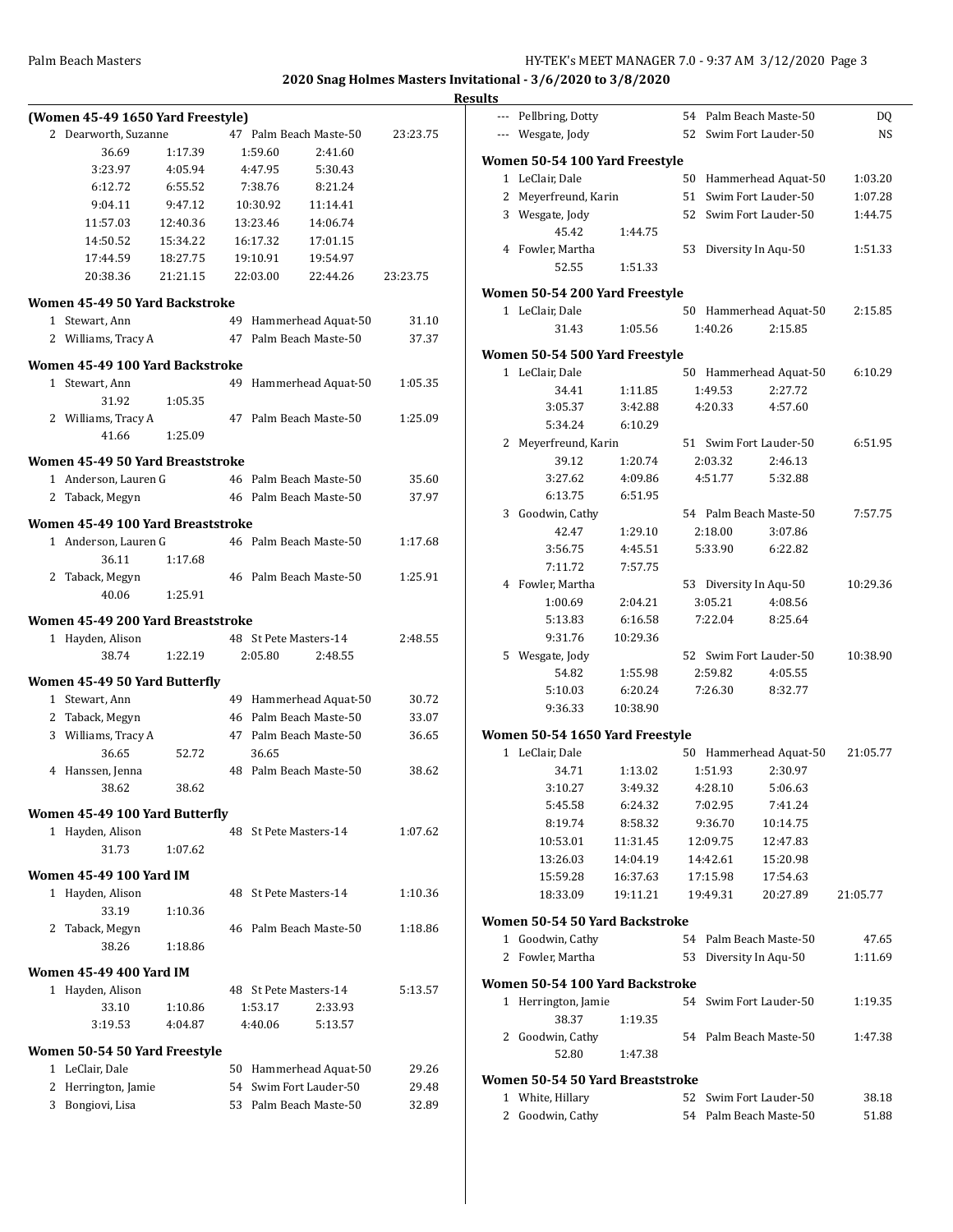**2020 Snag Holmes Masters Invitational - 3/6/2020 to 3/8/2020**

| Women 50-54 100 Yard Breaststroke |         |                        |         | Women 55-59 500 Yard Freestyle   |          |                              |                        |          |
|-----------------------------------|---------|------------------------|---------|----------------------------------|----------|------------------------------|------------------------|----------|
| 1 Meyerfreund, Karin              |         | 51 Swim Fort Lauder-50 | 1:22.94 | *1 Irish Bostic, Linda           |          |                              | 56 Palm Beach Maste-50 | 6:07.96  |
| 39.27                             | 1:22.94 |                        |         | 33.31                            | 1:08.67  | 1:45.11                      | 2:22.15                |          |
| 2 White, Hillary                  |         | 52 Swim Fort Lauder-50 | 1:24.38 | 2:59.65                          | 3:37.46  | 4:14.81                      | 4:52.93                |          |
| 40.73                             | 1:24.38 |                        |         | 5:30.85                          | 6:07.96  |                              |                        |          |
| 3 Goodwin, Cathy                  |         | 54 Palm Beach Maste-50 | 1:46.98 | *1 Bettendorf, Heidi             |          |                              | 55 Palm Beach Maste-50 | 9:45.99  |
| 52.58                             | 1:46.98 |                        |         | 50.81                            | 1:47.80  | 2:46.91                      | 3:47.38                |          |
| Women 50-54 200 Yard Breaststroke |         |                        |         | 4:47.24                          | 5:47.38  | 6:48.22                      | 7:47.95                |          |
| 1 White, Hillary                  |         | 52 Swim Fort Lauder-50 | 3:12.23 | 8:48.25                          | 9:45.99  |                              |                        |          |
| 44.48                             | 1:34.50 | 2:23.42<br>3:12.23     |         | Women 55-59 1650 Yard Freestyle  |          |                              |                        |          |
| 2 Goodwin, Cathy                  |         | 54 Palm Beach Maste-50 | 3:47.76 | 1 Clark, Dawn                    |          | 55 St Pete Masters-14        |                        | 21:29.91 |
| 54.11                             | 1:50.72 | 2:49.53<br>3:47.76     |         | 35.44                            | 1:13.68  | 1:52.52                      | 2:31.99                |          |
|                                   |         |                        |         | 3:11.81                          | 3:51.50  | 4:31.19                      | 5:10.93                |          |
| Women 50-54 50 Yard Butterfly     |         |                        |         | 5:50.56                          | 6:29.71  | 7:08.83                      | 7:48.15                |          |
| 1 LeClair, Dale                   |         | 50 Hammerhead Aquat-50 | 33.04   | 8:27.34                          | 9:06.35  | 9:45.55                      | 10:24.57               |          |
| Women 50-54 100 Yard Butterfly    |         |                        |         | 11:04.19                         | 11:43.52 | 12:22.57                     | 13:01.80               |          |
| 1 Herrington, Jamie               |         | 54 Swim Fort Lauder-50 | 1:17.34 | 13:41.12                         | 14:20.61 | 15:00.01                     | 15:39.01               |          |
| 34.71                             | 1:17.34 |                        |         | 16:18.06                         | 16:57.14 |                              |                        |          |
| 2 Bongiovi, Lisa                  |         | 53 Palm Beach Maste-50 | 1:22.64 |                                  |          | 17:36.41                     | 18:15.88               |          |
| 38.11                             | 1:22.64 |                        |         | 18:55.11                         | 19:34.03 | 20:13.11                     | 20:52.23               | 21:29.91 |
|                                   |         |                        |         | 2 Danford, Jeanne                |          |                              | 56 Palm Beach Maste-50 | 23:27.11 |
| <b>Women 50-54 100 Yard IM</b>    |         |                        |         | 39.15                            | 1:20.22  | 2:02.53                      | 2:45.08                |          |
| 1 Bongiovi, Lisa                  |         | 53 Palm Beach Maste-50 | 1:24.63 | 3:27.85                          | 4:10.35  | 4:53.25                      | 5:35.95                |          |
| 40.14                             | 1:24.63 |                        |         | 6:18.31                          | 7:00.84  | 7:43.54                      | 8:26.29                |          |
| 2 Goodwin, Cathy                  |         | 54 Palm Beach Maste-50 | 1:33.67 | 9:09.48                          | 9:52.67  | 10:35.35                     | 11:18.29               |          |
| 45.64                             | 1:33.67 |                        |         | 12:00.59                         | 12:43.61 | 13:26.00                     | 14:09.62               |          |
| <b>Women 50-54 200 Yard IM</b>    |         |                        |         | 14:52.29                         | 15:35.03 | 16:17.58                     | 17:00.09               |          |
| 1 Goodwin, Cathy                  |         | 54 Palm Beach Maste-50 | 3:26.97 | 17:43.92                         | 18:27.27 | 19:09.61                     | 19:53.04               |          |
| 47.21                             | 1:45.18 | 2:41.88<br>3:26.97     |         | 20:36.13                         | 21:19.03 | 22:02.29                     | 22:45.93               | 23:27.11 |
| --- LeClair, Dale                 |         | 50 Hammerhead Aquat-50 | NS      | 3 Crewe, Sarah J                 |          | 59 Life Time Swim I-21       |                        | 24:33.91 |
|                                   |         |                        |         | 40.53                            | 1:23.87  | 2:08.05                      | 2:52.52                |          |
| <b>Women 50-54 400 Yard IM</b>    |         |                        |         | 3:37.73                          | 4:22.74  | 5:07.50                      | 5:52.43                |          |
| 1 LeClair, Dale                   |         | 50 Hammerhead Aquat-50 | 5:53.78 | 6:37.19                          | 7:22.23  | 8:07.64                      | 8:52.64                |          |
| 39.45                             | 1:24.96 | 2:12.56<br>2:59.13     |         | 9:37.30                          | 10:22.18 | 11:07.06                     | 11:52.36               |          |
| 3:47.78                           | 4:36.37 | 5:53.78<br>5:15.87     |         | 12:37.78                         | 13:23.01 | 14:07.76                     | 14:52.75               |          |
| Women 55-59 50 Yard Freestyle     |         |                        |         | 15:37.94                         | 16:23.34 | 17:08.27                     | 17:53.26               |          |
| 1 Clark, Dawn                     |         | 55 St Pete Masters-14  | 31.32   | 18:38.27                         | 19:23.22 | 20:08.37                     | 20:53.21               |          |
| 2 Gatto, Caroline                 |         | 59 Swim Fort Lauder-50 | 43.24   | 21:38.17                         | 22:23.14 | 23:07.80                     | 23:51.87               | 24:33.91 |
| 3 Bettendorf, Heidi               |         | 55 Palm Beach Maste-50 | 45.00   | 4 Bettendorf, Heidi              |          |                              | 55 Palm Beach Maste-50 | 33:07.86 |
|                                   |         |                        |         | 53.02                            | 1:49.54  | 2:48.31                      | 3:47.08                |          |
| Women 55-59 100 Yard Freestyle    |         |                        |         | 4:46.20                          | 5:45.75  | 6:44.60                      | 7:44.46                |          |
| 1 Irish Bostic, Linda             |         | 56 Palm Beach Maste-50 | 1:02.71 | 8:43.48                          | 9:43.94  | 10:43.97                     | 11:44.05               |          |
| 2 Bettendorf, Heidi               |         | 55 Palm Beach Maste-50 | 1:42.50 | 12:44.89                         | 13:45.90 | 14:47.43                     | 15:47.85               |          |
| 49.97                             | 1:42.50 |                        |         | 16:48.63                         | 17:48.77 | 18:49.86                     | 19:50.29               |          |
| Women 55-59 200 Yard Freestyle    |         |                        |         | 20:52.20                         | 21:53.31 | 22:55.51                     | 23:57.16               |          |
| 1 Clark, Dawn                     |         | 55 St Pete Masters-14  | 2:23.24 | 24:58.49                         | 25:59.87 | 27:01.81                     | 28:03.69               |          |
| 33.70                             | 1:09.87 | 1:47.03<br>2:23.24     |         | 29:05.93                         | 30:06.37 | 31:07.44                     | 32:09.20               | 33:07.86 |
| 2 Finney, Diana                   |         | 59 Palm Beach Maste-50 | 2:44.23 | Women 55-59 100 Yard Backstroke  |          |                              |                        |          |
| 38.85                             | 1:20.74 | 2:02.33<br>2:44.23     |         | 1 Finney, Diana                  |          |                              | 59 Palm Beach Maste-50 | 1:37.37  |
| 3 Gatto, Caroline                 |         | 59 Swim Fort Lauder-50 | 3:10.04 | 48.20                            | 1:37.37  |                              |                        |          |
| 44.49                             | 1:32.41 | 2:20.92<br>3:10.04     |         | 2 Smith, Susan M                 |          |                              | 55 Palm Beach Maste-50 | 1:47.02  |
| 4 Bettendorf, Heidi               |         | 55 Palm Beach Maste-50 | 3:39.90 | 50.44                            | 1:47.02  |                              |                        |          |
| 48.39                             | 1:43.23 | 2:41.73<br>3:39.90     |         | Women 55-59 50 Yard Breaststroke |          |                              |                        |          |
|                                   |         |                        |         | 1 Clark Daum                     |          | $E E$ $C + Data Moreover 14$ |                        | 12EQ     |

| 1 Clark, Dawn     |  | 43.59                                                                                               |
|-------------------|--|-----------------------------------------------------------------------------------------------------|
| 2 Gatto, Caroline |  | 45.37                                                                                               |
| 3 Finney, Diana   |  | 46.11                                                                                               |
| 4 Smith. Susan M  |  | 53.60                                                                                               |
|                   |  | 55 St Pete Masters-14<br>59 Swim Fort Lauder-50<br>59 Palm Beach Maste-50<br>55 Palm Beach Maste-50 |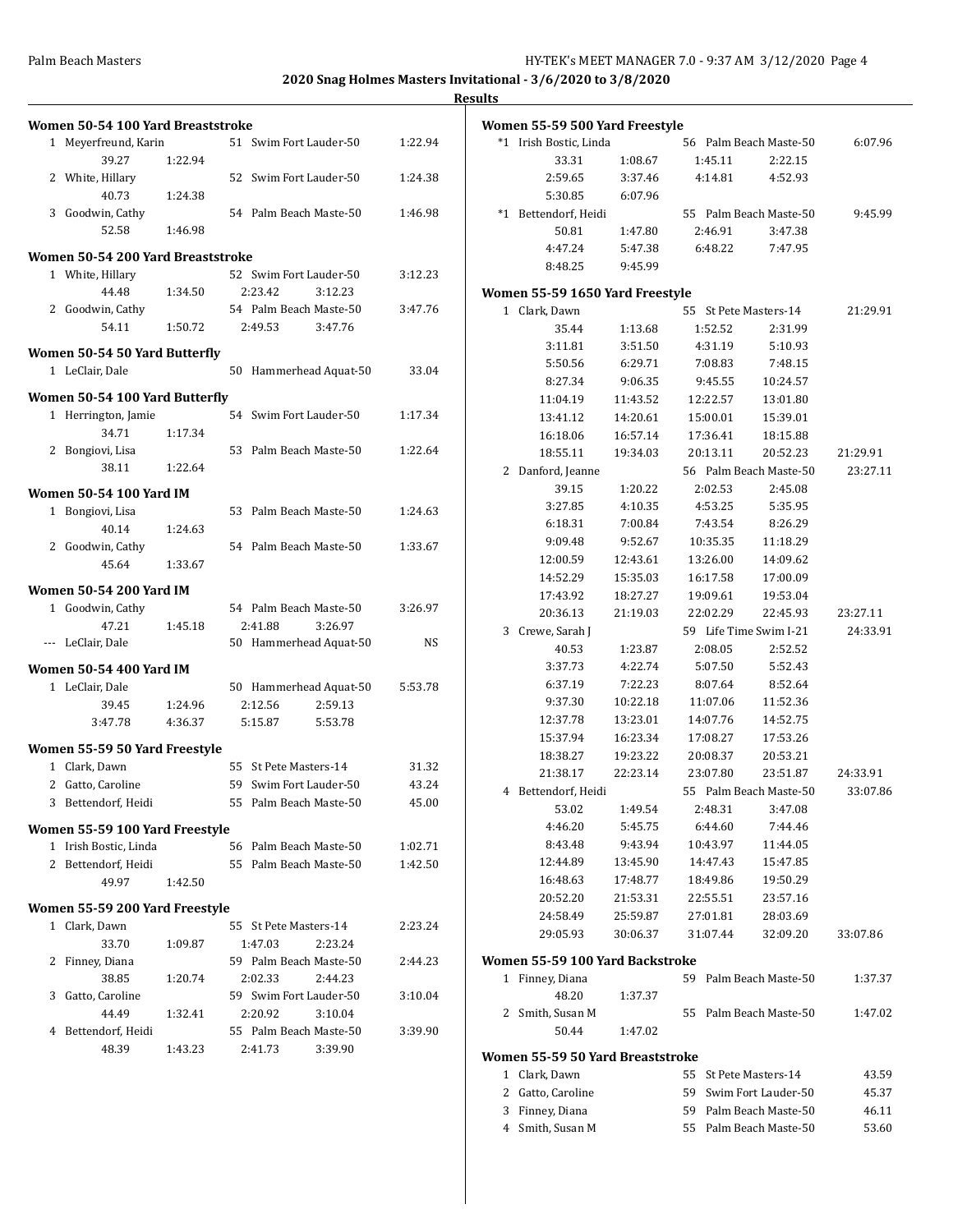|                                   |          |                        |           | <b>Results</b>                  |          |                        |                        |            |
|-----------------------------------|----------|------------------------|-----------|---------------------------------|----------|------------------------|------------------------|------------|
| Women 55-59 100 Yard Breaststroke |          |                        |           | Women 60-64 1650 Yard Freestyle |          |                        |                        |            |
| 1 Stromstedt, Denise              |          | 55 Palm Beach Maste-50 | 1:42.38   | 1 Burton, Tamara                |          |                        | 61 Palm Beach Maste-50 | 21:49.44   |
| 49.31                             | 1:42.38  |                        |           | 37.41                           | 1:16.45  | 1:56.47                | 2:36.58                |            |
| Women 55-59 200 Yard Breaststroke |          |                        |           | 3:16.12                         | 3:56.12  | 4:36.16                | 5:16.23                |            |
| 1 Finney, Diana                   |          | 59 Palm Beach Maste-50 | 3:42.79   | 5:56.32                         | 6:36.37  | 7:16.01                | 7:55.87                |            |
| 48.93                             | 1:46.08  | 3:42.79<br>2:44.47     |           | 8:35.42                         | 9:15.29  | 9:55.28                | 10:35.06               |            |
|                                   |          |                        |           | 11:14.91                        | 11:54.72 | 12:34.42               | 13:14.19               |            |
| <b>Women 55-59 100 Yard IM</b>    |          |                        |           | 13:53.61                        | 14:32.88 | 15:12.50               | 15:52.36               |            |
| 1 Clark, Dawn                     |          | 55 St Pete Masters-14  | 1:18.77   | 16:31.71                        | 17:11.74 | 17:51.37               | 18:31.18               |            |
| 36.38                             | 1:18.77  |                        |           | 19:11.15                        | 19:50.94 | 20:30.58               | 21:10.34               | 21:49.44   |
| 2 Finney, Diana                   |          | 59 Palm Beach Maste-50 | 1:29.76   | 2 LaFountain, Darcy H           |          |                        | 64 Palm Beach Maste-50 | 22:15.68   |
| 44.13                             | 1:29.76  |                        |           | 36.23                           | 1:15.80  | 1:55.69                | 2:36.13                |            |
| 3 Gatto, Caroline                 |          | 59 Swim Fort Lauder-50 | 1:45.46   | 3:16.35                         | 3:56.84  | 4:37.16                | 5:17.40                |            |
| 56.10                             | 1:45.46  |                        |           | 5:57.64                         | 6:38.24  | 7:18.96                | 7:59.53                |            |
| 4 Smith, Susan M                  |          | 55 Palm Beach Maste-50 | 1:47.92   | 8:40.26                         | 9:21.07  | 10:02.11               | 10:43.30               |            |
| 49.74                             | 1:47.92  |                        |           | 11:24.05                        | 12:04.71 | 12:45.53               | 13:26.39               |            |
| Women 60-64 50 Yard Freestyle     |          |                        |           | 14:07.39                        | 14:48.30 | 15:29.07               | 16:09.99               |            |
| 1 Ritter, Susan                   |          | 62 Columbus Sharks-17  | 30.61     | 16:51.17                        | 17:32.35 | 18:13.41               | 18:54.41               |            |
| 2 Moak, Mary                      |          | 63 Palm Beach Maste-50 | 33.01     | 19:35.01                        | 20:15.80 | 20:56.58               | 21:36.82               | 22:15.68   |
| Soucie, Helen<br>3                |          | 64 Palm Beach Maste-50 | 35.58     | 3 Steinmann, Sharon             |          | 61 St Pete Masters-14  |                        | 22:24.72   |
| Musk, Gail<br>4                   |          | 62 Swim Fort Lauder-50 | 44.02     | 36.41                           | 1:14.75  | 1:53.87                | 2:33.58                |            |
| Taber, Ellen<br>$\cdots$          |          | 61 Palm Beach Maste-50 | <b>NS</b> | 3:13.27                         | 3:53.48  | 4:34.07                | 5:14.34                |            |
|                                   |          |                        |           | 5:54.80                         | 6:35.24  | 7:15.73                | 7:56.30                |            |
| Women 60-64 100 Yard Freestyle    |          |                        |           | 8:37.06                         | 9:17.78  | 9:58.62                | 10:39.60               |            |
| 1 Devanney, Celia                 |          | 62 Gold Coast Maste-50 | 1:10.23   | 11:20.36                        | 12:01.54 | 12:42.60               | 13:23.49               |            |
| 2 Moak, Mary                      |          | 63 Palm Beach Maste-50 | 1:17.48   | 14:04.69                        | 14:46.06 | 15:27.40               | 16:08.71               |            |
| 35.95                             | 1:17.48  |                        |           | 16:50.22                        | 17:31.63 | 18:13.64               | 18:55.56               |            |
| 3 Grady, Marci                    |          | 61 Swim Fort Lauder-50 | 1:33.90   | 19:37.33                        | 20:19.35 | 21:01.42               | 21:44.03               | 22:24.72   |
| 44.29                             | 1:33.90  |                        |           | 4 Munro, Nancy                  |          | 61 Gold Coast Maste-50 |                        | 40:25.03   |
|                                   |          |                        |           | 1:03.07                         | 2:13.56  | 3:25.86                | 4:37.73                |            |
| Women 60-64 200 Yard Freestyle    |          |                        |           | 5:49.92                         | 7:02.56  | 8:15.35                | 9:27.74                |            |
| 1 Ritter, Susan                   |          | 62 Columbus Sharks-17  | 2:16.58   | 10:40.83                        | 11:54.00 | 13:05.94               | 14:18.91               |            |
| 32.50                             | 1:07.46  | 1:42.07<br>2:16.58     |           | 15:32.94                        | 16:47.47 | 18:01.30               | 19:16.90               |            |
| 2 Burton, Tamara                  |          | 61 Palm Beach Maste-50 | 2:31.59   | 20:31.22                        | 21:47.48 | 23:01.87               | 24:13.92               |            |
| 35.49                             | 1:13.29  | 1:52.58<br>2:31.59     |           | 25:26.60                        | 26:38.72 | 27:52.73               | 29:06.18               |            |
| 3 Steinmann, Sharon               |          | 61 St Pete Masters-14  | 2:32.10   | 30:21.16                        | 31:35.80 | 32:51.73               | 34:06.59               |            |
| 35.83                             | 1:14.19  | 1:53.33<br>2:32.10     |           | 35:22.50                        | 36:39.64 | 37:55.78               | 39:11.85               | 40:25.03   |
| 4 Musk, Gail                      |          | 62 Swim Fort Lauder-50 | 3:32.68   |                                 |          |                        |                        |            |
| 47.43                             | 1:42.42  | 2:37.61<br>3:32.68     |           | --- Albano, Carla               |          |                        | 62 Swim Fort Lauder-50 | <b>DNF</b> |
| Women 60-64 500 Yard Freestyle    |          |                        |           | Did not finish                  |          |                        |                        |            |
| 1 Burton, Tamara                  |          | 61 Palm Beach Maste-50 | 6:30.44   | 39.16                           | 1:22.85  | 2:07.83                | 2:53.04                |            |
| 36.28                             | 1:15.04  | 1:54.63<br>2:34.18     |           | 3:37.11                         | 4:22.28  | 5:06.86                | 5:52.21                |            |
| 3:13.62                           | 3:53.28  | 4:32.93<br>5:12.71     |           | 6:37.42                         | 7:22.68  | 8:07.26                | 10:50.53               |            |
| 5:52.14                           | 6:30.44  |                        |           | Women 60-64 50 Yard Backstroke  |          |                        |                        |            |
| 2 Munro, Nancy                    |          | 61 Gold Coast Maste-50 | 11:32.08  | 1 Devanney, Celia               |          | 62 Gold Coast Maste-50 |                        | 39.00      |
| 1:02.56                           | 2:11.67  | 3:20.52<br>4:30.16     |           | 2 Munro, Nancy                  |          | 61 Gold Coast Maste-50 |                        | 1:28.01    |
| 5:39.93                           | 6:49.32  | 8:00.62<br>9:11.61     |           |                                 |          |                        |                        |            |
| 10:23.35                          | 11:32.08 |                        |           | Women 60-64 100 Yard Backstroke |          |                        |                        |            |
|                                   |          |                        |           | 1 Burton, Tamara                |          |                        | 61 Palm Beach Maste-50 | 1:24.53    |
|                                   |          |                        |           | 42.02                           | 1:24.53  |                        |                        |            |
|                                   |          |                        |           | 2 Steinmann, Sharon             |          | 61 St Pete Masters-14  |                        | 1:25.52    |
|                                   |          |                        |           | 41.85                           | 1:25.52  |                        |                        |            |
|                                   |          |                        |           | --- Albano, Carla               |          | 62 Swim Fort Lauder-50 |                        | NS         |
|                                   |          |                        |           | Women 60-64 200 Yard Backstroke |          |                        |                        |            |
|                                   |          |                        |           | 1 Rurton Tamara                 |          |                        | 61 Palm Beach Maste-50 | 7.54.89    |

| 1 Burton, Tamara |         | 61 Palm Beach Maste-50 |         | 2:54.89 |
|------------------|---------|------------------------|---------|---------|
| 42.67            | 1:26.53 | 2:12.12                | 2:54.89 |         |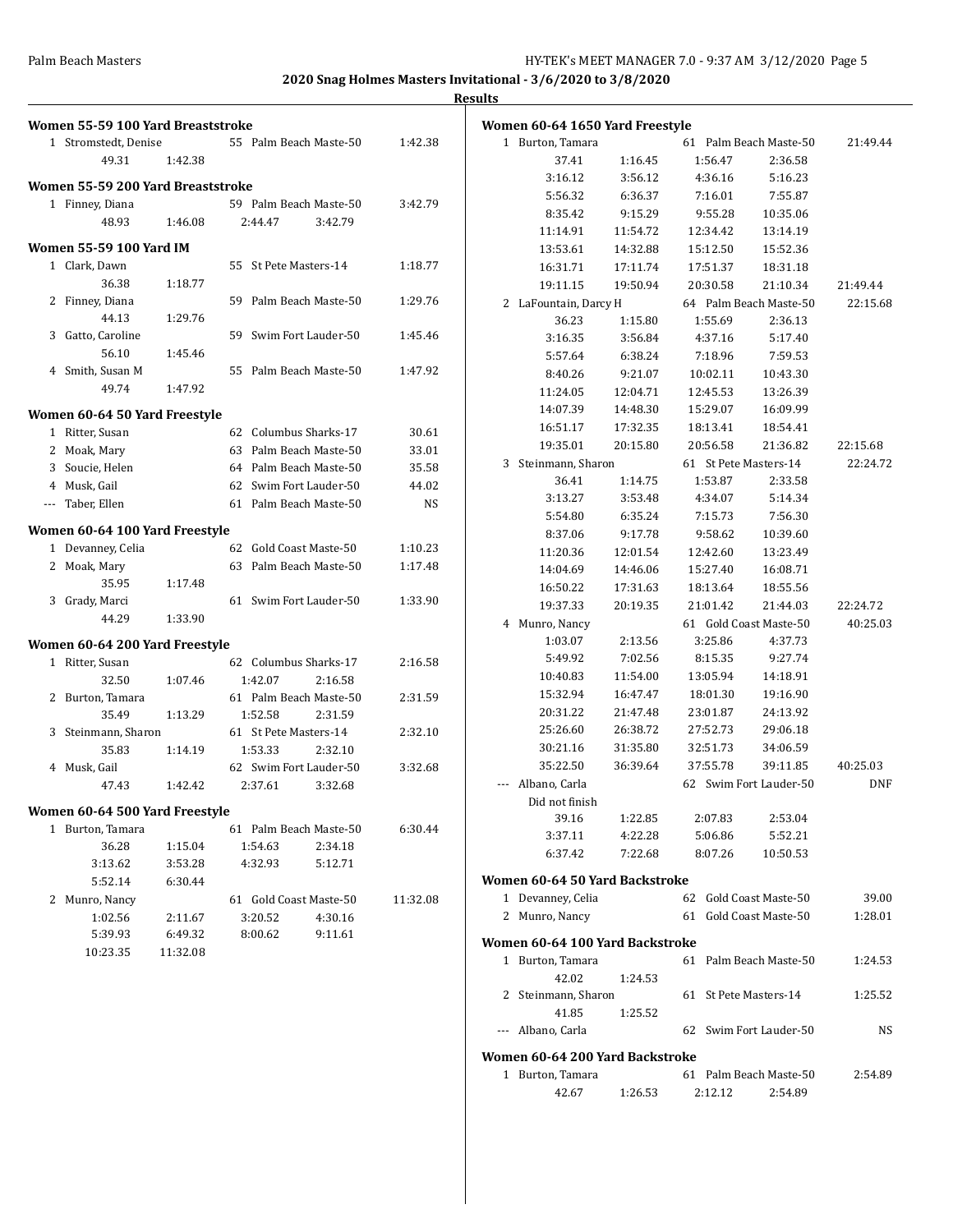|                                   |         |                        |           | <b>Results</b> |
|-----------------------------------|---------|------------------------|-----------|----------------|
| (Women 60-64 200 Yard Backstroke) |         |                        |           | Won            |
| 2 Grady, Marci                    |         | 61 Swim Fort Lauder-50 | 4:06.36   | 1              |
| 57.56                             | 1:59.32 | 3:03.15<br>4:06.36     |           |                |
| Women 60-64 50 Yard Breaststroke  |         |                        |           |                |
| 1 Albano, Carla                   |         | 62 Swim Fort Lauder-50 | 42.93     |                |
| 2 Moak, Mary                      |         | 63 Palm Beach Maste-50 | 43.41     |                |
| 3 Musk, Gail                      |         | 62 Swim Fort Lauder-50 | 57.47     |                |
| --- Taber, Ellen                  |         | 61 Palm Beach Maste-50 | <b>NS</b> | Won            |
| Women 60-64 100 Yard Breaststroke |         |                        |           | 1              |
| 1 Munro, Nancy                    |         | 61 Gold Coast Maste-50 | 3:00.78   | 2              |
| 1:29.21                           | 3:00.78 |                        |           |                |
| --- Moak, Mary                    |         | 63 Palm Beach Maste-50 | DQ        | G              |
| False start                       |         |                        |           |                |
| 44.40                             | DQ      |                        |           |                |
|                                   |         |                        |           |                |
| Women 60-64 200 Yard Breaststroke |         |                        |           | 5              |
| --- Moak, Mary                    |         | 63 Palm Beach Maste-50 | NS.       |                |
| Women 60-64 50 Yard Butterfly     |         |                        |           | Won            |
| 1 Devanney, Celia                 |         | 62 Gold Coast Maste-50 | 35.64     | 1              |
| Women 60-64 100 Yard Butterfly    |         |                        |           |                |
| 1 Munro, Nancy                    |         | 61 Gold Coast Maste-50 | 3:01.97   |                |
| 1:24.31                           | 3:01.97 |                        |           |                |
|                                   |         |                        |           |                |
| Women 60-64 200 Yard Butterfly    |         |                        |           | Won            |
| 1 Grady, Marci                    |         | 61 Swim Fort Lauder-50 | 3:55.57   | 1              |
| 53.42                             | 1:53.41 | 2:54.56<br>3:55.57     |           |                |
| <b>Women 60-64 100 Yard IM</b>    |         |                        |           |                |
| 1 Steinmann, Sharon               |         | 61 St Pete Masters-14  | 1:24.68   |                |
| 40.20                             | 1:24.68 |                        |           |                |
| 2 Albano, Carla                   |         | 62 Swim Fort Lauder-50 | 1:30.86   |                |
| 43.28                             | 1:30.86 |                        |           |                |
| 3 Soucie, Helen                   |         | 64 Palm Beach Maste-50 | 1:40.76   |                |
| 47.94                             | 1:40.76 |                        |           |                |
| 4 Musk, Gail                      |         | 62 Swim Fort Lauder-50 | 1:55.19   | 2              |
| 57.74                             | 1:55.19 |                        |           |                |
| 5 Munro, Nancy                    |         | 61 Gold Coast Maste-50 | 2:45.27   |                |
| 1:22.68                           | 2:45.27 |                        |           |                |
| <b>Women 60-64 200 Yard IM</b>    |         |                        |           |                |
| 1 Devanney, Celia                 |         | 62 Gold Coast Maste-50 | 3:01.67   |                |
| 39.04                             | 1:28.36 | 2:22.63<br>3:01.67     |           |                |
| 2 Grady, Marci                    |         | 61 Swim Fort Lauder-50 | 3:51.72   |                |
| 48.58                             | 1:52.93 | 2:58.81<br>3:51.72     |           |                |
| 3 Munro, Nancy                    |         | 61 Gold Coast Maste-50 | 5:50.12   | Won            |
| 1:26.28                           | 3:06.24 | 4:39.87<br>5:50.12     |           | 1              |
|                                   |         |                        |           | Won            |
|                                   |         |                        |           | 1              |
| <b>Women 60-64 400 Yard IM</b>    |         |                        |           |                |
| 1 Munro, Nancy                    |         | 61 Gold Coast Maste-50 | 12:01.24  |                |
| 1:25.55                           | 3:07.24 | 4:46.92<br>6:27.75     |           |                |
| 8:02.87                           | 9:40.00 | 10:50.83<br>12:01.24   |           |                |
| Women 65-69 50 Yard Freestyle     |         |                        |           | Won            |
| 1 Stainback, Nancy                |         | 65 Palm Beach Maste-50 | 33.69     | 1              |
| 2 Dehnel, Christine               |         | 65 Palm Beach Maste-50 | 34.08     |                |
| 3 Cobetto, Louise                 |         | 66 Palm Beach Maste-50 | 49.84     | Won            |
| --- Protzman, Barbara             |         | 65 Gold Coast Maste-50 | NS        |                |

|              | Women 65-69 100 Yard Freestyle   |          |    |                    |                                   |                      |
|--------------|----------------------------------|----------|----|--------------------|-----------------------------------|----------------------|
| $\mathbf{1}$ | Protzman, Barbara                |          | 65 |                    | Gold Coast Maste-50               | 1:15.48              |
|              | 35.10                            | 1:15.48  |    |                    |                                   |                      |
| ---          | Hare, Fran                       |          |    |                    | 69 Palm Beach Maste-50            | NS                   |
| ---          | Sargeant, Patricia B             |          | 69 |                    | Palm Beach Maste-50               | NS.                  |
|              | --- Cobetto, Louise              |          |    |                    | 66 Palm Beach Maste-50            | NS.                  |
|              |                                  |          |    |                    |                                   |                      |
| 1            | Women 65-69 200 Yard Freestyle   |          |    |                    | 69 Palm Beach Maste-50            |                      |
|              | Hare, Fran                       |          |    |                    |                                   | 2:35.48              |
|              | 36.00                            | 1:15.55  |    | 1:56.11            | 2:35.48<br>65 Gold Coast Maste-50 | 2:42.40              |
| 2            | Protzman, Barbara<br>37.09       |          |    | 2:00.76            |                                   |                      |
| 3            |                                  | 1:18.87  |    |                    | 2:42.40<br>65 Palm Beach Maste-50 |                      |
|              | Dehnel, Christine<br>36.14       |          |    | 2:03.78            | 2:50.00                           | 2:50.00              |
| 4            | Ragalie, Diane                   | 1:18.50  |    |                    | 67 Palm Beach Maste-50            | 3:02.12              |
|              | 40.27                            |          |    | 2:15.48            |                                   |                      |
|              | 5 Cobetto, Louise                | 1:26.43  |    |                    | 3:02.12<br>66 Palm Beach Maste-50 | 4:04.29              |
|              | 55.97                            | 1:59.49  |    | 3:03.18            | 4:04.29                           |                      |
|              |                                  |          |    |                    |                                   |                      |
|              | Women 65-69 500 Yard Freestyle   |          |    |                    |                                   |                      |
| $\mathbf 1$  | Protzman, Barbara                |          |    |                    | 65 Gold Coast Maste-50            | 7:21.59              |
|              | 39.05                            | 1:23.53  |    | 2:07.84            | 2:52.88                           |                      |
|              | 3:38.89                          | 4.23.52  |    | 5:08.77            | 5:53.27                           |                      |
|              | 6:37.60                          | 7:21.59  |    |                    |                                   |                      |
|              | Women 65-69 1650 Yard Freestyle  |          |    |                    |                                   |                      |
| 1            | Ragalie, Diane                   |          | 67 |                    | Palm Beach Maste-50               | 25:37.27             |
|              | 41.26                            | 1:28.33  |    | 2:16.06            | 3:03.94                           |                      |
|              | 3:51.66                          | 4:38.71  |    | 5:26.15            | 6:13.21                           |                      |
|              | 6:59.63                          | 7:46.19  |    | 8:32.77            | 9:19.18                           |                      |
|              | 10:05.73                         | 10:52.15 |    | 11:38.82           | 12:25.20                          |                      |
|              | 13:12.01                         | 13:58.75 |    | 14:45.81           | 15:32.45                          |                      |
|              | 16:19.03                         | 17:05.56 |    | 17:52.46           | 18:39.55                          |                      |
|              | 19:26.41                         | 20:13.00 |    | 21:00.00           | 21:46.90                          |                      |
|              | 22:33.89                         | 23:20.67 |    | 24:06.68           | 24:53.08                          |                      |
| 2            | Cobetto, Louise                  |          |    |                    | 66 Palm Beach Maste-50            | 25:37.27<br>37:03.26 |
|              |                                  |          |    |                    |                                   |                      |
|              | 59.80<br>5:17.82                 | 2:04.11  |    | 3:07.73<br>7:29.75 | 4:13.73                           |                      |
|              | 9:42.39                          | 6:24.28  |    |                    | 8:36.51<br>13:03.81               |                      |
|              |                                  | 10:49.17 |    | 11:55.88           |                                   |                      |
|              | 14:11.77                         | 15:18.02 |    | 16:25.35           | 17:32.67                          |                      |
|              | 18:42.64                         | 19:51.35 |    | 20:58.11           | 22:06.54                          |                      |
|              | 23:16.31                         | 24:25.81 |    | 25:35.57           | 26:44.37                          |                      |
|              | 27:53.55                         | 29:04.78 |    | 30:12.54           | 31:21.41                          |                      |
|              | 32:32.01                         | 33:40.96 |    | 34:50.39           | 35:59.41                          | 37:03.26             |
|              | Women 65-69 50 Yard Backstroke   |          |    |                    |                                   |                      |
|              | 1 Cobetto, Louise                |          |    |                    | 66 Palm Beach Maste-50            | 1:56.45              |
|              | Women 65-69 100 Yard Backstroke  |          |    |                    |                                   |                      |
|              | 1 Stainback, Nancy               |          |    |                    | 65 Palm Beach Maste-50            | 1:37.88              |
|              | 47.23                            | 1:37.88  |    |                    |                                   |                      |
|              | --- Hare, Fran                   |          |    |                    | 69 Palm Beach Maste-50            | NS                   |
|              |                                  |          |    |                    |                                   |                      |
|              | Women 65-69 200 Yard Backstroke  |          |    |                    |                                   |                      |
|              | 1 Craffey, Joan                  |          |    |                    | 66 Palm Beach Maste-50            | 2:52.43              |
|              | 41.20                            | 1:24.52  |    | 2:09.09            | 2:52.43                           |                      |
|              | Women 65-69 50 Yard Breaststroke |          |    |                    |                                   |                      |
| 1            | Dehnel, Christine                |          |    |                    | 65 Palm Beach Maste-50            | 43.18                |
| 2            | Fitzpatrick, Maureen             |          |    |                    | 68 Palm Beach Maste-50            | 43.96                |
|              |                                  |          |    |                    |                                   |                      |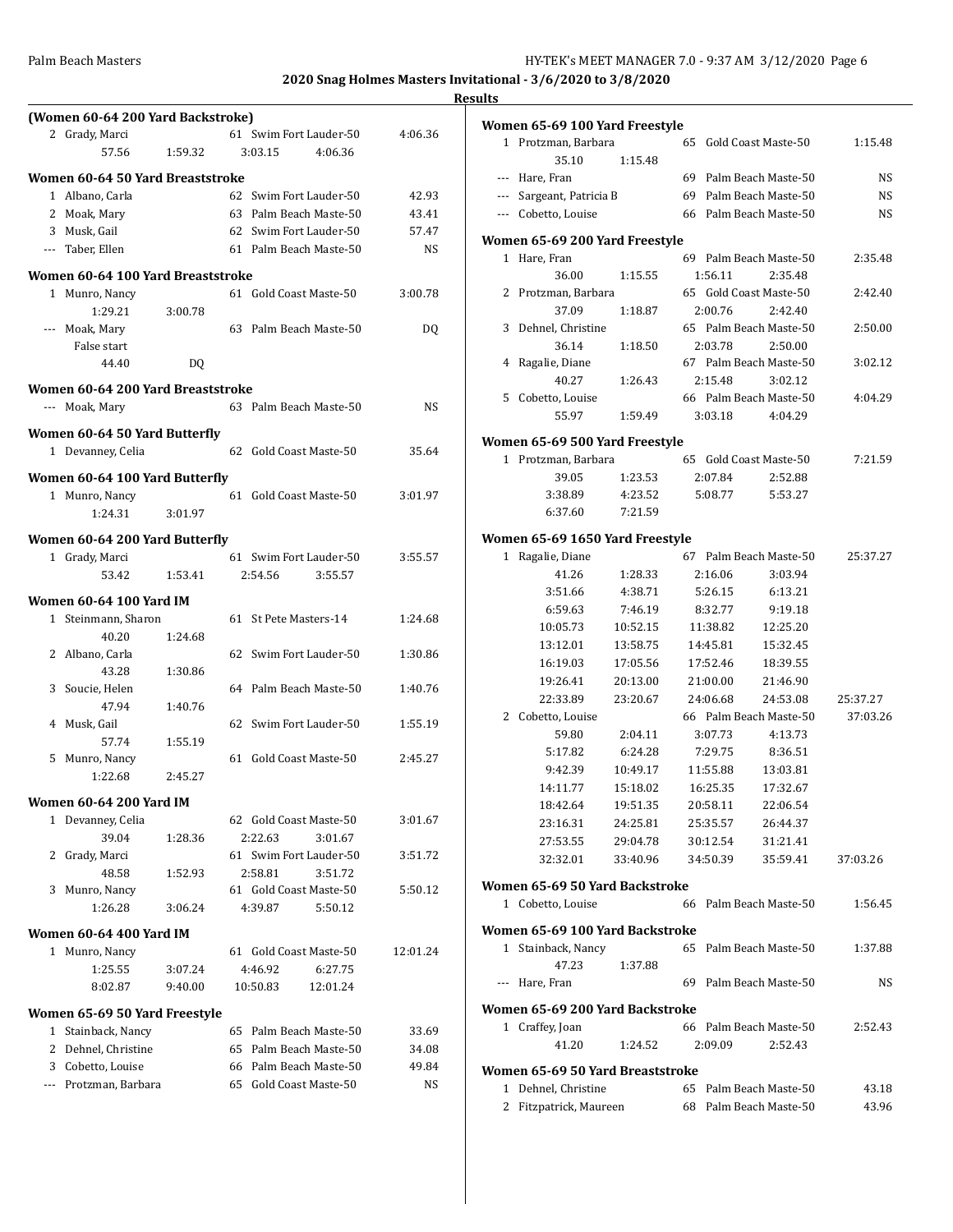| Women 65-69 100 Yard Breaststroke |                        |           | Women 70-74 1650 Yard Freestyle   |          |          |                        |           |
|-----------------------------------|------------------------|-----------|-----------------------------------|----------|----------|------------------------|-----------|
| 1 Fitzpatrick, Maureen            | 68 Palm Beach Maste-50 | 1:39.36   | 1 McCloskey, Cecilia D            |          |          | 70 Swim Fort Lauder-50 | 22:25.77  |
| 1:39.36<br>45.98                  |                        |           | 37.20                             | 1:16.69  | 1:57.12  | 2:38.04                |           |
|                                   |                        |           | 3:19.13                           | 4:00.01  | 4:41.23  | 5:22.43                |           |
| Women 65-69 200 Yard Breaststroke |                        |           | 6:03.47                           | 6:44.39  | 7:25.41  | 8:06.28                |           |
| 1 Craffey, Joan                   | 66 Palm Beach Maste-50 | 3:28.11   | 8:47.49                           | 9:29.07  | 10:10.52 | 10:51.94               |           |
| 1:41.93<br>48.51                  | 2:36.08<br>3:28.11     |           | 11:32.60                          | 12:13.37 | 12:54.61 | 13:35.83               |           |
| 2 Fitzpatrick, Maureen            | 68 Palm Beach Maste-50 | 3:34.21   | 14:17.13                          | 14:58.70 | 15:39.82 | 16:20.52               |           |
| 49.47<br>1:44.02                  | 2:39.62<br>3:34.21     |           | 17:01.27                          | 17:42.43 | 18:23.26 | 19:04.13               |           |
| Women 65-69 100 Yard Butterfly    |                        |           | 19:45.10                          | 20:25.26 | 21:05.93 | 21:46.59               | 22:25.77  |
| 1 Fitzpatrick, Maureen            | 68 Palm Beach Maste-50 | 1:47.21   | 2 Mitchell, Suzanne               |          |          | 71 Palm Beach Maste-50 | 27:32.17  |
| 1:47.21<br>50.22                  |                        |           | 46.49                             | 1:36.08  | 2:26.82  | 3:18.32                |           |
|                                   |                        |           | 4:09.83                           | 5:01.47  | 5:51.49  | 6:43.30                |           |
| Women 65-69 200 Yard Butterfly    |                        |           | 7:32.23                           | 8:22.55  | 9:12.61  | 10:01.78               |           |
| 1 Fitzpatrick, Maureen            | 68 Palm Beach Maste-50 | 3:55.13   | 10:52.32                          | 11:42.90 | 12:32.28 | 13:21.95               |           |
| 1:51.37<br>51.27                  | 2:53.88<br>3:55.13     |           | 14:11.75                          | 15:01.61 | 15:51.37 | 16:40.83               |           |
| <b>Women 65-69 100 Yard IM</b>    |                        |           |                                   |          |          |                        |           |
| 1 Protzman, Barbara               | 65 Gold Coast Maste-50 | 1:27.85   | 17:32.02                          | 18:22.25 | 19:12.32 | 20:03.79               |           |
| 41.05<br>1:27.85                  |                        |           | 20:53.09                          | 21:43.63 | 22:33.36 | 23:23.45               |           |
| 2 Ragalie, Diane                  | 67 Palm Beach Maste-50 | 1:38.73   | 24:13.89                          | 25:03.87 | 25:54.08 | 26:43.67               | 27:32.17  |
| 47.17<br>1:38.73                  |                        |           | Women 70-74 50 Yard Backstroke    |          |          |                        |           |
| --- Dehnel, Christine             | 65 Palm Beach Maste-50 | <b>NS</b> | 1 Camp, Robyne                    |          |          | 72 Palm Beach Maste-50 | 1:35.82   |
|                                   |                        |           | --- McCloskey, Cecilia D          |          |          | 70 Swim Fort Lauder-50 | <b>NS</b> |
| <b>Women 65-69 200 Yard IM</b>    |                        |           | --- Mitchell, Jeannie             |          | 73       | Palm Beach Maste-50    | <b>NS</b> |
| 1 Protzman, Barbara               | 65 Gold Coast Maste-50 | 3:15.80   |                                   |          |          |                        |           |
| 42.96<br>1:36.07                  | 2:32.47<br>3:15.80     |           | Women 70-74 100 Yard Backstroke   |          |          |                        |           |
| --- Fitzpatrick, Maureen          | 68 Palm Beach Maste-50 | <b>NS</b> | 1 Mitchell, Jeannie               |          |          | 73 Palm Beach Maste-50 | 1:39.32   |
| Women 65-69 400 Yard IM           |                        |           | 48.67                             | 1:39.32  |          |                        |           |
| 1 Protzman, Barbara               | 65 Gold Coast Maste-50 | 6:49.89   | 2 Camp, Robyne                    |          |          | 72 Palm Beach Maste-50 | 3:16.60   |
| 1:36.31<br>41.41                  | 2:31.36<br>3:25.51     |           | 1:39.35                           | 3:16.60  |          |                        |           |
| 4:22.73<br>5:21.63                | 6:05.54<br>6:49.89     |           | Women 70-74 200 Yard Backstroke   |          |          |                        |           |
| 2 Fitzpatrick, Maureen            | 68 Palm Beach Maste-50 | 7:36.18   | 1 Camp, Robyne                    |          |          | 72 Palm Beach Maste-50 | 7:09.78   |
| 1:52.86<br>52.33                  | 2:53.53<br>3:55.49     |           | 1:49.00                           | 3:34.21  | 5:19.93  | 7:09.78                |           |
| 4:53.91<br>5:51.90                | 6:44.69<br>7:36.18     |           | --- Mitchell, Jeannie             |          |          | 73 Palm Beach Maste-50 | <b>NS</b> |
|                                   |                        |           |                                   |          |          |                        |           |
| Women 70-74 50 Yard Freestyle     |                        |           | Women 70-74 50 Yard Breaststroke  |          |          |                        |           |
| 1 Mitchell, Suzanne               | 71 Palm Beach Maste-50 | 40.94     | --- McCloskey, Cecilia D          |          |          | 70 Swim Fort Lauder-50 | <b>NS</b> |
| --- McCloskey, Cecilia D          | 70 Swim Fort Lauder-50 | <b>NS</b> | Women 70-74 100 Yard Breaststroke |          |          |                        |           |
| Women 70-74 100 Yard Freestyle    |                        |           | --- McCloskey, Cecilia D          |          |          | 70 Swim Fort Lauder-50 | <b>NS</b> |
| 1 Camp, Robyne                    | 72 Palm Beach Maste-50 | 2:18.08   | --- Camp, Robyne                  |          |          | 72 Palm Beach Maste-50 | <b>NS</b> |
|                                   |                        |           |                                   |          |          |                        |           |
| 1:19.21<br>2:18.08                |                        |           | Women 70-74 200 Yard Breaststroke |          |          |                        |           |
| Women 70-74 200 Yard Freestyle    |                        |           | 1 Camp, Robyne                    |          |          | 72 Palm Beach Maste-50 | 5:39.31   |
| 1 Mitchell, Suzanne               | 71 Palm Beach Maste-50 | 3:15.73   | 1:23.08                           | 2:48.73  | 4:17.00  | 5:39.31                |           |
| 43.68<br>1:33.06                  | 2:25.19<br>3:15.73     |           | Women 70-74 50 Yard Butterfly     |          |          |                        |           |
| 2 Camp, Robyne                    | 72 Palm Beach Maste-50 | 5:33.22   | --- McCloskey, Cecilia D          |          |          | 70 Swim Fort Lauder-50 | NS        |
| 1:17.20<br>2:45.40                | 4:12.42<br>5:33.22     |           | --- Mitchell, Jeannie             |          |          | 73 Palm Beach Maste-50 | <b>NS</b> |
| --- McCloskey, Cecilia D          | 70 Swim Fort Lauder-50 | <b>NS</b> |                                   |          |          |                        |           |
|                                   |                        |           | Women 70-74 100 Yard Butterfly    |          |          |                        |           |
|                                   |                        |           | --- Mitchell, Suzanne             |          |          | 71 Palm Beach Maste-50 | <b>NS</b> |

**Women 70-74 100 Yard IM**

51.14 1:45.65

1:46.21 3:04.46

1 Mitchell, Jeannie 73 Palm Beach Maste-50 1:45.65

2 Camp, Robyne 72 Palm Beach Maste-50 3:04.46

--- McCloskey, Cecilia D 70 Swim Fort Lauder-50 NS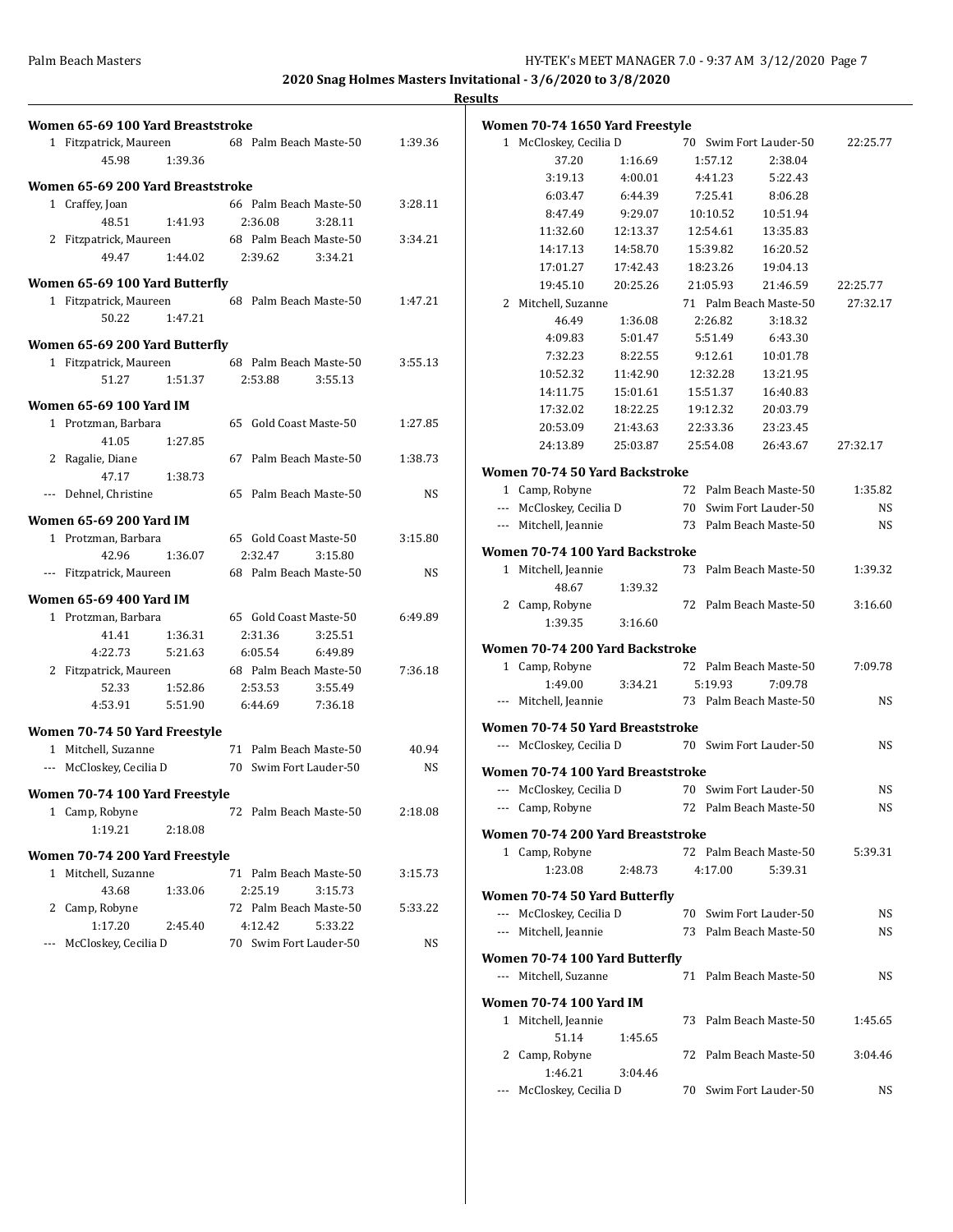$1:12.03$ 

 $1:13.64$ 

 $1:49.41$ 

1:59.36

2:39.56

 $2:47.17$ 

 $5:20.17$ 

 $1\mathord{:}00.02$ 

 $1:05.18\,$ 

 $1:05.56$ 

| <b>Women 70-74 200 Yard IM</b>                                                |          | Men 25-29 100 Yard Freestyle  |          |                        |                        |           |
|-------------------------------------------------------------------------------|----------|-------------------------------|----------|------------------------|------------------------|-----------|
| 72 Palm Beach Maste-50<br>1 Camp, Robyne                                      | 6:14.16  | 1 Parra, Francisco            |          | 25 Swim Fort Lauder-50 |                        | 48.36     |
| 1:37.39<br>4:47.91<br>3:29.01<br>6:14.16                                      |          | 23.35                         | 48.36    |                        |                        |           |
| Women 75-79 50 Yard Freestyle                                                 |          | 2 Hicks, Michael              |          |                        | 29 Swim Fort Lauder-50 | 1:12.03   |
| 1 Hanson, Monique<br>77 Palm Beach Maste-50                                   | 44.24    | 35.21                         | 1:12.03  |                        |                        |           |
|                                                                               |          | 3 Vila, Peter                 |          | 27 Gold Coast Maste-50 |                        | 1:13.64   |
| Women 75-79 100 Yard Freestyle                                                |          | 34.26                         | 1:13.64  |                        |                        |           |
| 1 Hanson, Monique<br>77 Palm Beach Maste-50                                   | 1:41.22  | --- Matheus, Kevin            |          | 25 Plantation Swim-50  |                        | <b>NS</b> |
| 46.02<br>1:41.22                                                              |          | Men 25-29 200 Yard Freestyle  |          |                        |                        |           |
| Women 75-79 50 Yard Backstroke                                                |          | 1 Parra, Francisco            |          |                        | 25 Swim Fort Lauder-50 | 1:49.41   |
| 1 Hanson, Monique<br>77 Palm Beach Maste-50                                   | 58.96    | 25.49                         | 53.06    | 1:21.27                | 1:49.41                |           |
| Women 75-79 50 Yard Breaststroke                                              |          | 2 Stiles, David               |          | 29 St Pete Masters-14  |                        | 1:59.36   |
| 1 Horne, Donelda E<br>77 Palm Beach Maste-50                                  | 1:01.62  | 27.75                         | 58.16    | 1:28.64                | 1:59.36                |           |
| 77 Palm Beach Maste-50<br>2 Hanson, Monique                                   | 1:04.44  | 3 Vila, Peter                 |          | 27 Gold Coast Maste-50 |                        | 2:39.56   |
|                                                                               |          | 35.24                         | 1:16.09  | 1:58.33                | 2:39.56                |           |
| Women 75-79 100 Yard Breaststroke                                             |          | 4 Hicks, Michael              |          |                        | 29 Swim Fort Lauder-50 | 2:47.17   |
| 1 Horne, Donelda E<br>77 Palm Beach Maste-50                                  | 2:16.31  | 35.95                         | 1:15.22  | 2:00.19                | 2:47.17                |           |
| 1:05.36<br>2:16.31                                                            |          | Men 25-29 500 Yard Freestyle  |          |                        |                        |           |
| Women 75-79 200 Yard Breaststroke                                             |          | 1 Stiles, David               |          | 29 St Pete Masters-14  |                        | 5:20.17   |
| 1 Horne, Donelda E<br>77 Palm Beach Maste-50                                  | 4:37.44  | 28.56                         | 1:00.00  | 1:32.11                | 2:04.53                |           |
| 1:06.10<br>2:16.04<br>3:27.59<br>4:37.44                                      |          | 2:37.08                       | 3:09.74  | 3:42.38                | 4:15.07                |           |
|                                                                               |          | 4:47.98                       | 5:20.17  |                        |                        |           |
| Women 75-79 50 Yard Butterfly<br>1 Horne, Donelda E<br>77 Palm Beach Maste-50 |          | Men 25-29 1650 Yard Freestyle |          |                        |                        |           |
| 1:02.52<br>1:02.52                                                            | 1:02.52  | 1 Stiles, David               |          | 29 St Pete Masters-14  |                        | 18:31.08  |
|                                                                               |          | 29.34                         | 1:01.91  | 1:35.17                | 2:09.02                |           |
| Women 75-79 100 Yard Butterfly                                                |          | 2:42.81                       | 3:16.63  | 3:50.61                | 4:24.38                |           |
| 1 Horne, Donelda E<br>77 Palm Beach Maste-50                                  | 2:19.60  | 4:58.02                       | 5:31.80  | 6:05.50                | 6:39.19                |           |
| 1:03.05<br>2:19.60                                                            |          | 7:12.53                       | 7:46.02  | 8:19.51                | 8:52.97                |           |
| <b>Women 75-79 100 Yard IM</b>                                                |          | 9:26.69                       | 10:00.52 | 10:34.42               | 11:08.21               |           |
| 77 Palm Beach Maste-50<br>1 Horne, Donelda E                                  | 2:06.27  | 11:42.05                      | 12:16.25 | 12:50.23               | 13:24.34               |           |
| 1:02.18<br>2:06.27                                                            |          | 13:58.44                      | 14:32.39 | 15:06.69               | 15:40.84               |           |
|                                                                               |          | 16:14.79                      | 16:48.93 | 17:23.36               | 17:57.72               | 18:31.08  |
| Women 80-84 200 Yard Freestyle                                                |          | 2 Vila, Peter                 |          | 27 Gold Coast Maste-50 |                        | 24:44.30  |
| 82 Palm Beach Maste-50<br>1 Griffin, Joan                                     | 4:00.89  | 36.18                         | 1:17.43  | 2:00.24                | 2:44.53                |           |
| 55.39<br>1:55.91<br>2:58.17<br>4:00.89                                        |          | 3:29.55                       | 4:15.72  | 4:59.96                | 5:43.77                |           |
| Women 80-84 500 Yard Freestyle                                                |          | 6:28.17                       | 7:13.35  | 7:57.59                | 8:42.38                |           |
| 1 Griffin, Joan<br>82 Palm Beach Maste-50                                     | 10:20.57 | 9:27.63                       | 10:13.10 | 10:59.78               | 11:45.57               |           |
| 2:56.62<br>3:59.85<br>55.13<br>1:54.69                                        |          | 12:32.44                      | 13:18.81 | 14:04.84               | 14:50.87               |           |
| 5:03.50<br>6:06.56<br>7:10.44<br>8:14.00                                      |          | 15:37.34                      | 16:24.09 | 17:11.30               | 17:58.23               |           |
| 9:17.52<br>10:20.57                                                           |          | 18:44.73                      | 19:31.13 | 20:17.28               | 21:02.07               |           |
| Women 80-84 100 Yard Backstroke                                               |          | 21:48.23                      | 22:33.31 | 23:17.44               | 24:02.00               | 24:44.30  |
| 82 Palm Beach Maste-50<br>1 Griffin, Joan                                     | 2:02.49  | Men 25-29 50 Yard Backstroke  |          |                        |                        |           |
| 2:02.49<br>1:00.83                                                            |          | 1 Hicks, Michael              |          |                        | 29 Swim Fort Lauder-50 | 39.74     |
|                                                                               |          | --- Parra, Francisco          |          |                        | 25 Swim Fort Lauder-50 | NS        |
| <b>Women 80-84 100 Yard IM</b>                                                |          |                               |          |                        |                        |           |
| 1 Griffin, Joan<br>82 Palm Beach Maste-50                                     | 2:23.28  | Men 25-29 100 Yard Backstroke |          |                        |                        |           |
| 1:08.35<br>2:23.28                                                            |          | 1 Parra, Francisco            |          |                        | 25 Swim Fort Lauder-50 | 1:00.02   |
| Men 18-24 50 Yard Freestyle                                                   |          | 29.08                         | 1:00.02  |                        |                        |           |
| 1 Hurtado, Ignacio<br>18 Gold Coast Maste-50                                  | 41.45    | 2 Stiles, David               |          | 29 St Pete Masters-14  |                        | 1:05.18   |
| Men 25-29 50 Yard Freestyle                                                   |          | 31.76                         | 1:05.18  |                        |                        |           |
| 25 Swim Fort Lauder-50<br>1 Parra, Francisco                                  | 22.40    | 3 Hsieh, Alan                 |          | 26 Gulliver Swim Cl-50 |                        | 1:05.56   |
| 2 Hsieh, Alan<br>26 Gulliver Swim Cl-50                                       | 25.65    | 31.37                         | 1:05.56  |                        |                        |           |
| 3 Hicks, Michael<br>Swim Fort Lauder-50<br>29                                 | 32.87    | Men 25-29 200 Yard Backstroke |          |                        |                        |           |
| 25 Plantation Swim-50<br>--- Matheus, Kevin                                   | NS       | 1 Stiles, David               |          | 29 St Pete Masters-14  |                        | 2:21.31   |
|                                                                               |          | 33.11                         | 1:08.97  | 1:45.37                | 2:21.31                |           |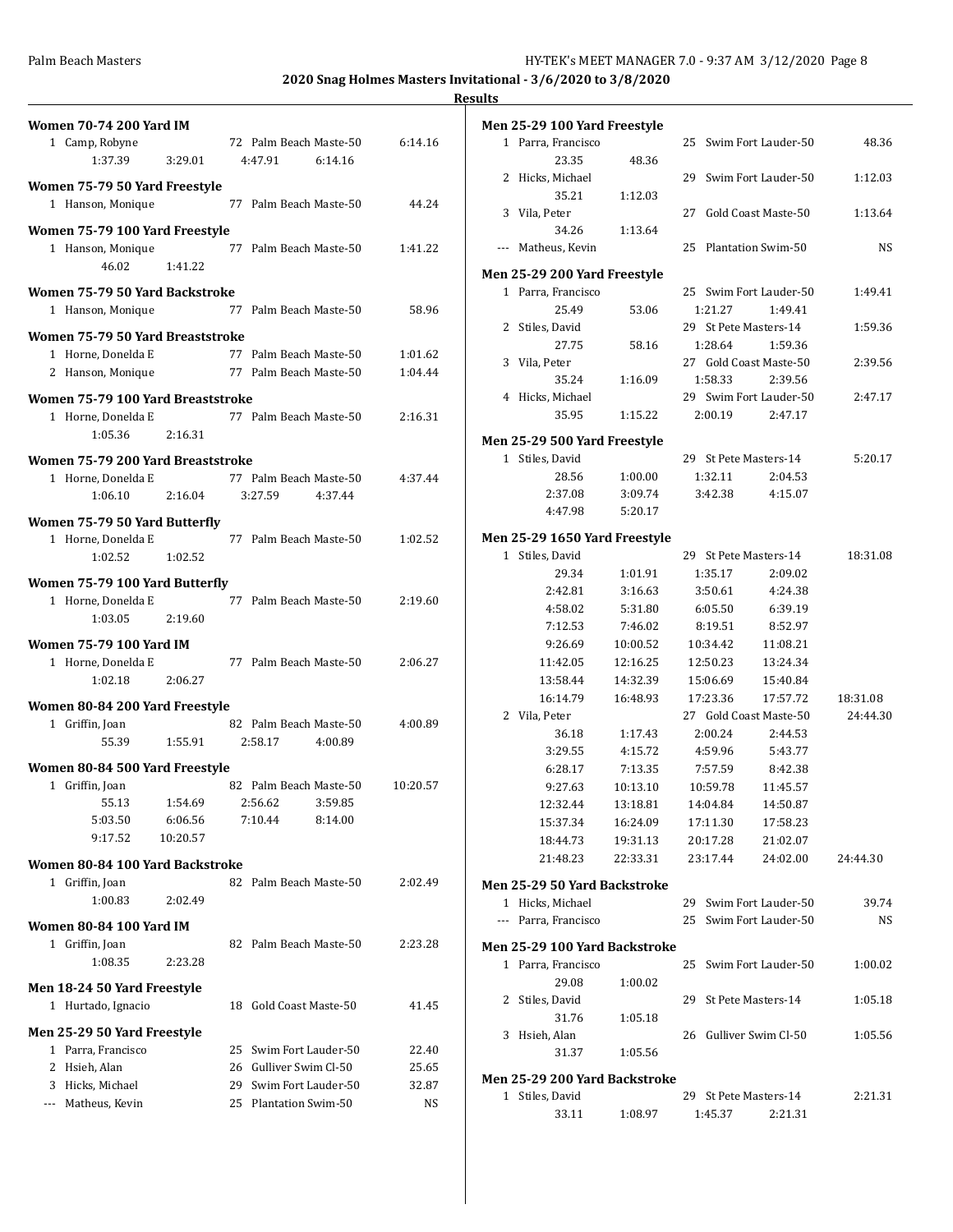| <b>Results</b> |  |
|----------------|--|
|                |  |

| Men 25-29 50 Yard Breaststroke        |         |                        |         |                |   | 2 Eagles, Robert               |                    |    |                        | 31 Hammerhead Aquat-50 | 1:00.80   |
|---------------------------------------|---------|------------------------|---------|----------------|---|--------------------------------|--------------------|----|------------------------|------------------------|-----------|
| 1 Hsieh, Alan                         |         | 26 Gulliver Swim Cl-50 |         | 30.10          |   | 29.22                          | 1:00.80            |    |                        |                        |           |
| 2 Hicks, Michael                      |         | 29 Swim Fort Lauder-50 |         | 38.92          |   | Men 30-34 50 Yard Breaststroke |                    |    |                        |                        |           |
| 3 Vila, Peter                         |         | 27 Gold Coast Maste-50 |         | 47.84          |   | 1 Lebost, Daniel               |                    |    |                        | 33 Palm Beach Maste-50 | 30.89     |
| Men 25-29 100 Yard Breaststroke       |         |                        |         |                |   | Men 30-34 50 Yard Butterfly    |                    |    |                        |                        |           |
| 1 Hicks, Michael                      |         | 29 Swim Fort Lauder-50 |         | 1:29.12        |   | 1 Lebost, Daniel               |                    |    |                        | 33 Palm Beach Maste-50 | 26.08     |
| 40.72                                 | 1:29.12 |                        |         |                |   | 2 Wilson, Todd                 |                    |    |                        | 34 Palm Beach Maste-50 | 26.75     |
| 2 Vila, Peter                         |         | 27 Gold Coast Maste-50 |         | 1:46.02        |   | 3 Eagles, Robert               |                    |    |                        | 31 Hammerhead Aquat-50 | 29.61     |
| 49.67                                 | 1:46.02 |                        |         |                |   | Men 30-34 100 Yard Butterfly   |                    |    |                        |                        |           |
| --- Matheus, Kevin                    |         | 25 Plantation Swim-50  |         | <b>NS</b>      |   | 1 Wilson, Todd                 |                    |    |                        | 34 Palm Beach Maste-50 | 1:02.45   |
| Men 25-29 200 Yard Breaststroke       |         |                        |         |                |   | 29.33                          | 1:02.45            |    |                        |                        |           |
| 1 Hsieh, Alan                         |         | 26 Gulliver Swim Cl-50 |         | 2:42.55        |   |                                |                    |    |                        |                        |           |
|                                       | 1:15.92 | 1:59.75                | 2:42.55 |                |   | <b>Men 30-34 100 Yard IM</b>   |                    |    |                        |                        |           |
| 2 Hicks, Michael                      |         | 29 Swim Fort Lauder-50 |         | 3:24.13        |   | 1 Adams, Scott                 |                    |    |                        | 31 Palm Beach Maste-50 | 1:04.99   |
| 43.96                                 | 1:35.81 | 2:31.09                | 3:24.13 |                |   | 28.81                          | 1:04.99            |    |                        |                        |           |
| 3 Vila, Peter                         |         | 27 Gold Coast Maste-50 |         | 3:34.47        |   | 2 Eagles, Robert               |                    |    |                        | 31 Hammerhead Aquat-50 | 1:09.80   |
|                                       | 1:43.84 | 2:39.29                | 3:34.47 |                |   | 31.34                          | 1:09.80            |    |                        |                        |           |
|                                       |         |                        |         |                |   | Men 35-39 50 Yard Freestyle    |                    |    |                        |                        |           |
| Men 25-29 50 Yard Butterfly           |         | 25 Swim Fort Lauder-50 |         |                |   | 1 Ritter, Adam                 |                    |    | 35 Columbus Sharks-17  |                        | 21.06     |
| 1 Parra, Francisco<br>2 Stiles, David |         | 29 St Pete Masters-14  |         | 24.29<br>27.81 |   | 2 Lotano, Daniel               |                    |    |                        | 39 Palm Beach Maste-50 | 21.58     |
| 3 Vila, Peter                         |         | 27 Gold Coast Maste-50 |         | 37.20          |   | 3 Manrique, Alejandro          |                    |    |                        | 39 Palm Beach Maste-50 | 23.87     |
|                                       |         |                        |         |                |   | 4 Hankinson, Benjamin          |                    | 38 |                        | Palm Beach Maste-50    | 24.01     |
| Men 25-29 100 Yard Butterfly          |         |                        |         |                | 5 | Loder, Scott                   |                    | 38 |                        | Palm Beach Maste-50    | 24.69     |
| 1 Matheus, Kevin                      |         | 25 Plantation Swim-50  |         | 54.10          |   | 6 Reynolds, David              |                    |    |                        | 35 Palm Beach Maste-50 | 29.41     |
| 24.76                                 | 54.10   |                        |         |                |   | Men 35-39 100 Yard Freestyle   |                    |    |                        |                        |           |
| 2 Stiles, David                       |         | 29 St Pete Masters-14  |         | 1:00.15        |   | 1 Lotano, Daniel               |                    |    |                        | 39 Palm Beach Maste-50 | 47.81     |
| 27.86                                 | 1:00.15 |                        |         |                |   | 23.25                          | 47.81              |    |                        |                        |           |
| Men 25-29 200 Yard Butterfly          |         |                        |         |                |   | 2 Havens, Kurt                 |                    |    | 38 North Carolina M-13 |                        | 56.14     |
| 1 Stiles, David                       |         | 29 St Pete Masters-14  |         | 2:20.17        |   | 26.79                          | 56.14              |    |                        |                        |           |
| 29.88                                 | 1:04.01 | 1:41.29                | 2:20.17 |                |   | 4 Reynolds, David              |                    |    |                        | 35 Palm Beach Maste-50 | 1:04.85   |
| Men 25-29 100 Yard IM                 |         |                        |         |                |   | 31.17                          | 1:04.85            |    |                        |                        |           |
| 1 Matheus, Kevin                      |         | 25 Plantation Swim-50  |         | 55.88          |   | 5 Perry, Nicholas              |                    |    | 39 Gold Coast Maste-50 |                        | 1:09.26   |
| 25.29                                 | 55.88   |                        |         |                |   | 32.22                          | 1:09.26            |    |                        |                        |           |
| 2 Hsieh, Alan                         |         | 26 Gulliver Swim Cl-50 |         | 1:04.14        |   | Men 35-39 200 Yard Freestyle   |                    |    |                        |                        |           |
| 30.78                                 | 1:04.14 |                        |         |                |   | 1 Ritter, Adam                 |                    |    | 35 Columbus Sharks-17  |                        | 1:40.57   |
| 3 Stiles, David                       |         | 29 St Pete Masters-14  |         | 1:04.47        |   | 23.32                          | 48.73              |    | 1:14.44                | 1:40.57                |           |
| 30.50                                 | 1:04.47 |                        |         |                |   | 2 Manrique, Alejandro          |                    |    |                        | 39 Palm Beach Maste-50 | 1:57.57   |
|                                       |         |                        |         |                |   | 27.57                          | 57.23              |    | 1:26.96                | 1:57.57                |           |
| <b>Men 25-29 200 Yard IM</b>          |         |                        |         |                |   | 3 Loder, Scott                 |                    |    |                        | 38 Palm Beach Maste-50 | 2:01.15   |
| 1 Stiles, David                       |         | 29 St Pete Masters-14  |         | 2:16.72        |   | 27.78                          | 58.21              |    | 1:29.49                | 2:01.15                |           |
| 28.55                                 | 1:04.93 | 1:45.35                | 2:16.72 |                |   |                                |                    |    |                        |                        |           |
| 2 Vila, Peter                         |         | 27 Gold Coast Maste-50 |         | 3:22.66        |   | Men 35-39 500 Yard Freestyle   |                    |    |                        |                        |           |
| 38.85                                 | 1:41.88 | 2:42.22                | 3:22.66 |                |   | 1 Loder, Scott                 |                    |    |                        | 38 Palm Beach Maste-50 | 5:39.68   |
| <b>Men 25-29 400 Yard IM</b>          |         |                        |         |                |   | 30.87                          | 1:05.33            |    | 1:40.62                | 2:15.38                |           |
| 1 Stiles, David                       |         | 29 St Pete Masters-14  |         | 4:47.29        |   | 2:49.60                        | 3:23.98            |    | 3:58.72                | 4:33.79                |           |
| 28.74                                 | 1:02.16 | 1:39.64                | 2:17.07 |                |   | 5:07.50                        | 5:39.68            |    |                        |                        |           |
| 2:59.70                               | 3:43.12 | 4:15.78                | 4:47.29 |                |   | 2 Reynolds, David              |                    |    |                        | 35 Palm Beach Maste-50 | 6:49.53   |
| Men 30-34 50 Yard Freestyle           |         |                        |         |                |   | 35.97<br>3:17.41               | 1:14.37<br>4:00.03 |    | 1:54.23<br>4:43.08     | 2:35.23<br>5:26.69     |           |
| 1 Lebost, Daniel                      |         | 33 Palm Beach Maste-50 |         | 23.26          |   | 6:09.03                        | 6:49.53            |    |                        |                        |           |
| 2 Adams, Scott                        |         | 31 Palm Beach Maste-50 |         | 24.51          |   |                                |                    |    |                        |                        |           |
| 3 Eagles, Robert                      |         | 31 Hammerhead Aquat-50 |         | 28.56          |   | Men 35-39 50 Yard Backstroke   |                    |    |                        |                        |           |
|                                       |         |                        |         |                |   | 1 Lotano, Daniel               |                    |    |                        | 39 Palm Beach Maste-50 | 24.41     |
| Men 30-34 100 Yard Freestyle          |         |                        |         |                |   | Men 35-39 100 Yard Backstroke  |                    |    |                        |                        |           |
| 1 Lebost, Daniel                      |         | 33 Palm Beach Maste-50 |         | 52.87          |   | --- Miyares, Andres            |                    |    | 36 Gold Coast Maste-50 |                        | <b>NS</b> |
| 25.36                                 | 52.87   |                        |         |                |   |                                |                    |    |                        |                        |           |
|                                       |         |                        |         |                |   |                                |                    |    |                        |                        |           |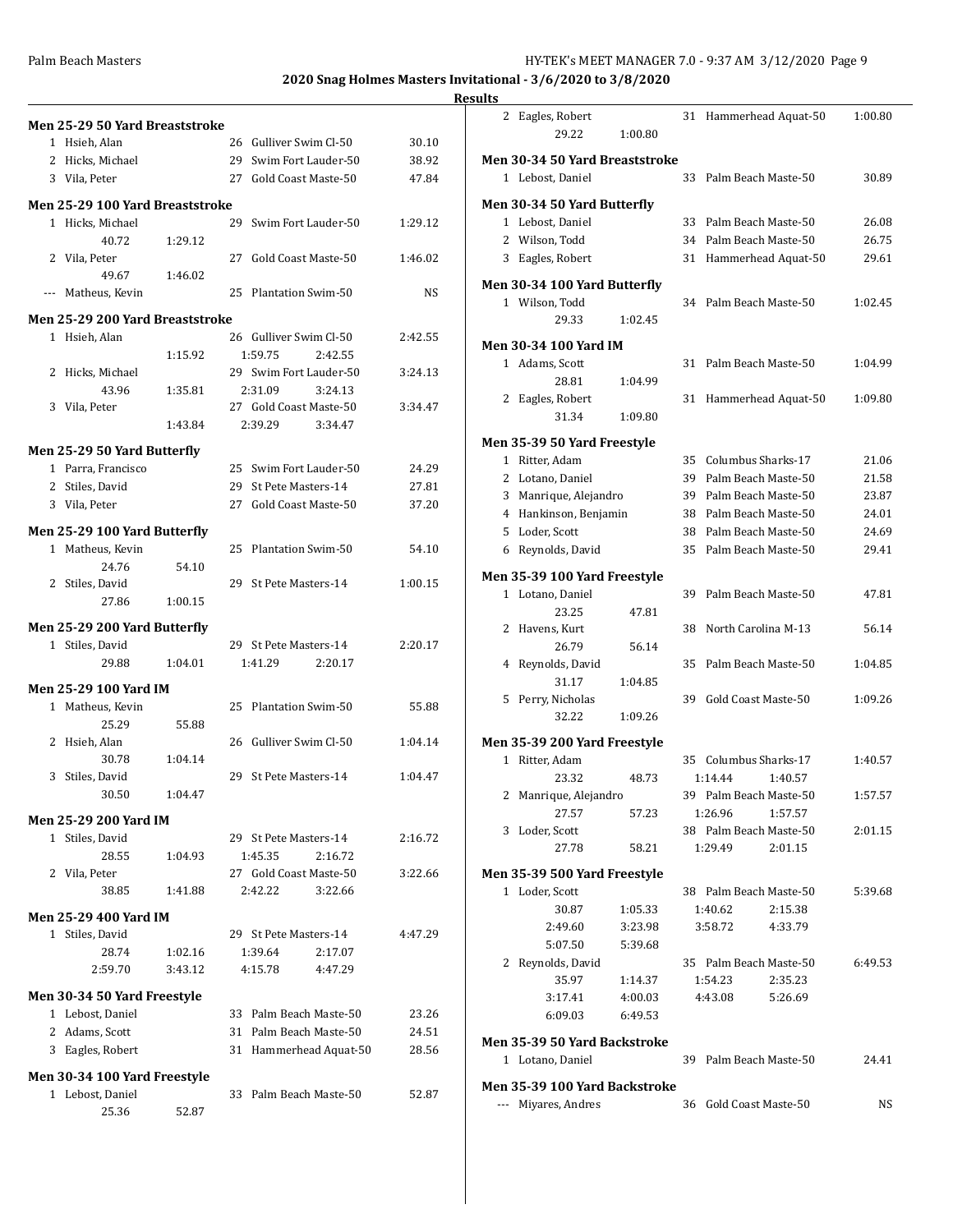|                | Men 35-39 200 Yard Backstroke<br>--- Miyares, Andres |         |    | 36 Gold Coast Maste-50 | NS      |
|----------------|------------------------------------------------------|---------|----|------------------------|---------|
|                |                                                      |         |    |                        |         |
|                | <b>Men 35-39 50 Yard Breaststroke</b>                |         |    |                        |         |
|                | 1 Hankinson, Benjamin                                |         |    | 38 Palm Beach Maste-50 | 28.35   |
|                | 2 Havens, Kurt                                       |         |    | 38 North Carolina M-13 | 30.85   |
|                | Men 35-39 100 Yard Breaststroke                      |         |    |                        |         |
|                | 1 Hankinson, Benjamin                                |         |    | 38 Palm Beach Maste-50 | 1:03.75 |
|                | 29.64                                                | 1:03.75 |    |                        |         |
|                | 2 Havens, Kurt                                       |         |    | 38 North Carolina M-13 | 1:08.87 |
|                | 32.62                                                | 1:08.87 |    |                        |         |
|                | 3 Perry, Nicholas                                    |         | 39 | Gold Coast Maste-50    | 1:29.33 |
|                | 40.97                                                | 1:29.33 |    |                        |         |
|                | --- Ritter, Adam                                     |         | 35 | Columbus Sharks-17     | NS      |
|                | Men 35-39 50 Yard Butterfly                          |         |    |                        |         |
|                | 1 Lotano, Daniel                                     |         |    | 39 Palm Beach Maste-50 | 23.61   |
|                | 2 Loder, Scott                                       |         |    | 38 Palm Beach Maste-50 | 27.62   |
|                |                                                      |         |    |                        |         |
|                | Men 35-39 100 Yard Butterfly                         |         |    |                        |         |
|                | 1 Manrique, Alejandro                                |         |    | 39 Palm Beach Maste-50 | 1:03.59 |
|                | 28.50                                                | 1:03.59 |    |                        |         |
|                | --- Lotano, Daniel                                   |         |    | 39 Palm Beach Maste-50 | DQ      |
|                | Head did not break the surface by 15 meters          |         |    |                        |         |
|                | 24.08                                                | DO.     |    |                        |         |
|                | --- Miyares, Andres                                  |         |    | 36 Gold Coast Maste-50 | NS      |
|                | Men 35-39 200 Yard Butterfly                         |         |    |                        |         |
|                | 1 Loder, Scott                                       |         |    | 38 Palm Beach Maste-50 | 2:20.65 |
|                | 30.49                                                | 1:05.86 |    | 1:42.53<br>2:20.65     |         |
|                | --- Miyares, Andres                                  |         |    | 36 Gold Coast Maste-50 | NS      |
|                |                                                      |         |    |                        |         |
|                | Men 35-39 100 Yard IM                                |         |    |                        |         |
|                | 1 Hankinson, Benjamin                                |         |    | 38 Palm Beach Maste-50 | 59.68   |
|                | 28.20                                                | 59.68   |    |                        |         |
|                | 2 Havens, Kurt                                       |         |    | 38 North Carolina M-13 | 1:03.41 |
|                | 29.66                                                | 1:03.41 |    |                        |         |
|                | 3 Reynolds, David                                    |         | 35 | Palm Beach Maste-50    | 1:21.33 |
|                | 39.51                                                | 1:21.33 |    |                        |         |
|                | Men 35-39 200 Yard IM                                |         |    |                        |         |
|                | 1 Hankinson, Benjamin                                |         |    | 38 Palm Beach Maste-50 | 2:14.37 |
|                | 28.30                                                | 1:02.91 |    | 1:42.26<br>2:14.37     |         |
| $\overline{2}$ | Havens, Kurt                                         |         |    | 38 North Carolina M-13 | 2:20.82 |
|                | 29.63                                                | 1:06.90 |    | 1:47.99<br>2:20.82     |         |
|                | 3 Perry, Nicholas                                    |         |    | 39 Gold Coast Maste-50 | 3:00.01 |
|                | 39.26                                                | 1:28.01 |    | 2:18.03<br>3:00.01     |         |
|                |                                                      |         |    |                        |         |
|                | Men 35-39 400 Yard IM                                |         |    |                        |         |
|                | 1 Havens, Kurt                                       |         |    | 38 North Carolina M-13 | 5:14.56 |
|                | 32.45                                                | 1:11.07 |    | 1:53.81<br>2:34.74     |         |
|                | 3:18.98                                              | 4:02.77 |    | 4:40.90<br>5:14.56     |         |
|                | 2 Reynolds, David                                    |         |    | 35 Palm Beach Maste-50 | 6:38.33 |
|                | 39.39                                                | 1:28.56 |    | 3:27.44<br>2:27.67     |         |
|                | 4:20.42                                              | 5:14.64 |    | 5:57.70<br>6:38.33     |         |
|                | Men 40-44 50 Yard Freestyle                          |         |    |                        |         |
|                | 1 Paige, Bruce                                       |         | 43 | Columbus Sharks-17     | 23.13   |
| 2              | Torres, Martin                                       |         | 42 | Swim Fort Lauder-50    | 24.02   |
| 3              | Jeanpierre, Charles                                  |         | 44 | Palm Beach Maste-50    | 24.82   |
|                | 4 Bradchulis, Derek                                  |         |    | 42 Palm Beach Maste-50 | 24.97   |
|                |                                                      |         |    |                        |         |

| .         |                                 |         |    |                                              |           |
|-----------|---------------------------------|---------|----|----------------------------------------------|-----------|
| 5         | Taylor, William                 |         |    | 43 Palm Beach Maste-50                       | 25.45     |
|           | --- Hunter, Andy                |         |    | 42 Hammerhead Aquat-50                       | NS        |
|           | Men 40-44 100 Yard Freestyle    |         |    |                                              |           |
| $1 \quad$ | Torres, Martin                  |         | 42 | Swim Fort Lauder-50                          | 53.91     |
|           | 26.07                           | 53.91   |    |                                              |           |
| 2         | Jeanpierre, Charles             |         | 44 | Palm Beach Maste-50                          | 54.47     |
|           | 26.67                           | 54.47   |    |                                              |           |
| 3         | Garland, Barry                  |         | 42 | Palm Beach Maste-50                          | 59.16     |
|           | 28.12                           | 59.16   |    |                                              |           |
|           | --- Paige, Bruce                |         | 43 | Columbus Sharks-17                           | NS        |
|           |                                 |         |    |                                              |           |
|           | Men 40-44 200 Yard Freestyle    |         |    |                                              |           |
|           | 1 Paige, Bruce                  | 56.26   |    | 43 Columbus Sharks-17                        | 1:53.83   |
| 2         | 26.72                           |         |    | 1:25.44<br>1:53.83<br>42 Swim Fort Lauder-50 | 2:00.24   |
|           | Torres, Martin                  |         |    |                                              |           |
| 3         | 29.04                           | 59.23   |    | 1:29.25<br>2:00.24<br>41 Gulliver Swim Cl-50 | 2:21.75   |
|           | Green, Mike<br>31.52            |         |    | 1:44.74<br>2:21.75                           |           |
|           |                                 | 1:07.23 |    |                                              |           |
|           | Men 40-44 50 Yard Backstroke    |         |    |                                              |           |
|           | 1 Bradchulis, Derek             |         |    | 42 Palm Beach Maste-50                       | 30.91     |
| 2         | Taylor, William                 |         |    | 43 Palm Beach Maste-50                       | 31.06     |
|           | Men 40-44 50 Yard Breaststroke  |         |    |                                              |           |
|           | 1 Garland, Barry                |         |    | 42 Palm Beach Maste-50                       | 27.57     |
|           |                                 |         |    | 44 Palm Beach Maste-50                       |           |
| 2         | Jeanpierre, Charles             |         |    |                                              | 30.10     |
|           | 3 Taylor, William               |         |    | 43 Palm Beach Maste-50                       | 33.49     |
|           | Men 40-44 100 Yard Breaststroke |         |    |                                              |           |
|           | 1 Jeanpierre, Charles           |         |    | 44 Palm Beach Maste-50                       | 1:05.86   |
|           | 31.03                           | 1:05.86 |    |                                              |           |
|           | --- Garland, Barry              |         | 42 | Palm Beach Maste-50                          | <b>NS</b> |
|           | Men 40-44 200 Yard Breaststroke |         |    |                                              |           |
|           | 1 Garland, Barry                |         |    | 42 Palm Beach Maste-50                       | 2:18.87   |
|           |                                 | 1:07.04 |    | 1:43.52<br>2:18.87                           |           |
| 2         | Jeanpierre, Charles             |         |    | 44 Palm Beach Maste-50                       | 2:24.91   |
|           |                                 | 1:11.19 |    | 1:47.83<br>2:24.91                           |           |
|           |                                 |         |    |                                              |           |
|           | Men 40-44 50 Yard Butterfly     |         |    |                                              |           |
|           | 1 Torres, Martin                |         |    | 42 Swim Fort Lauder-50                       | 27.16     |
|           | 2 Jeanpierre, Charles           |         |    | 44 Palm Beach Maste-50                       | 27.56     |
| 3         | Taylor, William                 |         | 43 | Palm Beach Maste-50                          | 27.70     |
| 4         | Bradchulis, Derek               |         |    | 42 Palm Beach Maste-50                       | 28.80     |
|           | --- Paige, Bruce                |         |    | 43 Columbus Sharks-17                        | NS        |
|           | --- Green, Mike                 |         |    | 41 Gulliver Swim Cl-50                       | NS        |
|           | Men 40-44 100 Yard IM           |         |    |                                              |           |
|           | 1 Garland, Barry                |         | 42 | Palm Beach Maste-50                          | 1:00.96   |
|           | 29.95                           | 1:00.96 |    |                                              |           |
|           | 2 Jeanpierre, Charles           |         | 44 | Palm Beach Maste-50                          | 1:01.65   |
|           | 29.76                           | 1:01.65 |    |                                              |           |
|           |                                 |         |    |                                              |           |
|           | Men 40-44 200 Yard IM           |         |    |                                              |           |
|           | 1 Garland, Barry                |         |    | 42 Palm Beach Maste-50                       | 2:23.76   |
|           | 29.69                           | 1:08.50 |    | 1:48.05<br>2:23.76                           |           |
|           | Men 45-49 50 Yard Freestyle     |         |    |                                              |           |
|           | 1 Lindahl, Lennart              |         |    | 49 Palm Beach Maste-50                       | 24.55     |
| 2         | Herman, Eric                    |         |    | 48 St Pete Masters-14                        | 25.02     |
| 3         | Rasmussen, Eric                 |         |    | 49 Palm Beach Maste-50                       | 25.37     |
|           | 4 Hernandez, Alain              |         | 48 | Oregon Masters-37                            | 26.69     |
|           |                                 |         |    |                                              |           |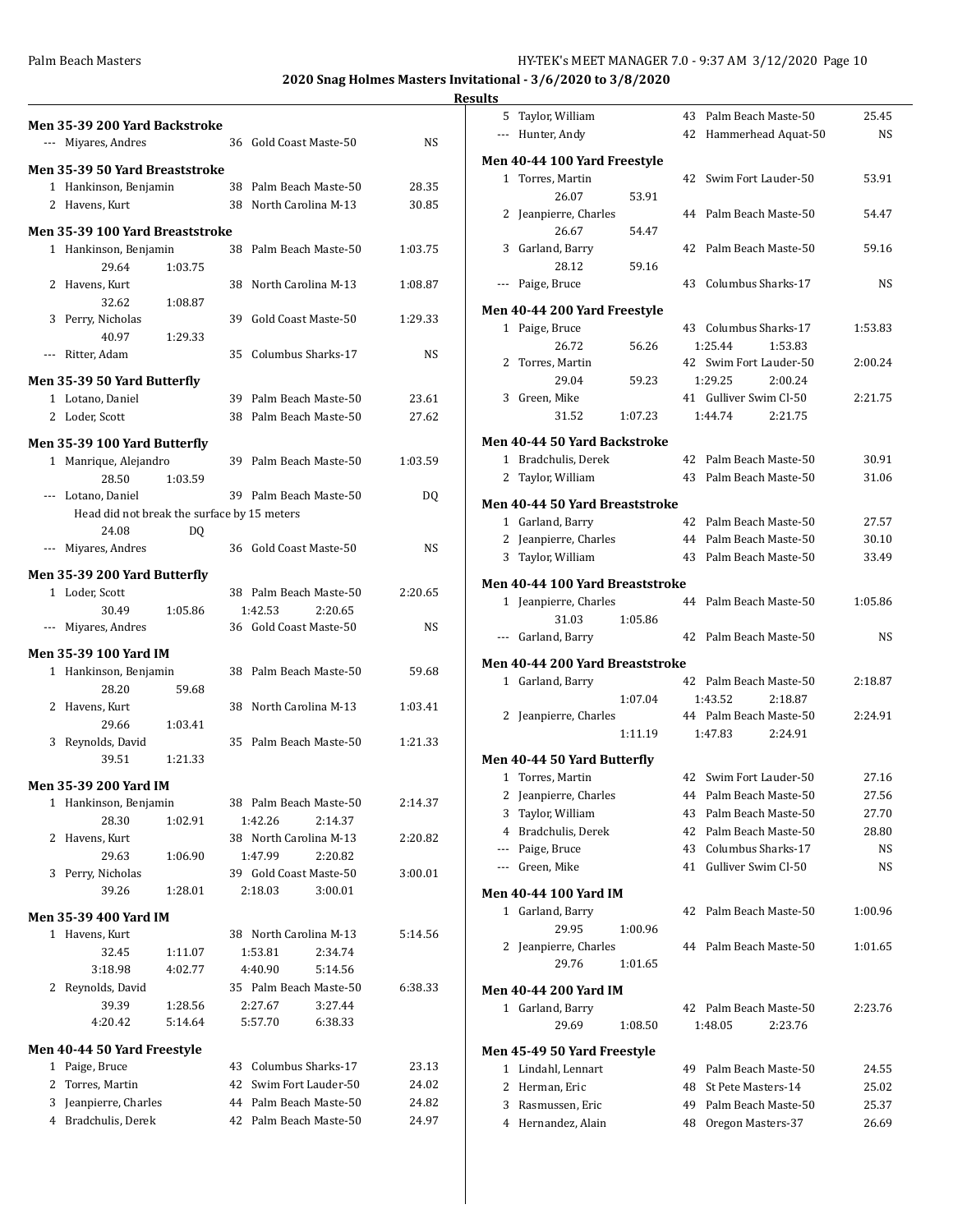**2020 Snag Holmes Masters Invitational - 3/6/2020 to 3/8/2020**

|   | (Men 45-49 50 Yard Freestyle) |                      |                        |                      |                        |          |  |  |
|---|-------------------------------|----------------------|------------------------|----------------------|------------------------|----------|--|--|
|   | --- Strzelecki, Richard       |                      |                        |                      | 47 Swim Fort Lauder-50 | NS.      |  |  |
|   | Men 45-49 100 Yard Freestyle  |                      |                        |                      |                        |          |  |  |
|   | 1 Lindahl, Lennart            |                      |                        |                      | 49 Palm Beach Maste-50 | 54.94    |  |  |
|   | 26.02                         | 54.94                |                        |                      |                        |          |  |  |
|   | 2 Herman, Eric                |                      |                        |                      | 48 St Pete Masters-14  | 56.65    |  |  |
|   | 27.13                         | 56.65                |                        |                      |                        |          |  |  |
| 3 | Rasmussen, Eric               |                      |                        |                      | 49 Palm Beach Maste-50 | 56.73    |  |  |
|   | 27.84                         | 56.73                |                        |                      |                        |          |  |  |
|   | 4 Salazar, Francisco          |                      |                        |                      | 49 Swim Fort Lauder-50 | 1:02.19  |  |  |
|   | 29.95                         | 1:02.19              |                        |                      |                        |          |  |  |
|   | 5 Proano, Carlos              |                      |                        |                      | 49 Swim Fort Lauder-50 | 1:15.60  |  |  |
|   | 1:15.60                       | 1:15.60              |                        |                      |                        |          |  |  |
|   | 6 Strzelecki, Richard         |                      |                        |                      | 47 Swim Fort Lauder-50 | 1:28.61  |  |  |
|   | 39.84                         | 1:28.61              |                        |                      |                        |          |  |  |
|   | 7 Senzon, Craig               |                      |                        |                      | 48 Palm Beach Maste-50 | 1:29.00  |  |  |
|   | 40.16                         | 1:29.00              |                        |                      |                        |          |  |  |
|   | Men 45-49 200 Yard Freestyle  |                      |                        |                      |                        |          |  |  |
|   | 1 Herman, Eric                |                      |                        |                      | 48 St Pete Masters-14  | 2:01.45  |  |  |
|   | 28.12                         | 59.05                |                        | 1:30.41              | 2:01.45                |          |  |  |
|   | Men 45-49 500 Yard Freestyle  |                      |                        |                      |                        |          |  |  |
|   | 1 Herman, Eric                |                      |                        |                      | 48 St Pete Masters-14  | 5:38.95  |  |  |
|   | 30.17                         | 1:03.07              |                        | 1:36.74              | 2:11.06                |          |  |  |
|   | 2:45.54                       | 3:20.66              |                        | 3:55.52              | 4:30.33                |          |  |  |
|   | 5:05.40                       | 5:38.95              |                        |                      |                        |          |  |  |
|   | 2 Senzon, Craig               |                      |                        |                      | 48 Palm Beach Maste-50 | 9:02.08  |  |  |
|   | 45.31                         | 1:35.82              |                        | 2:31.38              | 3:26.38                |          |  |  |
|   | 4:22.18                       | 5:17.14              |                        | 6:12.85              | 7:09.49                |          |  |  |
|   | 8:07.14                       | 9:02.08              |                        |                      |                        |          |  |  |
|   | Men 45-49 1650 Yard Freestyle |                      |                        |                      |                        |          |  |  |
|   | 1 Amersi, Brian               |                      |                        |                      | 48 Palm Beach Maste-50 | 21:18.17 |  |  |
|   | 34.01                         | 1:11.31              |                        | 1:48.99              | 2:27.33                |          |  |  |
|   | 3:05.49                       | 3:43.78              |                        | 4:22.31              | 5:00.62                |          |  |  |
|   | 5:39.30                       | 6:17.95              |                        | 6:56.48              | 7:34.92                |          |  |  |
|   | 8:13.75                       | 8:52.81              |                        | 9:31.55              | 10:10.51               |          |  |  |
|   | 10:49.08                      | 11:27.90             |                        | 12:07.00             | 12:45.86               |          |  |  |
|   | 13:25.07                      | 14:04.05             |                        | 14:43.31             | 15:22.77               |          |  |  |
|   | 16:01.82                      | 16:41.46             |                        | 17:21.16             | 18:00.73               |          |  |  |
|   | 18:40.07                      | 19:19.72             |                        | 19:59.29             | 20:38.84               | 21:18.17 |  |  |
| 2 | Steighner, Brian              |                      |                        |                      | 48 Palm Beach Maste-50 | 21:29.97 |  |  |
|   | 34.58                         | 1:12.99              |                        | 1:52.53              | 2:32.41                |          |  |  |
|   | 3:12.13                       | 3:51.78              |                        | 4:31.48              | 5:11.20                |          |  |  |
|   | 5:51.39                       | 6:31.06              |                        | 7:11.07              | 7:50.74                |          |  |  |
|   | 8:30.38                       | 9:10.09              |                        | 9:49.77              | 10:28.76               |          |  |  |
|   | 11:07.66                      | 11:46.88             |                        | 12:25.88             | 13:05.06               |          |  |  |
|   | 13:44.21<br>16:22.17          | 14:23.87<br>17:01.19 |                        | 15:03.38<br>17:40.18 | 15:42.60<br>18:19.62   |          |  |  |
|   | 18:58.43                      | 19:37.09             |                        | 20:16.08             | 20:54.12               | 21:29.97 |  |  |
|   |                               |                      |                        |                      |                        |          |  |  |
|   | Men 45-49 50 Yard Backstroke  |                      |                        |                      |                        |          |  |  |
|   | 1 Rasmussen, Eric             |                      | 49 Palm Beach Maste-50 |                      |                        | 31.09    |  |  |
|   | 2 Proano, Carlos              |                      | 49                     |                      | Swim Fort Lauder-50    | 43.14    |  |  |
|   | Men 45-49 100 Yard Backstroke |                      |                        |                      |                        |          |  |  |
|   | 1 Hanssen, Erik               |                      | 48                     |                      | Palm Beach Maste-50    | 1:05.47  |  |  |
|   | 32.31                         | 1:05.47              |                        |                      |                        |          |  |  |

|       | 2 Rasmussen, Eric               |                    |    | 49 Palm Beach Maste-50 | 1:08.78 |
|-------|---------------------------------|--------------------|----|------------------------|---------|
|       | 32.69                           | 1:08.78            |    |                        |         |
|       |                                 |                    |    |                        |         |
|       | Men 45-49 100 Yard Breaststroke |                    |    |                        |         |
|       | 1 Hanssen, Erik                 |                    | 48 | Palm Beach Maste-50    | 1:08.99 |
|       | 33.23                           | 1:08.99            |    |                        |         |
|       | 2 Herman, Eric                  |                    | 48 | St Pete Masters-14     | 1:13.64 |
|       | 34.59                           | 1:13.64            |    |                        |         |
|       | Men 45-49 50 Yard Butterfly     |                    |    |                        |         |
|       | 1 Itriago, Hilario              |                    |    | 46 Swim Fort Lauder-50 | 27.09   |
|       | 2 Rasmussen, Eric               |                    | 49 | Palm Beach Maste-50    | 28.40   |
|       | 3 Herman, Eric                  |                    | 48 | St Pete Masters-14     | 28.55   |
|       | 4 Hernandez, Alain              |                    |    | 48 Oregon Masters-37   | 30.62   |
|       | 5 Strzelecki, Richard           |                    | 47 | Swim Fort Lauder-50    | 42.66   |
|       | --- Lindahl, Lennart            |                    |    | 49 Palm Beach Maste-50 | NS      |
|       |                                 |                    |    |                        |         |
|       | Men 45-49 100 Yard Butterfly    |                    |    |                        |         |
|       | 1 Hanssen, Erik                 |                    | 48 | Palm Beach Maste-50    | 59.00   |
|       | 27.69                           | 59.00              |    |                        |         |
|       | 2 Lindahl, Lennart              |                    | 49 | Palm Beach Maste-50    | 1:00.72 |
|       | 28.36                           | 1:00.72            |    |                        |         |
|       | 3 Herman, Eric                  |                    |    | 48 St Pete Masters-14  | 1:04.35 |
|       | 30.09                           | 1:04.35            |    |                        |         |
|       |                                 |                    |    |                        |         |
|       | Men 45-49 100 Yard IM           |                    |    |                        |         |
|       | 1 Lindahl, Lennart              | 1:03.92            |    | 49 Palm Beach Maste-50 | 1:03.92 |
|       | 29.70                           |                    |    |                        |         |
|       | 2 Rasmussen, Eric               |                    | 49 | Palm Beach Maste-50    | 1:06.27 |
|       | 29.79                           | 1:06.27            |    |                        |         |
|       | 3 Hernandez, Alain              |                    | 48 | Oregon Masters-37      | 1:12.47 |
|       | 35.25                           | 1:12.47            |    |                        |         |
| $---$ | Strzelecki, Richard             |                    |    | 47 Swim Fort Lauder-50 | NS      |
|       | Men 45-49 200 Yard IM           |                    |    |                        |         |
|       | 1 Hanssen, Erik                 |                    |    | 48 Palm Beach Maste-50 | 2:13.93 |
|       | 28.69                           | 1:04.09            |    | 1:43.54<br>2:13.93     |         |
|       | Men 45-49 400 Yard IM           |                    |    |                        |         |
|       | 1 Herman, Eric                  |                    |    | 48 St Pete Masters-14  | 5:09.53 |
|       | 30.49                           |                    |    | 2:33.50<br>3:16.61     |         |
|       | 3:59.89                         | 1:50.57<br>4:35.84 |    | 5:09.75<br>5:09.53     |         |
|       |                                 |                    |    |                        |         |
|       | Men 50-54 50 Yard Freestyle     |                    |    |                        |         |
| 1     | Beach, Christopher              |                    | 50 | Palm Beach Maste-50    | 23.44   |
| 2     | Aguilera, Alberto M             |                    | 51 | Fina - DN              | 28.07   |
| 3     | Gaw, Mike                       |                    | 50 | Gulliver Swim Cl-50    | 28.99   |
|       | --- Ames, Eddie                 |                    | 50 | Performance Aqua-50    | NS      |
|       | Men 50-54 100 Yard Freestyle    |                    |    |                        |         |
| $1\,$ | Meckelnburg, Douglas            |                    | 54 | Palm Beach Maste-50    | 57.88   |
|       | 27.68                           | 57.88              |    |                        |         |
| 2     | LeClair, David                  |                    | 52 | Hammerhead Aquat-50    | 58.29   |
|       | 27.97                           | 58.29              |    |                        |         |
| 3     | Gaw, Mike                       |                    | 50 | Gulliver Swim Cl-50    | 1:05.26 |
|       | 30.77                           | 1:05.26            |    |                        |         |
| 4     | McClellan, Gary                 |                    | 53 | Palm Beach Maste-50    | 1:06.21 |
|       | 31.78                           | 1:06.21            |    |                        |         |
|       | Aguilera, Alberto M             |                    | 51 | Fina - DN              | NS      |
|       |                                 |                    | 50 | Palm Beach Maste-50    |         |
| ---   | Beach, Christopher              |                    |    |                        | NS      |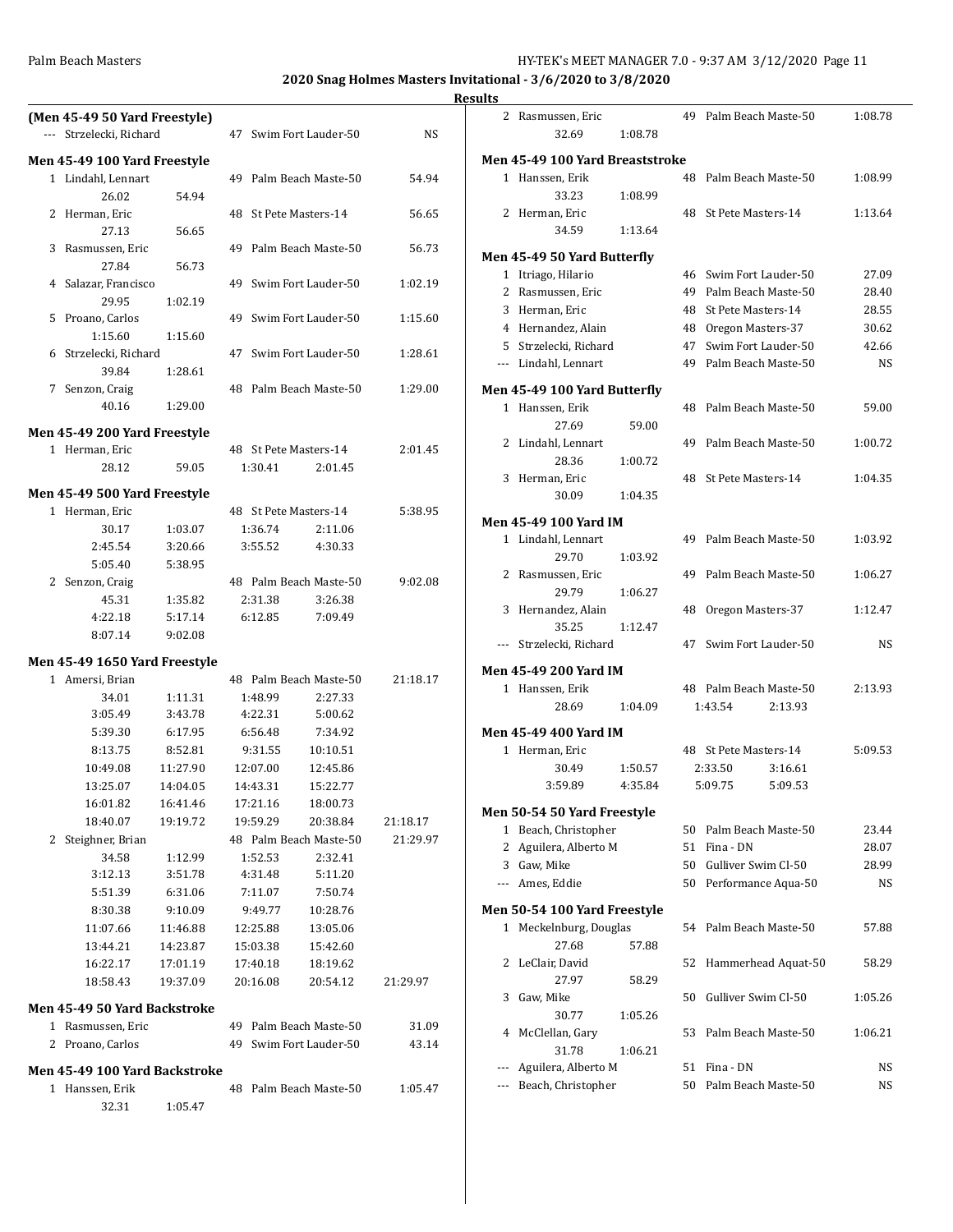|   |                               | Men 50-54 200 Yard Freestyle |    |          |                        |            |   |
|---|-------------------------------|------------------------------|----|----------|------------------------|------------|---|
|   | 1 Beach, Christopher          |                              |    |          | 50 Palm Beach Maste-50 | 1:56.69    |   |
|   | 27.26                         | 57.51                        |    | 1:27.50  | 1:56.69                |            | N |
| 2 | Meckelnburg, Douglas          |                              |    |          | 54 Palm Beach Maste-50 | 2:10.51    |   |
|   | 29.54                         | 1:01.65                      |    | 1:35.65  | 2:10.51                |            |   |
|   | 3 Gaw, Mike                   |                              |    |          | 50 Gulliver Swim Cl-50 | 2:25.80    |   |
|   | 31.60                         | 1:08.80                      |    | 1:47.91  | 2:25.80                |            |   |
|   | Ames, Eddie                   |                              |    |          | 50 Performance Aqua-50 | NS         |   |
|   |                               |                              |    |          |                        |            |   |
|   | Men 50-54 500 Yard Freestyle  |                              |    |          | 52 Hammerhead Aquat-50 |            |   |
|   | 1 LeClair, David              |                              |    |          |                        | 5:43.37    |   |
|   | 31.32                         | 1:04.76                      |    | 1:38.65  | 2:13.27                |            |   |
|   | 2:48.10                       | 3:23.11                      |    | 3:58.28  | 4:33.57                |            | N |
|   | 5:08.92                       | 5:43.37                      |    |          |                        |            |   |
|   | 2 Wagner, Harold              |                              |    |          | 54 Swim Fort Lauder-50 | 5:56.57    |   |
|   | 32.40                         | 1:08.65                      |    | 1:46.05  | 2:23.44                |            | N |
|   | 3:00.92                       | 3:38.73                      |    | 4:15.85  | 4:50.25                |            |   |
|   | 5:23.59                       | 5:56.57                      |    |          |                        |            |   |
|   | 3 Ames, Eddie                 |                              |    |          | 50 Performance Aqua-50 | 6:10.76    |   |
|   | 32.01                         | 1:07.98                      |    | 1:45.17  | 2:23.21                |            | N |
|   | 3:00.81                       | 3:38.53                      |    | 4:16.62  | 4:54.46                |            |   |
|   | 5:32.81                       | 6:10.76                      |    |          |                        |            |   |
|   | 4 McClellan, Gary             |                              |    |          | 53 Palm Beach Maste-50 | 6:29.58    | N |
|   | 36.14                         | 1:15.03                      |    | 1:54.84  | 2:34.62                |            |   |
|   | 3:14.34                       | 3:54.15                      |    | 4:33.20  | 5:12.22                |            |   |
|   | 5:51.92                       | 6:29.58                      |    |          |                        |            |   |
|   | Men 50-54 1650 Yard Freestyle |                              |    |          |                        |            |   |
|   | 1 McClellan, Gary             |                              |    |          | 53 Palm Beach Maste-50 | 22:31.23   | N |
|   | 37.22                         | 1:16.80                      |    | 1:57.33  | 2:38.27                |            |   |
|   | 3:19.14                       | 4:00.28                      |    | 4:41.09  | 5:22.02                |            |   |
|   | 6:02.95                       | 6:44.06                      |    | 7:25.23  | 8:06.31                |            |   |
|   | 8:47.21                       | 9:27.93                      |    | 10:08.88 | 10:50.05               |            | N |
|   | 11:31.20                      | 12:12.55                     |    | 12:53.43 | 13:34.84               |            |   |
|   | 14:15.88                      | 14:57.50                     |    | 15:38.69 | 16:20.23               |            |   |
|   |                               | 17:43.05                     |    |          |                        |            |   |
|   | 17:01.86                      |                              |    | 18:24.35 | 19:05.65               |            | N |
|   | 19:47.03                      | 20:28.55                     |    | 21:10.77 | 21:51.79               | 22:31.23   |   |
|   | Wagner, Harold                |                              |    |          | 54 Swim Fort Lauder-50 | <b>DNF</b> |   |
|   | Did not finish                |                              |    |          |                        |            |   |
|   | 33.71                         | 1:09.77                      |    | 1:46.89  | 2:24.86                |            |   |
|   | 3:02.79                       | 3:40.62                      |    | 4:18.27  | 4:56.17                |            |   |
|   | 5:33.64                       | 6:11.49                      |    | 6:49.42  | 7:26.75                |            |   |
|   | 8:04.04                       | 8:40.72                      |    | 9:18.00  | 9:55.58                |            |   |
|   | 10:33.74                      | 11:12.27                     |    | 11:50.83 | 12:29.37               |            |   |
|   | 13:07.17                      | 13:45.32                     |    | 14:23.29 | 15:01.45               |            | N |
|   | 15:39.87                      | 16:18.36                     |    | 16:56.26 | 17:34.28               |            |   |
|   | 18:11.89                      | 18:49.78                     |    | 19:28.87 | 20:05.04               |            |   |
|   | Men 50-54 50 Yard Backstroke  |                              |    |          |                        |            |   |
|   | 1 Beach, Christopher          |                              |    |          | 50 Palm Beach Maste-50 | 26.44      |   |
| 2 | Krishtal, Valeriy             |                              |    |          | 54 Swim Fort Lauder-50 | 28.15      | Ņ |
| 3 | Fite, David                   |                              |    |          | 51 Palm Beach Maste-50 | 31.96      |   |
| 4 | Ames, Eddie                   |                              |    |          | 50 Performance Aqua-50 | 36.40      |   |
| 5 | Gaw, Mike                     |                              | 50 |          | Gulliver Swim Cl-50    | 39.06      |   |
|   |                               |                              |    |          |                        |            |   |
|   | Men 50-54 100 Yard Backstroke |                              |    |          |                        |            |   |
|   | 1 Beach, Christopher          |                              | 50 |          | Palm Beach Maste-50    | 57.44      |   |
|   | 27.56                         | 57.44                        |    |          |                        |            |   |

| lts   |                                 |                    |                                   |                    |           |
|-------|---------------------------------|--------------------|-----------------------------------|--------------------|-----------|
|       | 2 Gaw, Mike                     |                    | 50 Gulliver Swim Cl-50            |                    | 1:28.78   |
|       | 42.43                           | 1:28.78            |                                   |                    |           |
|       | Men 50-54 200 Yard Backstroke   |                    |                                   |                    |           |
|       | 1 Beach, Christopher            |                    | 50 Palm Beach Maste-50            |                    | 2:09.73   |
|       | 29.60                           | 1:02.87            | 1:36.68                           | 2:09.73            |           |
|       | 2 Krishtal, Valeriy             |                    | 54 Swim Fort Lauder-50            |                    | 2:09.87   |
|       | 32.30                           | 1:06.88            | 1:40.61                           | 2:09.87            |           |
|       | 3 LeClair, David                |                    | 52 Hammerhead Aquat-50<br>1:57.71 |                    | 2:36.15   |
|       | 38.19<br>4 Ames, Eddie          | 1:18.00            | 50 Performance Aqua-50            | 2:36.15            | 2:50.51   |
|       | 39.10                           | 1:22.04            | 2:06.40                           | 2:50.51            |           |
|       | Men 50-54 50 Yard Breaststroke  |                    |                                   |                    |           |
|       | 1 Gaw, Mike                     |                    | 50 Gulliver Swim Cl-50            |                    | 38.79     |
|       | --- Fite, David                 |                    | 51 Palm Beach Maste-50            |                    | NS        |
|       |                                 |                    |                                   |                    |           |
|       | Men 50-54 100 Yard Breaststroke |                    |                                   |                    |           |
|       | 1 Gaw, Mike                     |                    | 50 Gulliver Swim Cl-50            |                    | 1:28.88   |
|       | 41.15                           | 1:28.88            |                                   |                    |           |
|       | Men 50-54 200 Yard Breaststroke |                    |                                   |                    |           |
|       | 1 LeClair, David                |                    | 52 Hammerhead Aquat-50            |                    | 2:50.84   |
|       |                                 | 1:22.13            | 2:05.45                           | 2:50.84            |           |
|       | Men 50-54 50 Yard Butterfly     |                    |                                   |                    |           |
|       | 1 Wagner, Harold                |                    | 54 Swim Fort Lauder-50            |                    | 26.63     |
|       | 2 Aguilera, Alberto M           |                    | 51 Fina - DN                      |                    | 30.83     |
|       | 3 Gaw, Mike                     |                    | 50 Gulliver Swim Cl-50            |                    | 36.66     |
|       | Men 50-54 100 Yard Butterfly    |                    |                                   |                    |           |
|       | 1 Wagner, Harold                |                    | 54 Swim Fort Lauder-50            |                    | 1:01.82   |
|       | 28.85                           | 1:01.82            |                                   |                    |           |
|       | --- Aguilera, Alberto M         |                    | 51 Fina - DN                      |                    | <b>NS</b> |
|       | Men 50-54 200 Yard Butterfly    |                    |                                   |                    |           |
|       | 1 Wagner, Harold                |                    | 54 Swim Fort Lauder-50            |                    | 2:28.99   |
|       | 33.01                           | 1:10.52            | 1:51.00                           | 2:28.99            |           |
|       |                                 |                    |                                   |                    |           |
|       | Men 50-54 100 Yard IM           |                    |                                   |                    |           |
| $1\,$ | Meckelnburg, Douglas            |                    | 54 Palm Beach Maste-50            |                    | 1:08.24   |
|       | 32.33<br>2 Aguilera, Alberto M  | 1:08.24            | 51 Fina - DN                      |                    | 1:14.96   |
|       | 34.06                           | 1:14.96            |                                   |                    |           |
|       | 3 Gaw, Mike                     |                    | 50 Gulliver Swim Cl-50            |                    | 1:19.17   |
|       | 38.51                           | 1:19.17            |                                   |                    |           |
| $---$ | Ames, Eddie                     |                    | 50 Performance Aqua-50            |                    | NS        |
|       |                                 |                    |                                   |                    |           |
|       | Men 50-54 200 Yard IM           |                    |                                   |                    |           |
|       | 1 Meckelnburg, Douglas          |                    | 54 Palm Beach Maste-50            |                    | 2:30.14   |
|       | 32.43<br>2 Gaw, Mike            | 1:10.87            | 1:55.74<br>50 Gulliver Swim Cl-50 | 2:30.14            | 3:00.04   |
|       | 38.63                           | 1:31.19            | 2:22.00                           | 3:00.04            |           |
|       |                                 |                    |                                   |                    |           |
|       | Men 50-54 400 Yard IM           |                    |                                   |                    |           |
|       | 1 Wagner, Harold                |                    | 54 Swim Fort Lauder-50            |                    | 5:20.41   |
|       | 32.26                           | 1:11.50            | 1:52.90                           | 2:35.10            |           |
|       | 3:20.76                         | 4:07.84            | 4:44.65                           | 5:20.41            |           |
|       | 2 LeClair, David                |                    | 52 Hammerhead Aquat-50            |                    | 5:26.85   |
|       | 36.62<br>3:30.74                | 1:19.51<br>4:17.06 | 2:03.35<br>4:52.81                | 2:45.93<br>5:26.85 |           |
| ---   | Meckelnburg, Douglas            |                    | 54 Palm Beach Maste-50            |                    | NS        |
|       |                                 |                    |                                   |                    |           |
|       |                                 |                    |                                   |                    |           |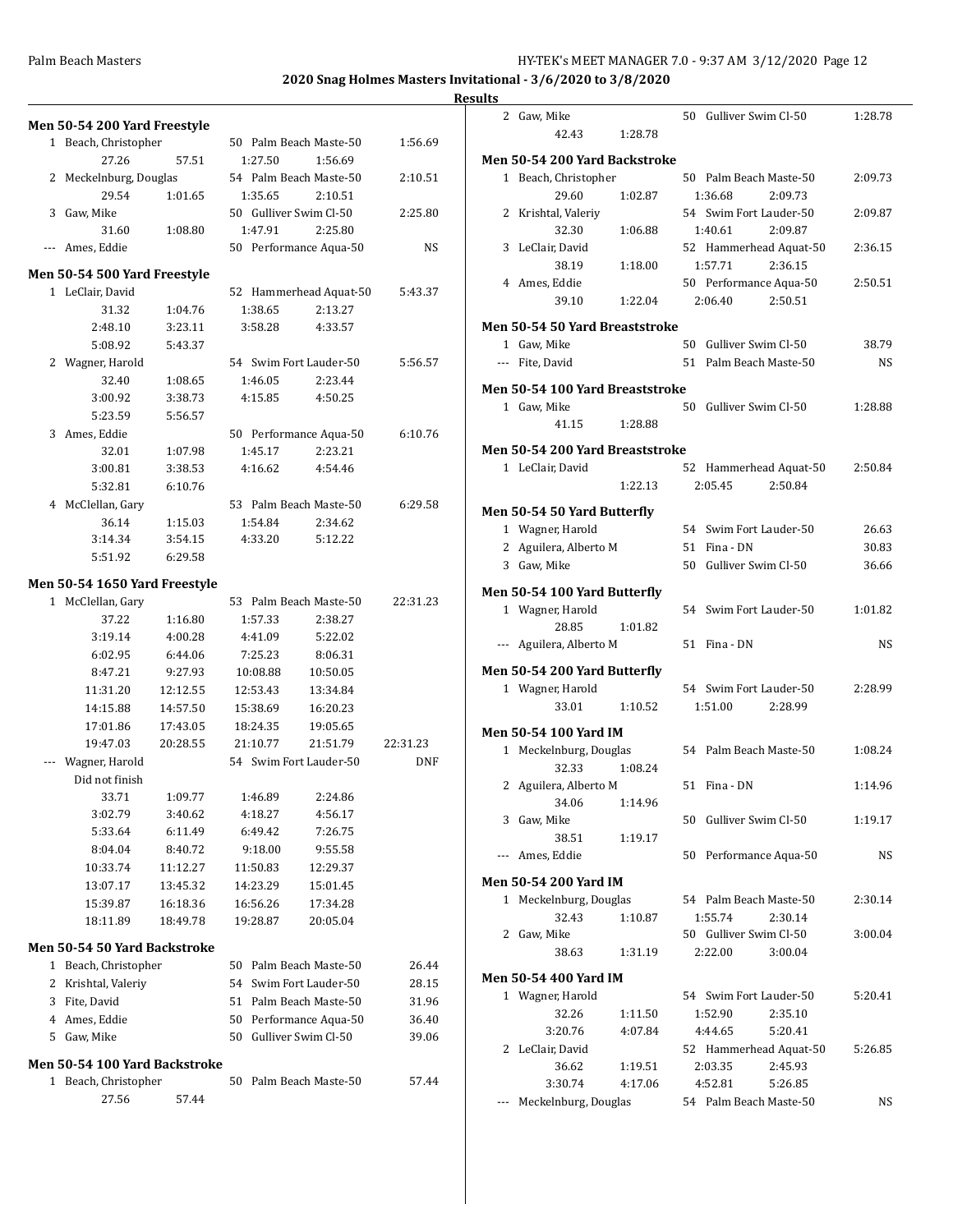|     |                               |          |                        |                        |           | <b>Results</b> |                                                   |          |                        |                        |           |
|-----|-------------------------------|----------|------------------------|------------------------|-----------|----------------|---------------------------------------------------|----------|------------------------|------------------------|-----------|
|     | Men 55-59 50 Yard Freestyle   |          |                        |                        |           |                | 2 Alpern, Matthew                                 |          |                        | 56 Palm Beach Maste-50 | 21:11.97  |
|     | 1 McCarthy, Brendan           |          |                        | 59 Palm Beach Maste-50 | 25.75     |                | 36.48                                             | 1:14.37  | 1:52.08                | 2:31.02                |           |
|     | 2 Alpern, Matthew             |          |                        | 56 Palm Beach Maste-50 | 28.31     |                | 3:11.02                                           | 3:51.34  | 4:31.38                | 5:11.15                |           |
|     | 3 Andersen, James             |          | 59                     | Palm Beach Maste-50    | 29.67     |                | 5:50.16                                           | 6:29.39  | 7:08.18                | 7:46.52                |           |
|     | 4 Jones, Thomas               |          | 55                     | Palm Beach Maste-50    | 30.17     |                | 8:25.26                                           | 9:04.51  | 9:43.22                | 10:22.22               |           |
|     | 5 Messinger, Daniel           |          | 55                     | Gulliver Swim Cl-50    | 32.18     |                | 11:00.89                                          | 11:39.26 | 12:17.95               | 12:56.20               |           |
| 6   | Milford, Gregory              |          | 58                     | Swim Fort Lauder-50    | 32.57     |                | 13:34.60                                          | 14:13.20 | 14:52.05               | 15:30.38               |           |
|     | Cole, Andrew                  |          | 56                     | Hammerhead Aquat-50    | <b>NS</b> |                | 16:09.36                                          | 16:48.06 | 17:27.09               | 18:05.81               |           |
| --- | LaMonica, Mike                |          | 59                     | Palm Beach Maste-50    | <b>NS</b> |                | 18:43.92                                          | 19:22.02 | 20:00.24               | 20:37.26               | 21:11.97  |
|     |                               |          |                        |                        |           |                | 3 Jones, Thomas                                   |          |                        | 55 Palm Beach Maste-50 | 22:12.59  |
|     | Men 55-59 100 Yard Freestyle  |          |                        |                        |           |                | 35.56                                             | 1:13.21  | 1:52.06                | 2:31.80                |           |
|     | 1 Andersen, James             |          |                        | 59 Palm Beach Maste-50 | 1:06.95   |                | 3:11.74                                           | 3:52.17  | 4:32.71                | 5:13.62                |           |
|     | 32.61                         | 1:06.95  |                        |                        |           |                | 5:54.29                                           | 6:34.75  | 7:15.03                | 7:55.70                |           |
|     | 2 Milford, Gregory            |          |                        | 58 Swim Fort Lauder-50 | 1:18.33   |                | 8:36.41                                           | 9:17.00  | 9:57.89                | 10:38.57               |           |
|     | 37.16                         | 1:18.33  |                        |                        |           |                | 11:19.53                                          | 12:00.56 | 12:41.38               | 13:22.38               |           |
|     | --- McCarthy, Brendan         |          | 59.                    | Palm Beach Maste-50    | NS        |                | 14:03.33                                          | 14:44.50 | 15:25.57               | 16:06.53               |           |
|     | Messinger, Daniel             |          | 55                     | Gulliver Swim Cl-50    | NS        |                | 16:47.38                                          | 17:28.64 | 18:09.87               | 18:51.40               |           |
|     | Endres, Paul                  |          | 56                     | Gold Coast Maste-50    | <b>NS</b> |                | 19:32.60                                          | 20:13.83 | 20:55.29               | 21:35.19               | 22:12.59  |
| --- | Alpern, Matthew               |          |                        | 56 Palm Beach Maste-50 | <b>NS</b> |                | Men 55-59 50 Yard Backstroke                      |          |                        |                        |           |
|     | Men 55-59 200 Yard Freestyle  |          |                        |                        |           |                | 1 Caudrillier, Francois                           |          |                        | 57 Palm Beach Maste-50 | 32.99     |
|     | 1 McCarthy, Brendan           |          |                        | 59 Palm Beach Maste-50 | 2:03.87   |                | --- Nolan, Ken                                    |          |                        | 58 Swim Fort Lauder-50 | NS        |
|     | 27.45                         | 58.25    | 1:30.66                | 2:03.87                |           |                | Men 55-59 100 Yard Backstroke                     |          |                        |                        |           |
|     | 2 Alpern, Matthew             |          |                        | 56 Palm Beach Maste-50 | 2:16.48   |                | 1 Nolan, Ken                                      |          |                        | 58 Swim Fort Lauder-50 | 1:08.17   |
|     | 32.04                         | 1:06.12  | 1:41.48                | 2:16.48                |           |                | 33.41                                             |          |                        |                        |           |
|     | 3 Endres, Paul                |          | 56 Gold Coast Maste-50 |                        | 2:16.87   |                | 2 Cole, Andrew                                    | 1:08.17  |                        | 56 Hammerhead Aquat-50 | 1:10.41   |
|     | 31.09                         | 1:06.00  | 1:41.76                | 2:16.87                |           |                | 33.50                                             | 1:10.41  |                        |                        |           |
|     | 4 Messinger, Daniel           |          | 55 Gulliver Swim Cl-50 |                        | 2:39.26   |                | --- Messinger, Daniel                             |          | 55 Gulliver Swim Cl-50 |                        | NS        |
|     | 36.22                         | 1:15.59  | 1:57.51                | 2:39.26                |           |                |                                                   |          |                        |                        |           |
|     | 5 Milford, Gregory            |          |                        | 58 Swim Fort Lauder-50 | 2:51.90   |                | Men 55-59 200 Yard Backstroke                     |          |                        |                        |           |
|     | 38.23                         | 1:21.96  | 2:07.02                | 2:51.90                |           |                | 1 Caudrillier, Francois                           |          |                        | 57 Palm Beach Maste-50 | 2:31.76   |
|     | Men 55-59 500 Yard Freestyle  |          |                        |                        |           |                | 36.20                                             | 1:14.88  | 1:54.06                | 2:31.76                |           |
|     | 1 Jones, Thomas               |          |                        | 55 Palm Beach Maste-50 | 6:18.17   |                | 2 Cole, Andrew                                    |          |                        | 56 Hammerhead Aquat-50 | 2:40.25   |
|     | 33.69                         | 1:09.78  | 1:46.99                | 2:24.74                |           |                | 38.25                                             | 1:18.68  | 1:59.56                | 2:40.25                |           |
|     | 3:03.03                       | 3:42.39  | 4:22.02                | 5:01.92                |           |                | Men 55-59 50 Yard Breaststroke                    |          |                        |                        |           |
|     | 5:41.05                       | 6:18.17  |                        |                        |           |                | 1 Aubrey, Michael                                 |          |                        | 59 Palm Beach Maste-50 | 30.32     |
|     | 2 Messinger, Daniel           |          | 55 Gulliver Swim Cl-50 |                        | 6:55.73   |                | 2 Cole, Andrew                                    |          |                        | 56 Hammerhead Aquat-50 | 34.06     |
|     | 40.38                         | 1:23.19  | 2:06.16                | 2:48.57                |           |                | 3 Frohman, Michael D                              |          |                        | 56 Palm Beach Maste-50 | 35.00     |
|     | 3:30.90                       | 4:13.31  | 4:54.78                | 5:36.05                |           |                | --- Messinger, Daniel                             |          | 55 Gulliver Swim Cl-50 |                        | <b>NS</b> |
|     | 6:17.06                       | 6:55.73  |                        |                        |           |                |                                                   |          |                        |                        |           |
|     | 3 Milford, Gregory            |          |                        | 58 Swim Fort Lauder-50 | 8:15.77   |                | Men 55-59 100 Yard Breaststroke<br>1 Cole, Andrew |          |                        | 56 Hammerhead Aquat-50 | 1:17.80   |
|     | 1:33.11                       |          | 2:24.05                | 3:15.03                |           |                | 37.61                                             | 1:17.80  |                        |                        |           |
|     | 4:06.31                       | 4:58.17  | 5:48.63                | 6:39.22                |           |                | 2 Frohman, Michael D                              |          |                        | 56 Palm Beach Maste-50 | 1:19.41   |
|     | 7:28.56                       | 8:15.77  |                        |                        |           |                | 36.61                                             | 1:19.41  |                        |                        |           |
|     | Endres, Paul                  |          | 56 Gold Coast Maste-50 |                        | NS        |                |                                                   |          |                        |                        |           |
|     | --- Alpern, Matthew           |          |                        | 56 Palm Beach Maste-50 | <b>NS</b> |                | Men 55-59 200 Yard Breaststroke                   |          |                        |                        |           |
|     | Men 55-59 1650 Yard Freestyle |          |                        |                        |           |                | 1 Endres, Paul                                    |          |                        | 56 Gold Coast Maste-50 | 2:59.08   |
|     | 1 Valdivia, Ricardo           |          |                        | 55 Palm Beach Maste-50 | 18:12.99  |                |                                                   | 1:23.99  | 2:11.30                | 2:59.08                |           |
|     | 28.63                         | 1:00.66  | 1:32.81                | 2:05.42                |           |                | Men 55-59 50 Yard Butterfly                       |          |                        |                        |           |
|     | 2:38.01                       | 3:10.62  | 3:43.36                | 4:16.11                |           |                | 1 Aubrey, Michael                                 |          |                        | 59 Palm Beach Maste-50 | 27.55     |
|     | 4:48.99                       | 5:22.10  | 5:55.18                | 6:28.18                |           |                | 2 McCarthy, Brendan                               |          |                        | 59 Palm Beach Maste-50 | 28.21     |
|     | 7:01.80                       | 7:35.03  | 8:08.64                | 8:42.08                |           |                | 3 LaMonica, Mike                                  |          |                        | 59 Palm Beach Maste-50 | 28.64     |
|     | 9:15.75                       | 9:49.43  | 10:22.80               | 10:56.48               |           |                | --- Nolan, Ken                                    |          |                        | 58 Swim Fort Lauder-50 | <b>NS</b> |
|     | 11:30.04                      | 12:03.75 | 12:37.26               | 13:11.30               |           |                | --- Messinger, Daniel                             |          | 55 Gulliver Swim Cl-50 |                        | <b>NS</b> |
|     | 13:44.84                      | 14:18.55 | 14:52.43               | 15:26.00               |           |                |                                                   |          |                        |                        |           |
|     | 16:00.08                      | 16:33.94 | 17:07.96               | 17:41.24               | 18:12.99  |                | Men 55-59 100 Yard Butterfly                      |          |                        |                        |           |
|     |                               |          |                        |                        |           |                | 1 LaMonica, Mike                                  |          |                        | 59 Palm Beach Maste-50 | 58.20     |
|     |                               |          |                        |                        |           |                | 27.34                                             | 58.20    |                        |                        |           |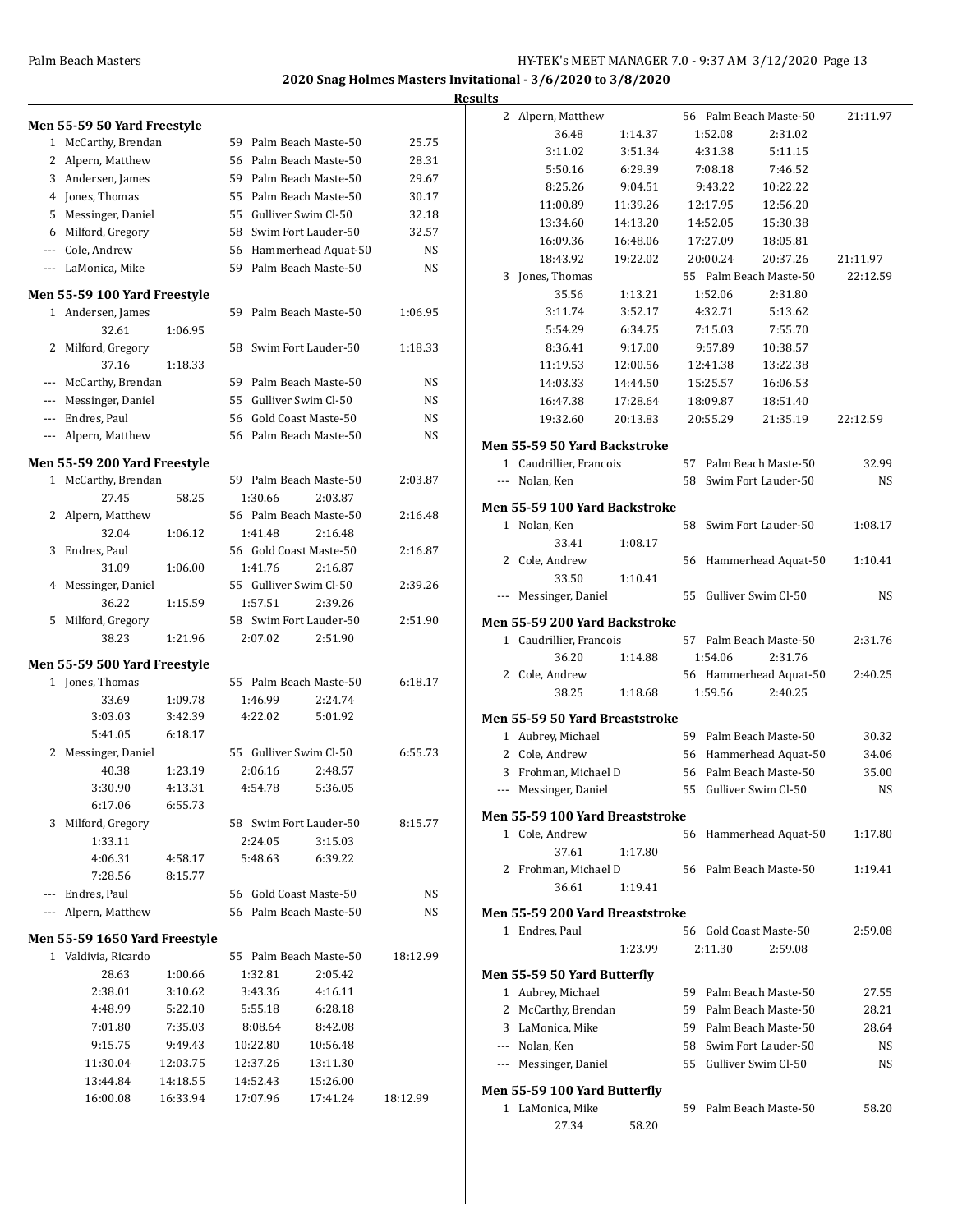|                      |                                |         |                        |                     |             | <b>Results</b> |                                 |          |          |                                                  |            |
|----------------------|--------------------------------|---------|------------------------|---------------------|-------------|----------------|---------------------------------|----------|----------|--------------------------------------------------|------------|
|                      | (Men 55-59 100 Yard Butterfly) |         |                        |                     |             |                | 2 Mccrea, Geoff                 |          |          | 61 Palm Beach Maste-50                           | 7:07.36    |
|                      | 2 Nolan, Ken                   |         | 58 Swim Fort Lauder-50 |                     | 1:07.96     |                | 39.22                           | 1:22.09  | 2:05.80  | 2:50.08                                          |            |
|                      | 31.76                          | 1:07.96 |                        |                     |             |                | 3:32.96                         | 4:16.33  | 4:59.72  | 5:42.85                                          |            |
|                      | Men 55-59 200 Yard Butterfly   |         |                        |                     |             |                | 6:24.95                         | 7:07.36  |          |                                                  |            |
|                      | 1 LaMonica, Mike               |         | 59 Palm Beach Maste-50 |                     | 2:08.45     | $\cdots$       | Clowry, Robert                  |          |          | 64 Palm Beach Maste-50                           | <b>DNF</b> |
|                      | 29.04                          | 1:01.43 | 1:33.83                | 2:08.45             |             |                | Did not finish                  |          |          |                                                  |            |
|                      | --- Nolan, Ken                 |         | 58 Swim Fort Lauder-50 |                     | <b>NS</b>   |                | 50.17                           | 1:44.99  | 2:43.24  | 3:44.12                                          |            |
|                      |                                |         |                        |                     |             |                | 4:49.89                         | 5:15.14  | 5:52.90  |                                                  |            |
|                      | <b>Men 55-59 100 Yard IM</b>   |         |                        |                     |             |                | Men 60-64 1650 Yard Freestyle   |          |          |                                                  |            |
|                      | 1 Valdivia, Ricardo            |         | 55 Palm Beach Maste-50 |                     | 1:03.64     |                | 1 Petersen, Craig               |          |          | 60 Colorado Masters-32                           | 19:51.04   |
|                      | 30.22                          | 1:03.64 |                        |                     |             |                | 30.66                           | 1:04.75  | 1:39.53  | 2:14.49                                          |            |
|                      | 2 Alpern, Matthew              |         | 56 Palm Beach Maste-50 |                     | 1:13.44     |                | 2:49.20                         | 3:23.57  | 3:57.74  | 4:32.13                                          |            |
|                      | 36.47                          | 1:13.44 |                        |                     |             |                | 5:06.55                         | 5:40.70  | 6:14.80  | 6:49.12                                          |            |
|                      | <b>Men 55-59 200 Yard IM</b>   |         |                        |                     |             |                | 7:23.19                         | 7:57.21  | 8:31.09  | 9:05.27                                          |            |
|                      | 1 Cole, Andrew                 |         | 56 Hammerhead Aquat-50 |                     | 2:44.01     |                | 9:38.91                         | 10:12.56 | 10:46.02 | 11:18.77                                         |            |
|                      | 35.06                          | 1:14.97 | 2:04.01                | 2:44.01             |             |                | 12:11.61                        | 12:52.57 | 13:32.62 | 14:12.41                                         |            |
|                      | --- Endres, Paul               |         | 56 Gold Coast Maste-50 |                     | NS          |                | 14:51.67                        | 15:28.40 | 16:06.15 | 16:43.97                                         |            |
|                      |                                |         |                        |                     |             |                | 17:22.02                        | 18:00.24 | 18:38.09 | 19:14.97                                         | 19:51.04   |
|                      | <b>Men 55-59 400 Yard IM</b>   |         |                        |                     |             |                | 2 Mccrea, Geoff                 |          |          | 61 Palm Beach Maste-50                           | 23:49.51   |
|                      | --- Messinger, Daniel          |         | 55                     | Gulliver Swim Cl-50 | NS          |                | 40.82                           | 1:23.17  | 2:06.74  | 2:48.83                                          |            |
|                      | Men 60-64 50 Yard Freestyle    |         |                        |                     |             |                | 3:31.61                         | 4:14.53  | 4:58.23  | 5:41.60                                          |            |
|                      | 1 Parra, Francisco J           |         | 62 Swim Fort Lauder-50 |                     | 25.47       |                | 6:24.60                         | 7:07.79  | 7:50.69  | 8:34.02                                          |            |
| 2                    | Aboud, Mark                    |         | 63                     | Palm Beach Maste-50 | 26.30       |                | 9:17.34                         | 10:00.97 | 10:45.08 | 11:28.11                                         |            |
| 3                    | Alfaro, Rafael A               |         | Fina - Aquac<br>60     |                     | 26.56       |                | 12:11.84                        | 12:55.48 | 13:39.70 | 14:24.31                                         |            |
|                      | 4 Gibson, Robert J             |         | 63                     | Palm Beach Maste-50 | 28.71       |                | 15:08.08                        | 15:50.89 | 16:34.87 | 17:18.50                                         |            |
|                      | 5 Otero, Victor                |         | 61 Gold Coast Maste-50 |                     | 32.16       |                | 18:03.00                        | 18:46.73 | 19:30.56 | 20:13.98                                         |            |
| 6                    | Monahan, Dan                   |         | 63                     | Performance Aqua-50 | 32.17       |                | 20:57.59                        | 21:40.90 | 22:24.15 | 23:07.15                                         | 23:49.51   |
| 7                    | Gleber, Michael C              |         | 64                     | Swim Fort Lauder-50 | 32.95       |                |                                 |          |          |                                                  |            |
| 8                    | Sonenshein, Roy                |         | 62                     | Gold Coast Maste-50 | 38.55       |                | Men 60-64 50 Yard Backstroke    |          |          |                                                  |            |
|                      | Sharpe, Thomas                 |         | Unattached-50<br>63    |                     | NS          |                | 1 Parra, Francisco J            |          |          | 62 Swim Fort Lauder-50                           | 32.83      |
| $\cdots$             | Taber, Mike                    |         | 62                     | Palm Beach Maste-50 | <b>NS</b>   |                | 2 Grzeszczak, John              |          |          | 61 Hammerhead Aquat-50                           | 32.94      |
| $\scriptstyle\cdots$ | Moreno, Al                     |         | 61 Palm Beach Maste-50 |                     | <b>NS</b>   | 3              | Monahan, Dan                    |          |          | 63 Performance Aqua-50<br>62 Palm Beach Maste-50 | 40.87      |
|                      | Men 60-64 100 Yard Freestyle   |         |                        |                     |             |                | --- Taber, Mike                 |          |          |                                                  | <b>NS</b>  |
|                      | 1 Alfaro, Rafael A             |         | 60 Fina - Aquac        |                     | 58.49       |                | Men 60-64 100 Yard Backstroke   |          |          |                                                  |            |
|                      | 28.31                          | 58.49   |                        |                     |             |                | 1 Petersen, Craig               |          |          | 60 Colorado Masters-32                           | 1:03.67    |
|                      | 2 Monahan, Dan                 |         | 63 Performance Aqua-50 |                     | 1:18.87     |                | 31.33                           | 1:03.67  |          |                                                  |            |
|                      | 38.12                          | 1:18.87 |                        |                     |             |                | 2 Sonenshein, Roy               |          |          | 62 Gold Coast Maste-50                           | 1:53.31    |
|                      | Sharpe, Thomas                 |         | 63<br>Unattached-50    |                     | $_{\rm NS}$ |                | 57.78                           | 1:53.31  |          |                                                  |            |
|                      | Gleber, Michael C              |         | 64 Swim Fort Lauder-50 |                     | <b>NS</b>   |                | --- Parra, Francisco I          |          |          | 62 Swim Fort Lauder-50                           | NS         |
| $\scriptstyle\cdots$ | Taber, Mike                    |         | 62 Palm Beach Maste-50 |                     | <b>NS</b>   |                | Men 60-64 200 Yard Backstroke   |          |          |                                                  |            |
|                      |                                |         |                        |                     |             |                | 1 Petersen, Craig               |          |          | 60 Colorado Masters-32                           | 2:13.95    |
|                      | Men 60-64 200 Yard Freestyle   |         |                        |                     |             |                | 32.00                           | 1:05.50  | 1:39.76  | 2:13.95                                          |            |
|                      | 1 Petersen, Craig              |         | 60 Colorado Masters-32 |                     | 2:04.35     |                |                                 |          |          |                                                  |            |
|                      | 28.36                          | 59.07   | 1:31.31                | 2:04.35             |             |                | Men 60-64 50 Yard Breaststroke  |          |          |                                                  |            |
|                      | 2 Aboud, Mark                  |         | 63 Palm Beach Maste-50 |                     | 2:06.46     |                | 1 Richards, Mark R              |          |          | 60 Swim Fort Lauder-50                           | 34.30      |
|                      | 29.17                          | 1:00.56 | 1:33.38                | 2:06.46             |             |                | 2 Moreno, Al                    |          |          | 61 Palm Beach Maste-50                           | 34.88      |
|                      | 3 Alfaro, Rafael A             |         | 60 Fina - Aquac        |                     | 2:15.99     |                | 3 Grzeszczak, John              |          |          | 61 Hammerhead Aquat-50                           | 38.24      |
|                      | 31.49                          | 1:07.02 | 1:42.98                | 2:15.99             |             |                | 4 Gleber, Michael C             |          |          | 64 Swim Fort Lauder-50                           | 42.14      |
|                      | 4 Richards, Mark R             |         | 60 Swim Fort Lauder-50 |                     | 2:21.07     | 5              | Otero, Victor                   |          |          | 61 Gold Coast Maste-50                           | 42.19      |
|                      | 31.05                          | 1:05.62 | 1:42.86                | 2:21.07             |             |                | --- Taber, Mike                 |          |          | 62 Palm Beach Maste-50                           | <b>NS</b>  |
|                      | Men 60-64 500 Yard Freestyle   |         |                        |                     |             |                | Men 60-64 100 Yard Breaststroke |          |          |                                                  |            |
|                      | 1 Petersen, Craig              |         | 60 Colorado Masters-32 |                     | 5:29.24     |                | 1 Sonenshein, Roy               |          |          | 62 Gold Coast Maste-50                           | 1:47.63    |
|                      | 30.18                          | 1:03.03 | 1:36.37                | 2:10.16             |             |                | 51.18                           | 1:47.63  |          |                                                  |            |
|                      | 2:43.44                        | 3:16.98 | 3:50.57                | 4:23.93             |             |                | --- Gleber, Michael C           |          |          | 64 Swim Fort Lauder-50                           | NS         |
|                      | 4:56.93                        | 5:29.24 |                        |                     |             |                |                                 |          |          |                                                  |            |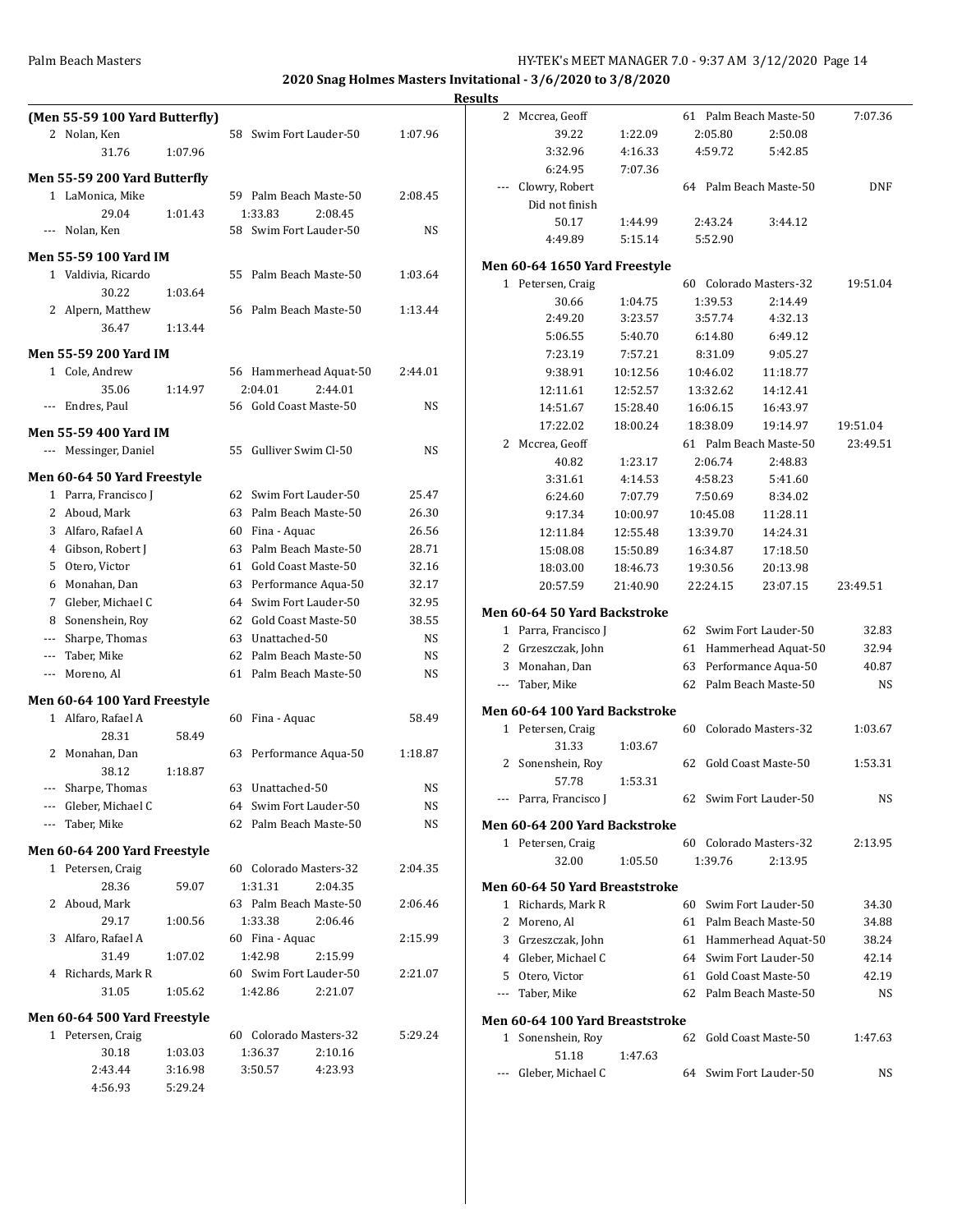|   | Men 60-64 200 Yard Breaststroke |         |     |                        |           |
|---|---------------------------------|---------|-----|------------------------|-----------|
|   | 1 Richards, Mark R              |         |     | 60 Swim Fort Lauder-50 | 3:09.14   |
|   |                                 | 1:28.99 |     | 2:20.41<br>3:09.14     |           |
|   | Men 60-64 50 Yard Butterfly     |         |     |                        |           |
|   | 1 Parra, Francisco J            |         |     | 62 Swim Fort Lauder-50 | 27.83     |
|   | 2 Alfaro, Rafael A              |         |     | 60 Fina - Aquac        | 30.55     |
|   | 3 Sonenshein, Roy               |         |     | 62 Gold Coast Maste-50 | 45.42     |
|   | --- Sharpe, Thomas              |         |     | 63 Unattached-50       | NS.       |
|   | --- Taber, Mike                 |         |     | 62 Palm Beach Maste-50 | <b>NS</b> |
|   | --- Gibson, Robert J            |         |     | 63 Palm Beach Maste-50 | NS.       |
|   | Men 60-64 100 Yard Butterfly    |         |     |                        |           |
|   | 1 Turner, Daniel                |         |     | 60 Palm Beach Maste-50 | 1:23.16   |
|   | 38.95                           | 1:23.16 |     |                        |           |
|   | 2 Sonenshein, Roy               |         |     | 62 Gold Coast Maste-50 | 1:49.60   |
|   | 51.93                           | 1:49.60 |     |                        |           |
|   | Men 60-64 200 Yard Butterfly    |         |     |                        |           |
|   | 1 Turner, Daniel                |         |     | 60 Palm Beach Maste-50 | 3:25.99   |
|   |                                 | 1:31.67 |     | 2:26.78<br>3:25.99     |           |
|   | 2 Sonenshein, Roy               |         |     | 62 Gold Coast Maste-50 | 4:02.45   |
|   | 55.98                           | 1:58.97 |     | 4:02.45<br>3:02.08     |           |
|   | Men 60-64 100 Yard IM           |         |     |                        |           |
|   | 1 Alfaro, Rafael A              |         | 60  | Fina - Aquac           | 1:08.64   |
|   | 32.85                           | 1:08.64 |     |                        |           |
|   | 2 Aboud, Mark                   |         |     | 63 Palm Beach Maste-50 | 1:09.80   |
|   | 31.66                           | 1:09.80 |     |                        |           |
|   | 3 Moreno, Al                    |         | 61  | Palm Beach Maste-50    | 1:12.52   |
|   | 34.42                           | 1:12.52 |     |                        |           |
|   | 4 Sonenshein, Roy               |         |     | 62 Gold Coast Maste-50 | 1:41.40   |
|   | 50.83                           | 1:41.40 |     |                        |           |
|   | --- Sharpe, Thomas              |         |     | 63 Unattached-50       | NS.       |
|   | --- Taber, Mike                 |         |     | 62 Palm Beach Maste-50 | NS        |
|   |                                 |         |     |                        |           |
|   | Men 60-64 200 Yard IM           |         |     | 62 Gold Coast Maste-50 | 3:40.54   |
|   | 1 Sonenshein, Roy               |         |     |                        |           |
|   |                                 | 1:53.95 |     | 2:55.75<br>3:40.54     |           |
|   | <b>Men 60-64 400 Yard IM</b>    |         |     |                        |           |
| 1 | Sonenshein, Roy                 |         |     | 62 Gold Coast Maste-50 | 7:44.82   |
|   | 55.48                           | 1:58.17 |     | 3:02.19<br>4:02.38     |           |
|   | 5:06.06                         | 6:09.27 |     | 6:59.59<br>7:44.82     |           |
|   | Men 65-69 50 Yard Freestyle     |         |     |                        |           |
|   | 1 McMillen, Scott P             |         |     | 66 Palm Beach Maste-50 | 27.41     |
|   | 2 Beuttenmuller, David          |         |     | 69 Palm Beach Maste-50 | 29.75     |
|   | 3 Hileman, Mark                 |         |     | 66 Unattached-14       | 29.90     |
|   | --- Purdy, James                |         |     | 68 Palm Beach Maste-50 | NS        |
|   | Men 65-69 100 Yard Freestyle    |         |     |                        |           |
|   | 1 Beuttenmuller, David          |         | 69. | Palm Beach Maste-50    | 1:09.67   |
|   | 33.81                           | 1:09.67 |     |                        |           |
|   | 2 Purdy, James                  |         | 68  | Palm Beach Maste-50    | 1:18.67   |
|   | 38.01                           | 1:18.67 |     |                        |           |
|   |                                 |         |     |                        |           |
|   | Men 65-69 200 Yard Freestyle    |         |     |                        |           |
|   | --- Purdy, James                |         | 68  | Palm Beach Maste-50    | DNF       |
|   | Did not finish                  |         |     |                        |           |

|   | <b>Men 65-69 500 Yard Freestyle</b>       |         |    |                        |         |                |
|---|-------------------------------------------|---------|----|------------------------|---------|----------------|
|   | 1 Purdy, James                            |         |    | 68 Palm Beach Maste-50 |         | 8:03.01        |
|   | 42.46                                     | 1:29.32 |    | 2:17.42                | 3:06.07 |                |
|   | 3:55.54                                   | 4:44.62 |    | 5:33.18                | 6:22.94 |                |
|   | 7:13.60                                   | 8:03.01 |    |                        |         |                |
|   | Men 65-69 50 Yard Backstroke              |         |    |                        |         |                |
|   | 1 McMillen, Scott P                       |         |    | 66 Palm Beach Maste-50 |         | 32.72          |
|   | Men 65-69 100 Yard Backstroke             |         |    |                        |         |                |
|   | 1 McMillen, Scott P                       |         |    | 66 Palm Beach Maste-50 |         | 1:12.98        |
|   | 36.37                                     | 1:12.98 |    |                        |         |                |
|   |                                           |         |    |                        |         |                |
|   | Men 65-69 200 Yard Backstroke             |         |    |                        |         |                |
|   | 1 McMillen, Scott P                       |         |    | 66 Palm Beach Maste-50 |         | 2:41.67        |
|   | 39.33                                     | 1:21.01 |    | 2:02.29                | 2:41.67 |                |
|   | Men 65-69 50 Yard Breaststroke            |         |    |                        |         |                |
|   | 1 Beuttenmuller, David                    |         |    | 69 Palm Beach Maste-50 |         | 47.98          |
|   | Men 65-69 100 Yard Breaststroke           |         |    |                        |         |                |
|   | 1 McMillen, Scott P                       |         |    | 66 Palm Beach Maste-50 |         | 1:19.09        |
|   | 37.24                                     | 1:19.09 |    |                        |         |                |
|   |                                           |         |    |                        |         |                |
|   | Men 65-69 100 Yard Butterfly              |         |    |                        |         |                |
|   | 1 McMillen, Scott P                       |         |    | 66 Palm Beach Maste-50 |         | 1:16.90        |
|   | 34.63                                     | 1:16.90 |    |                        |         |                |
|   | Men 65-69 100 Yard IM                     |         |    |                        |         |                |
|   | 1 McMillen, Scott P                       |         |    | 66 Palm Beach Maste-50 |         | 1:12.23        |
|   | 33.48                                     | 1:12.23 |    |                        |         |                |
|   | 2 Hileman, Mark                           |         |    | 66 Unattached-14       |         | 1:23.06        |
|   | 37.45                                     | 1:23.06 |    |                        |         |                |
|   | Men 65-69 200 Yard IM                     |         |    |                        |         |                |
|   | 1 McMillen, Scott P                       |         |    | 66 Palm Beach Maste-50 |         | 2:44.16        |
|   | 35.29                                     | 1:19.73 |    | 2:07.59                | 2:44.16 |                |
|   |                                           |         |    |                        |         |                |
|   | Men 70-74 50 Yard Freestyle               |         |    |                        |         |                |
|   | 1 Childs, Lee                             |         |    | 71 Palm Beach Maste-50 |         | 26.44          |
|   | 2 Heacock, Robert                         |         |    | 70 Palm Beach Maste-50 |         | 27.91          |
|   | 3 Bertrand, Robert T                      |         |    | 71 Palm Beach Maste-50 |         | 29.65          |
|   | Men 70-74 100 Yard Freestyle              |         |    |                        |         |                |
|   | 1 Childs, Lee                             |         | 71 | Palm Beach Maste-50    |         | 1:01.46        |
|   | 30.00                                     | 1:01.46 |    |                        |         |                |
|   | Men 70-74 200 Yard Freestyle              |         |    |                        |         |                |
|   | 1 Parsons, Roger L                        |         |    | 72 Palm Beach Maste-50 |         | 2:47.41        |
|   | 38.72                                     | 1:20.71 |    | 2:03.87                | 2:47.41 |                |
|   | Men 70-74 50 Yard Backstroke              |         |    |                        |         |                |
|   |                                           |         |    | 70 Palm Beach Maste-50 |         |                |
|   | 1 Heacock, Robert<br>2 Bertrand, Robert T |         | 71 | Palm Beach Maste-50    |         | 32.96<br>38.35 |
|   | --- Parsons, Roger L                      |         |    | 72 Palm Beach Maste-50 |         | NS             |
|   |                                           |         |    |                        |         |                |
|   | Men 70-74 100 Yard Backstroke             |         |    |                        |         |                |
|   | 1 Heacock, Robert                         |         | 70 | Palm Beach Maste-50    |         | 1:16.45        |
|   | 34.72                                     | 1:16.45 |    |                        |         |                |
| 2 | Parsons, Roger L                          |         |    | 72 Palm Beach Maste-50 |         | 1:25.42        |
|   | 41.45                                     | 1:25.42 |    |                        |         |                |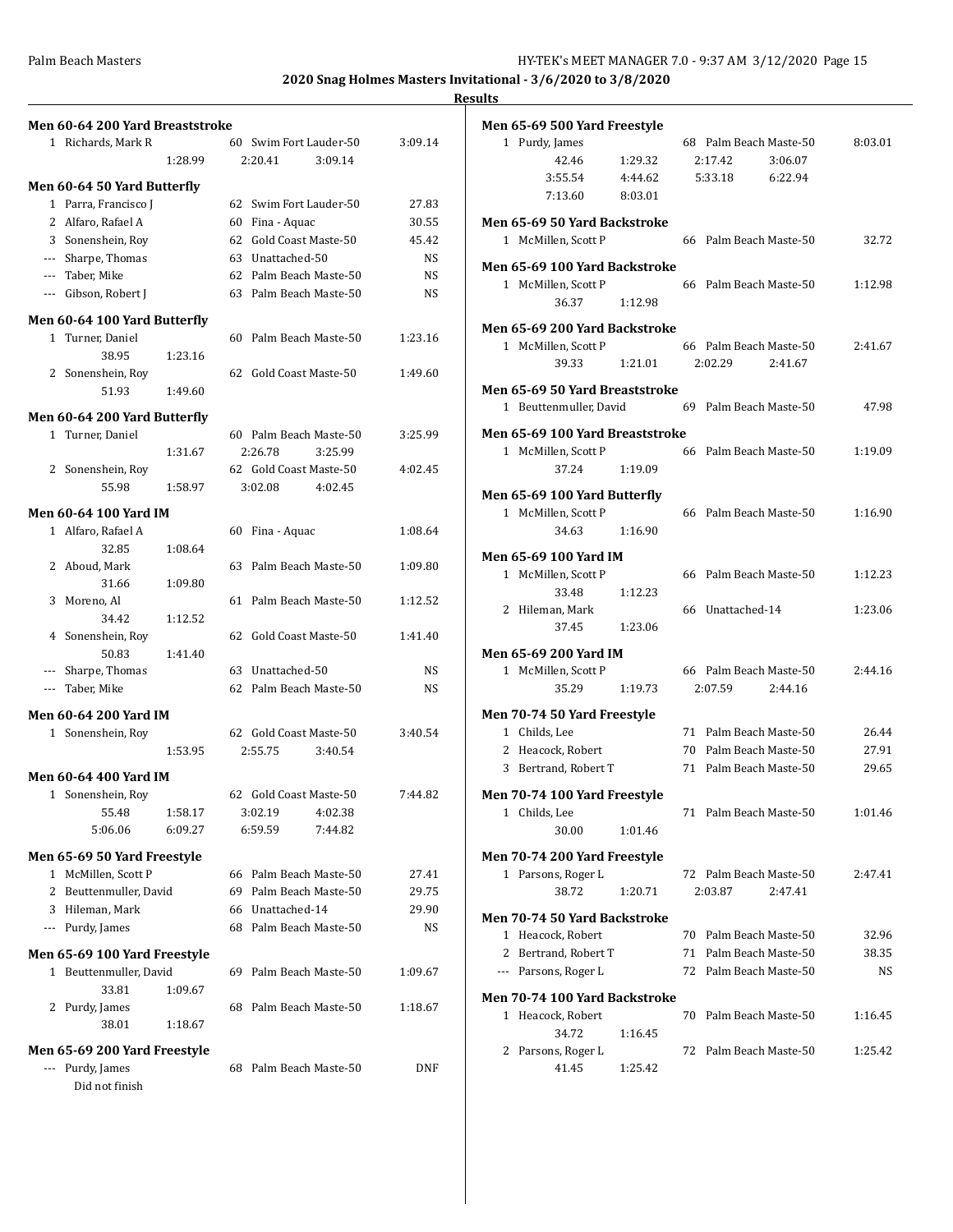|                                        |                      |                      |                        |                | <b>Results</b> |
|----------------------------------------|----------------------|----------------------|------------------------|----------------|----------------|
| Men 70-74 200 Yard Backstroke          |                      |                      |                        |                | Mei            |
| 1 Heacock, Robert                      |                      |                      | 70 Palm Beach Maste-50 | 2:45.58        |                |
| 37.41                                  | 1:18.60              | 2:02.85              | 2:45.58                |                |                |
| 2 Parsons, Roger L                     |                      |                      | 72 Palm Beach Maste-50 | 3:07.34        | Mei            |
| 43.54                                  | 1:30.32              | 2:19.19              | 3:07.34                |                |                |
| Men 70-74 50 Yard Breaststroke         |                      |                      |                        |                |                |
| 1 Heacock, Robert                      |                      |                      | 70 Palm Beach Maste-50 | 36.35          | Mei            |
| 2 Parsons, Roger L                     |                      |                      | 72 Palm Beach Maste-50 | 43.56          |                |
| Men 70-74 50 Yard Butterfly            |                      |                      |                        |                |                |
| 1 Childs, Lee                          |                      |                      | 71 Palm Beach Maste-50 | 28.92          |                |
| 2 Heacock, Robert                      |                      |                      | 70 Palm Beach Maste-50 | 30.46          | Mei            |
| Men 70-74 100 Yard Butterfly           |                      |                      |                        |                |                |
| 1 Childs, Lee                          |                      |                      | 71 Palm Beach Maste-50 | 1:07.65        |                |
| 30.81                                  | 1:07.65              |                      |                        |                | Mei            |
|                                        |                      |                      |                        |                |                |
| Men 75-79 50 Yard Freestyle            |                      |                      |                        |                |                |
| 1 Quiggin, David                       |                      |                      | 75 Palm Beach Maste-50 | 27.76<br>31.03 |                |
| 2 Freshley, Mike<br>3 Thomas, Robert L |                      | 76 Fina - OT         | 78 San Diego Swim M-44 | 34.66          |                |
| 4 Putnam, David                        |                      |                      | 75 Palm Beach Maste-50 | 38.26          | Mei            |
|                                        |                      |                      |                        |                |                |
| Men 75-79 100 Yard Freestyle           |                      |                      |                        |                |                |
| 1 Quiggin, David                       |                      |                      | 75 Palm Beach Maste-50 | 1:01.03        | Mei            |
| 29.78                                  | 1:01.03              |                      |                        |                |                |
| --- Putnam, David                      |                      |                      | 75 Palm Beach Maste-50 | NS             |                |
| --- Freshley, Mike                     |                      |                      | 78 San Diego Swim M-44 | NS             | Mei            |
| Men 75-79 200 Yard Freestyle           |                      |                      |                        |                |                |
| 1 Quiggin, David                       |                      |                      | 75 Palm Beach Maste-50 | 2:18.58        |                |
| 32.01                                  | 1:07.74              | 1:44.61              | 2:18.58                |                |                |
| 2 Putnam, David                        |                      |                      | 75 Palm Beach Maste-50 | 3:02.51        | Mei            |
| 40.88                                  | 1:25.69              | 2:14.27              | 3:02.51                |                |                |
| Men 75-79 500 Yard Freestyle           |                      |                      |                        |                |                |
| 1 Quiggin, David                       |                      |                      | 75 Palm Beach Maste-50 | 6:24.24        |                |
| 35.48                                  | 1:14.29              | 1:53.80              | 2:33.25                |                |                |
| 3:12.72                                | 3:52.14              | 4:31.62              | 5:10.58                |                | Mei            |
| 5:48.71                                | 6:24.24              |                      |                        |                |                |
| 2 Putnam, David                        |                      |                      | 75 Palm Beach Maste-50 | 8:13.90        |                |
| 43.77                                  | 1:30.72              | 2:20.09<br>5:44.31   | 3:10.98<br>6:35.24     |                |                |
| 4:02.25<br>7:26.02                     | 4:53.51<br>8:13.90   |                      |                        |                | Mei            |
|                                        |                      |                      |                        |                |                |
| Men 75-79 1650 Yard Freestyle          |                      |                      |                        |                |                |
| 1 Putnam, David                        |                      |                      | 75 Palm Beach Maste-50 | 27:32.51       |                |
| 43.96                                  | 1:31.45              | 2:20.15              | 3:09.76                |                |                |
| 3:59.56                                | 4:48.94              | 5:39.08              | 6:28.87                |                |                |
| 7:18.42                                | 8:09.24              | 9:00.04              | 9:51.07                |                |                |
| 10:40.83                               | 11:31.13             | 12:21.40             | 13:11.46               |                | Mei            |
| 14:02.43<br>17:25.64                   | 14:53.72<br>18:17.53 | 15:44.17<br>19:08.84 | 16:35.18<br>19:58.83   |                |                |
| 20:49.74                               | 21:40.71             | 22:31.92             | 23:22.60               |                |                |
| 24:12.74                               | 25:03.88             | 25:53.69             | 26:43.84               | 27:32.51       |                |
|                                        |                      |                      |                        |                |                |
| Men 75-79 50 Yard Backstroke           |                      |                      |                        |                |                |
| 1 Thomas, Robert L                     |                      | 76 Fina - OT         |                        | 39.32          | Mei            |
|                                        |                      |                      |                        |                |                |

| πь     |                                                              |         |    |                                                  |         |                |
|--------|--------------------------------------------------------------|---------|----|--------------------------------------------------|---------|----------------|
|        | Men 75-79 100 Yard Backstroke<br>1 Winokur, Eliot<br>45.19   | 1:31.81 |    | 75 Palm Beach Maste-50                           |         | 1:31.81        |
|        | Men 75-79 200 Yard Backstroke<br>1 Winokur, Eliot<br>47.08   | 1:36.62 |    | 75 Palm Beach Maste-50<br>2:28.27                | 3:19.12 | 3:19.12        |
|        | Men 75-79 50 Yard Breaststroke<br>1 Thomas, Robert L         |         |    | 76 Fina - OT                                     |         | 44.88          |
|        | 2 de Lauzon, Joseph                                          |         |    | 77 Unattached-50                                 |         | 51.51          |
|        | Men 75-79 100 Yard Breaststroke<br>1 Freshley, Mike<br>41.27 | 1:28.65 |    | 78 San Diego Swim M-44                           |         | 1:28.65        |
|        | Men 75-79 200 Yard Breaststroke                              |         |    |                                                  |         |                |
|        | 1 Freshley, Mike                                             | 1:31.03 |    | 78 San Diego Swim M-44<br>2:21.44                | 3:12.34 | 3:12.34        |
|        | 2 de Lauzon, Joseph<br>1:01.58                               | 2:13.01 |    | 77 Unattached-50<br>3:32.01                      | 4:49.64 | 4:49.64        |
|        | Men 75-79 50 Yard Butterfly                                  |         |    |                                                  |         |                |
|        | 1 Freshley, Mike                                             |         |    | 78 San Diego Swim M-44                           |         | 36.31          |
|        | 2 Winokur, Eliot                                             |         |    | 75 Palm Beach Maste-50                           |         | 41.63          |
|        | Men 75-79 100 Yard Butterfly                                 |         |    |                                                  |         |                |
|        | 1 Winokur, Eliot<br>42.09                                    | 1:33.23 |    | 75 Palm Beach Maste-50                           |         | 1:33.23        |
|        | Men 75-79 200 Yard Butterfly                                 |         |    |                                                  |         |                |
|        | 1 Winokur, Eliot                                             | 1:45.72 |    | 75 Palm Beach Maste-50<br>2:44.50                | 3:42.58 | 3:42.58        |
|        | Men 75-79 100 Yard IM                                        |         |    |                                                  |         |                |
|        | 1 Freshley, Mike                                             |         |    | 78 San Diego Swim M-44                           |         | 1:21.60        |
|        | 37.94                                                        | 1:21.60 |    |                                                  |         |                |
|        | 2 Winokur, Eliot<br>42.60                                    | 1:31.21 |    | 75 Palm Beach Maste-50                           |         | 1:31.21        |
|        |                                                              |         |    |                                                  |         |                |
|        | Men 75-79 200 Yard IM                                        |         |    | 75 Palm Beach Maste-50                           |         |                |
|        | 1 Winokur, Eliot<br>44.11                                    | 1:36.07 |    | 2:34.85                                          | 3:20.97 | 3:20.97        |
| ---    | Freshley, Mike                                               |         |    | 78 San Diego Swim M-44                           |         | NS             |
|        | Men 75-79 400 Yard IM                                        |         |    |                                                  |         |                |
|        | 1 Freshley, Mike                                             |         |    | 78 San Diego Swim M-44                           |         | 6:56.27        |
|        | 44.88                                                        | 1:41.48 |    | 2:39.39                                          | 3:36.97 |                |
|        | 4:28.56                                                      | 5:21.74 |    | 6:08.23                                          | 6:56.27 |                |
| 2      | Winokur, Eliot                                               |         |    | 75 Palm Beach Maste-50                           |         | 7:06.93        |
|        | 46.51                                                        | 1:41.72 |    | 2:36.84                                          | 3:30.11 |                |
|        | 4:30.03                                                      | 5:30.72 |    | 6:19.51                                          | 7:06.93 |                |
|        | Men 80-84 50 Yard Freestyle                                  |         |    |                                                  |         |                |
| 1      | Trauber, Ami A                                               |         | 80 | Swim Fort Lauder-50                              |         | 33.27          |
| 2<br>3 | Fisher, Alex<br>Dykstra, Bill                                |         |    | 80 Palm Beach Maste-50<br>82 Gold Coast Maste-50 |         | 37.44          |
|        | 4 Marchbanks, Jerry                                          |         |    | 84 Palm Beach Maste-50                           |         | 38.91<br>40.54 |
|        | --- House, Carl                                              |         |    | 80 Hammerhead Aquat-50                           |         | NS             |
|        |                                                              |         |    |                                                  |         |                |
| $1\,$  | <b>Men 80-84 100 Yard Freestyle</b><br>Trauber, Ami A        |         |    | 80 Swim Fort Lauder-50                           |         | 1:12.80        |
|        | 35.24                                                        | 1:12.80 |    |                                                  |         |                |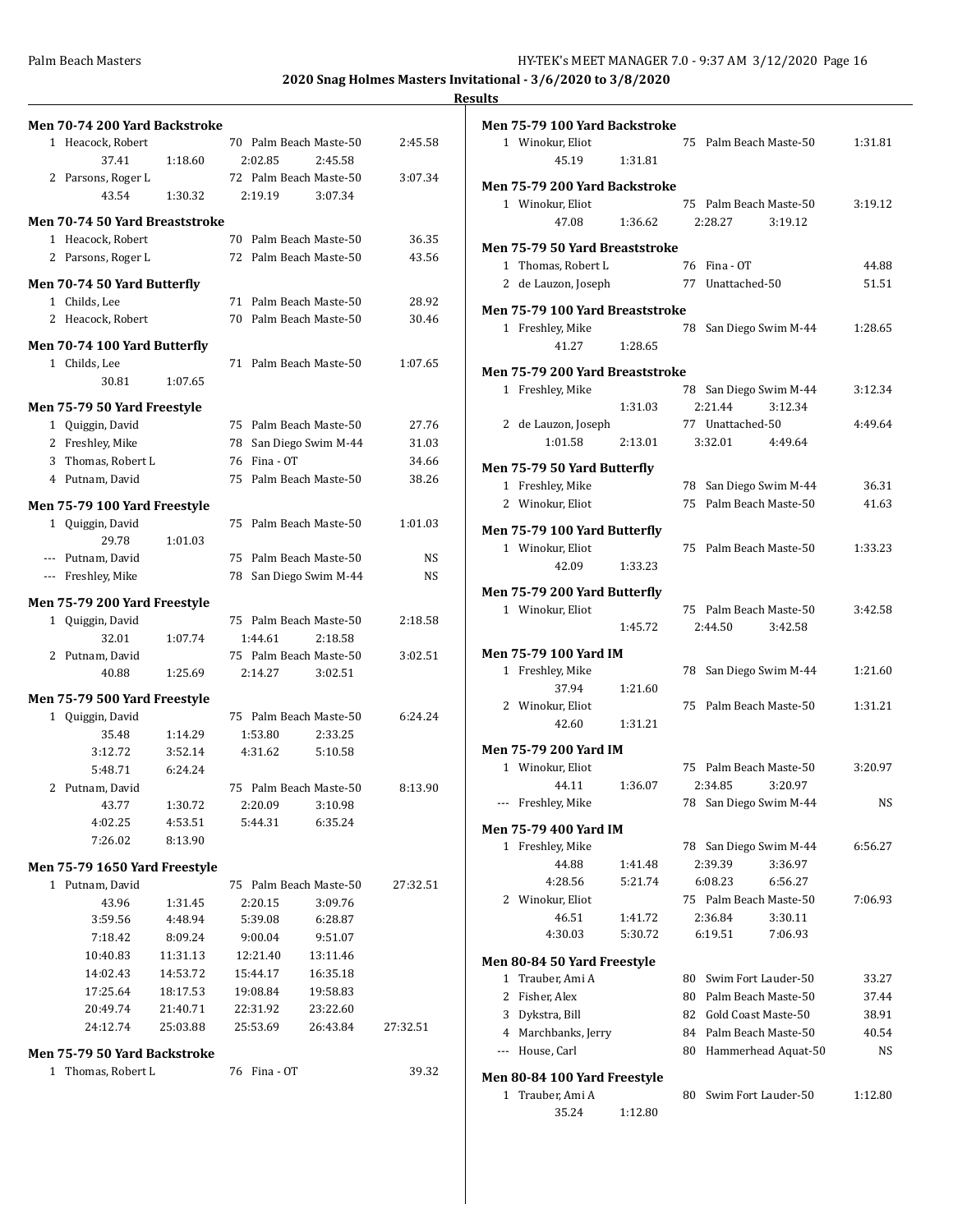|                                       |         |    |                        |                        |            | <b>Results</b> |
|---------------------------------------|---------|----|------------------------|------------------------|------------|----------------|
| (Men 80-84 100 Yard Freestyle)        |         |    |                        |                        |            | Wo             |
| 2 Fisher, Alex                        |         |    |                        | 80 Palm Beach Maste-50 | 1:24.35    |                |
| 39.91                                 | 1:24.35 |    |                        |                        |            |                |
| --- House, Carl                       |         |    |                        | 80 Hammerhead Aquat-50 | NS         |                |
| Men 80-84 200 Yard Freestyle          |         |    |                        |                        |            |                |
| 1 Trauber, Ami A                      |         |    | 80 Swim Fort Lauder-50 |                        | 2:52.24    |                |
| 39.05                                 | 1:22.50 |    | 2:07.12                | 2:52.24                |            |                |
| 2 Fisher, Alex                        |         |    |                        | 80 Palm Beach Maste-50 | 3:06.42    |                |
| 43.02                                 | 1:30.31 |    | 2:19.05                | 3:06.42                |            |                |
| 3 Dykstra, Bill                       |         |    | 82 Gold Coast Maste-50 |                        | 3:32.38    | Wo             |
| 47.45                                 | 1:41.08 |    | 2:37.19                | 3:32.38                |            |                |
| 4 Lyon, Bruce                         |         |    |                        | 80 Palm Beach Maste-50 | 5:06.55    |                |
| --- House, Carl                       |         |    |                        | 80 Hammerhead Aquat-50 | NS         |                |
| Men 80-84 500 Yard Freestyle          |         |    |                        |                        |            |                |
| 1 Trauber, Ami A                      |         |    | 80 Swim Fort Lauder-50 |                        | 7:47.93    |                |
| 42.53                                 | 1:28.58 |    | 2:16.08                | 3:02.88                |            |                |
| 3:50.42                               | 4:38.00 |    | 5:25.52                | 6:12.62                |            | Wo             |
| 7:00.89                               | 7:47.93 |    |                        |                        |            |                |
| --- House, Carl                       |         |    |                        | 80 Hammerhead Aquat-50 | NS         |                |
|                                       |         |    |                        |                        |            |                |
| <b>Men 80-84 50 Yard Backstroke</b>   |         |    |                        |                        |            |                |
| 1 Lyon, Bruce                         |         |    |                        | 80 Palm Beach Maste-50 | 1:45.19    |                |
| --- House, Carl                       |         |    |                        | 80 Hammerhead Aquat-50 | NS         |                |
| Men 80-84 100 Yard Backstroke         |         |    |                        |                        |            |                |
| 1 Dykstra, Bill                       |         |    | 82 Gold Coast Maste-50 |                        | 1:44.61    | Wo             |
| 50.69                                 | 1:44.61 |    |                        |                        |            |                |
| 2 Lyon, Bruce                         |         |    |                        | 80 Palm Beach Maste-50 | 3:37.39    |                |
| --- House, Carl                       |         |    |                        | 80 Hammerhead Aquat-50 | NS         |                |
|                                       |         |    |                        |                        |            |                |
| Men 80-84 200 Yard Backstroke         |         |    |                        |                        |            |                |
| 1 Lyon, Bruce                         |         |    |                        | 80 Palm Beach Maste-50 | 8:13.18    |                |
|                                       | 4:02.83 |    | 6:09.95                | 8:13.18                |            |                |
| <b>Men 80-84 50 Yard Breaststroke</b> |         |    |                        |                        |            |                |
| 1 Lyon, Bruce                         |         |    |                        | 80 Palm Beach Maste-50 | 1:27.87    |                |
| --- Marchbanks, Jerry                 |         |    |                        | 84 Palm Beach Maste-50 | <b>DNF</b> |                |
| Did not finish                        |         |    |                        |                        |            |                |
| --- House, Carl                       |         |    |                        | 80 Hammerhead Aquat-50 | NS         |                |
| Men 80-84 100 Yard Breaststroke       |         |    |                        |                        |            | Wo             |
| 1 Lyon, Bruce                         |         |    |                        | 80 Palm Beach Maste-50 | 1:34.51    |                |
| 1:34.51                               | 1:34.51 |    |                        |                        |            |                |
| --- House, Carl                       |         |    |                        | 80 Hammerhead Aquat-50 | NS         |                |
|                                       |         |    |                        |                        |            |                |
| Men 80-84 200 Yard Breaststroke       |         |    |                        |                        |            | Wo             |
| 1 Lyon, Bruce                         |         |    |                        | 80 Palm Beach Maste-50 | 7:37.45    |                |
| 1:33.76                               |         |    | 5:47.39                | 7:37.45                |            |                |
| Men 80-84 50 Yard Butterfly           |         |    |                        |                        |            |                |
| 1 Lyon, Bruce                         |         |    |                        | 80 Palm Beach Maste-50 | 1:49.16    |                |
|                                       |         |    |                        |                        |            |                |
| <b>Men 80-84 100 Yard IM</b>          |         |    |                        |                        |            | Wo             |
| 1 Marchbanks, Jerry                   |         | 84 |                        | Palm Beach Maste-50    | 1:45.26    |                |
| 50.61                                 | 1:45.26 |    |                        |                        |            |                |
| 2 Lyon, Bruce                         |         |    |                        | 80 Palm Beach Maste-50 | 3:09.91    |                |
| Men 80-84 200 Yard IM                 |         |    |                        |                        |            |                |
| --- Lyon, Bruce                       |         |    |                        | 80 Palm Beach Maste-50 | NS         |                |
|                                       |         |    |                        |                        |            |                |

|              | Women 25+ 200 Yard Freestyle Relay                        |                    |                       |                                   |          |
|--------------|-----------------------------------------------------------|--------------------|-----------------------|-----------------------------------|----------|
|              | Swim Fort Lauder-50<br>$\mathbf{1}$                       |                    | A                     |                                   | 1:57.15  |
|              | 1) Uzcategui, Andrea W30                                  |                    |                       | 2) White, Hillary W52             |          |
|              | 3) Meyerfreund, Karin W51                                 |                    |                       | 4) Szczerban, Alexandra W44       |          |
|              | 25.51                                                     | 56.40              | 1:27.10               | 1:57.15                           |          |
|              | 2 Palm Beach Maste-50                                     |                    | A                     |                                   | 2:00.80  |
|              | 1) Pearson, Quincy W36                                    |                    |                       | 2) Dundey, Caitlin W31            |          |
|              | 3) Taback, Megyn W46                                      |                    |                       | 4) Anderson, Lauren G W46         |          |
|              | 32.18                                                     | 1:01.80            | 1:32.10               | 2:00.80                           |          |
|              | Women 25+ 400 Yard Freestyle Relay                        |                    |                       |                                   |          |
|              | 1 Palm Beach Maste-50                                     |                    | A                     |                                   | 4:03.57  |
|              | 1) Paz, Aly W26                                           |                    |                       | 2) Sandoval, Rachel W27           |          |
|              | 3) Raininger, Christine W29                               |                    |                       | 4) Dundey, Caitlin W31            |          |
|              | 27.96                                                     | 56.95              | 1:25.36               | 1:58.38                           |          |
|              | 2:26.72                                                   | 2:57.66            | 3:28.96               | 4:03.57                           |          |
|              |                                                           |                    |                       |                                   |          |
| 1            | Women 25+ 800 Yard Freestyle Relay<br>Palm Beach Maste-50 |                    | A                     |                                   | 9:28.38  |
|              | 1) Paz, Aly W26                                           |                    |                       | 2) Pearson, Quincy W36            |          |
|              | 3) Dundey, Caitlin W31                                    |                    |                       | 4) Sandoval, Rachel W27           |          |
|              | 30.21                                                     | 1:03.66            | 1:37.21               | 2:09.51                           |          |
|              | 2:46.17                                                   | 3:26.56            | 4:07.98               | 4:50.26                           |          |
|              | 5:22.49                                                   | 5:59.15            | 6:37.39               | 7:16.72                           |          |
|              | 7:32.77                                                   | 8:19.79            | 8:54.17               | 9:28.38                           |          |
|              |                                                           |                    |                       |                                   |          |
|              | Women 25+200 Yard Medley Relay                            |                    |                       |                                   |          |
| $\mathbf{1}$ | Palm Beach Maste-50                                       |                    | A                     |                                   | 2:01.11  |
|              | 1) Raininger, Christine W29                               |                    |                       | 2) Dundey, Caitlin W31            |          |
|              | 3) Paz, Aly W26                                           |                    |                       | 4) Sandoval, Rachel W27           |          |
|              | 31.35                                                     | 1:08.29            | 1:35.17               | 2:01.11                           |          |
|              | 2 Swim Fort Lauder-50                                     |                    | A                     |                                   | 2:09.90  |
|              | 1) Herrington, Jamie W54                                  |                    |                       | 2) White, Hillary W52             |          |
|              | 3) Uzcategui, Andrea W30                                  |                    |                       | 4) McCloskey, Cecilia D W70       |          |
|              | 34.72                                                     | 1:12.85            | 1:39.94<br>B          | 2:09.90                           | 2:31.65  |
| 3            | Palm Beach Maste-50<br>1) Morris, Hillary W44             |                    |                       | 2) Finney, Diana W59              |          |
|              | 3) Rock, Stephanie W32                                    |                    |                       | 4) Pearson, Quincy W36            |          |
|              | 39.46                                                     | 1:25.20            | 1:59.49               | 2:31.65                           |          |
|              |                                                           |                    |                       |                                   |          |
|              | Women 35+ 200 Yard Freestyle Relay                        |                    |                       |                                   |          |
| 1            | Palm Beach Maste-50                                       |                    | D                     |                                   | 2:24.09  |
|              | 1) Williams, Tracy A W47                                  |                    |                       | 2) Goodwin, Cathy W54             |          |
|              | 3) Bettendorf, Heidi W55<br>32.39                         | 1:07.86            | 1:53.13               | 4) Morris, Hillary W44<br>2:24.09 |          |
|              |                                                           |                    |                       |                                   |          |
|              | Women 35+ 400 Yard Freestyle Relay                        |                    |                       |                                   |          |
| 1            | Palm Beach Maste-50                                       |                    | B                     |                                   | 4:57.27  |
|              | 1) Pearson, Quincy W36                                    |                    |                       | 2) Morris, Hillary W44            |          |
|              | 3) Williams, Tracy A W47                                  |                    |                       | 4) Goodwin, Cathy W54             |          |
|              | 34.67<br>2:44.10                                          | 1:11.17<br>3:35.93 | 1:45.28<br>4:13.90    | 2:21.18<br>4:57.27                |          |
|              |                                                           |                    |                       |                                   |          |
|              | Women 35+ 800 Yard Freestyle Relay                        |                    |                       |                                   |          |
| 1            | Palm Beach Maste-50                                       |                    | A                     |                                   | 11:05.85 |
|              | 1) Morris, Hillary W44                                    |                    | 2) Goodwin, Cathy W54 |                                   |          |
|              | 3) Williams, Tracy A W47                                  |                    |                       | 4) Dearworth, Suzanne W47         |          |
|              | 36.27                                                     | 1:15.64            | 1:57.50               | 2:40.02                           |          |
|              | 3:18.61                                                   | 4:05.00            | 4:52.29               | 5:38.75                           |          |
|              | 6:16.32                                                   | 6:58.68            | 7:43.20               | 8:26.32                           |          |
|              | 9:02.32                                                   | 9:43.02            | 10:25.07              | 11:05.85                          |          |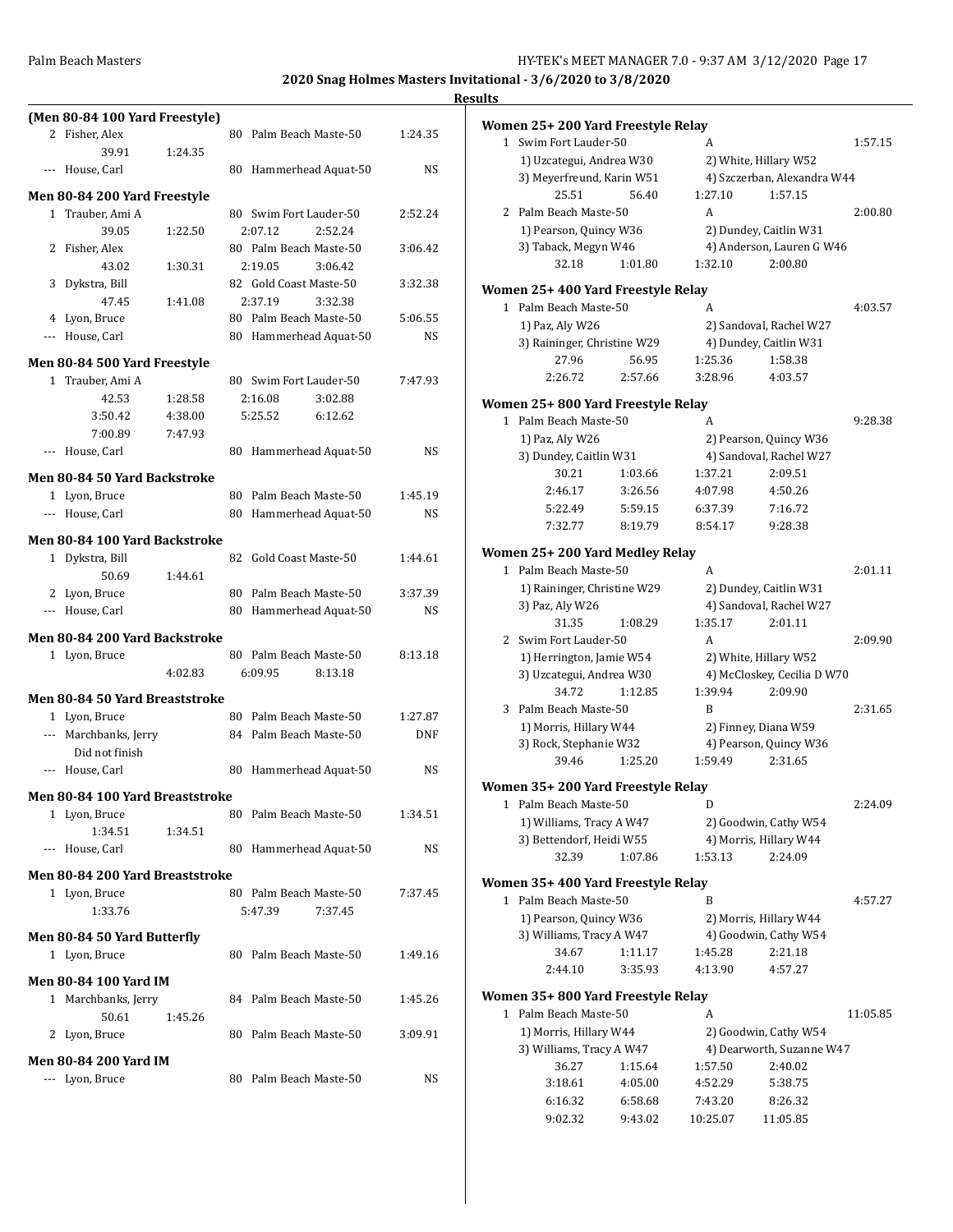| Women 35+200 Yard Medley Relay      |          |              |                                  |          | Women 65+200 Yard Freestyle Relay                        |         |                  |                                                   |                               |
|-------------------------------------|----------|--------------|----------------------------------|----------|----------------------------------------------------------|---------|------------------|---------------------------------------------------|-------------------------------|
| 1 Swim Fort Lauder-50               |          | B            |                                  | 3:07.34  | 1 Palm Beach Maste-50                                    |         | C                |                                                   | 3:06.58                       |
| 1) Albano, Carla W62                |          |              | 2) Gatto, Caroline W59           |          | 1) Craffey, Joan W66                                     |         |                  | 2) Hanson, Monique W77                            |                               |
| 3) Musk, Gail W62                   |          |              | 4) Gigler, Jennifer W43          |          | 3) Camp, Robyne W72                                      |         |                  | 4) Fitzpatrick, Maureen W68                       |                               |
| 42.02                               | 1:28.90  | 2:26.81      | 3:07.34                          |          | 33.60                                                    | 1:17.72 | 2:25.43          | 3:06.58                                           |                               |
|                                     |          |              |                                  |          |                                                          |         |                  |                                                   |                               |
| Women 45+400 Yard Freestyle Relay   |          |              |                                  |          | Women 65+400 Yard Freestyle Relay                        |         |                  |                                                   |                               |
| 1 Swim Fort Lauder-50               |          | A            |                                  | 5:16.35  | 1 Palm Beach Maste-50                                    |         | D                |                                                   | 5:09.83                       |
| 1) Herrington, Jamie W54            |          |              | 2) Albano, Carla W62             |          | 1) Craffey, Joan W66                                     |         |                  | 2) Mitchell, Suzanne W71                          |                               |
| 3) Musk, Gail W62                   |          |              | 4) McCloskey, Cecilia D W70      |          | 3) Stainback, Nancy W65                                  |         |                  | 4) Hare, Fran W69                                 |                               |
| 33.20                               | 1:08.95  | 1:47.93      | 2:31.57                          |          | 35.89                                                    | 1:12.95 | 1:55.13          | 2:41.25                                           |                               |
| 3:17.91                             | 4:10.20  | 4:41.94      | 5:16.35                          |          | 3:19.73                                                  | 4:00.11 | 4:14.95          | 5:09.83                                           |                               |
| Women 45+200 Yard Medley Relay      |          |              |                                  |          | Women 65+800 Yard Freestyle Relay                        |         |                  |                                                   |                               |
| 1 Palm Beach Maste-50               |          | $\mathsf{C}$ |                                  | 2:20.76  | 1 Palm Beach Maste-50                                    |         | A                |                                                   | 10:55.88                      |
| 1) Williams, Tracy A W47            |          |              | 2) Anderson, Lauren G W46        |          | 1) Craffey, Joan W66                                     |         |                  | 2) Stainback, Nancy W65                           |                               |
| 3) Bongiovi, Lisa W53               |          |              | 4) Taback, Megyn W46             |          | 3) Ragalie, Diane W67                                    |         |                  | 4) Hare, Fran W69                                 |                               |
| 38.83                               | 1:13.98  | 1:50.66      | 2:20.76                          |          | 36.58                                                    | 1:16.01 | 1:56.20          | 2:35.74                                           |                               |
| Women 55+200 Yard Freestyle Relay   |          |              |                                  |          | 3:16.11                                                  | 4:00.02 | 4:44.87          | 5:28.34                                           |                               |
| 1 Palm Beach Maste-50               |          | B            |                                  | 2:12.49  |                                                          | 6:53.57 | 7:39.72          | 8:24.38                                           |                               |
| 1) Irish Bostic, Linda W56          |          |              | 2) Moak, Mary W63                |          | 8:40.01                                                  | 8:58.97 | 9:36.83          | 10:55.88                                          |                               |
| 3) Burton, Tamara W61               |          |              | 4) Stromstedt, Denise W55        |          |                                                          |         |                  |                                                   |                               |
| 29.10                               | 1:02.83  | 1:36.04      | 2:12.49                          |          | Women 65+200 Yard Medley Relay<br>1 Palm Beach Maste-50  |         | E                |                                                   |                               |
|                                     |          |              |                                  |          |                                                          |         |                  |                                                   | 2:44.56                       |
| Women 55+400 Yard Freestyle Relay   |          |              |                                  |          | 1) Craffey, Joan W66                                     |         |                  | 2) Fitzpatrick, Maureen W68                       |                               |
| 1 Palm Beach Maste-50               |          | $\mathsf{C}$ |                                  | 5:07.14  | 3) Ragalie, Diane W67<br>38.28                           |         |                  | 4) Dehnel, Christine W65                          |                               |
| 1) Finney, Diana W59                |          |              | 2) Soucie, Helen W64             |          | 2 Palm Beach Maste-50                                    | 2:09.55 | 2:44.56<br>F     |                                                   | 3:13.95                       |
| 3) Burton, Tamara W61               |          |              | 4) Moak, Mary W63                |          |                                                          |         |                  |                                                   |                               |
| 37.34                               | 1:16.99  | 1:55.31      | 2:38.52                          |          | 1) Mitchell, Jeannie W73<br>3) Mitchell, Suzanne W71     |         |                  | 2) Hanson, Monique W77<br>4) Stainback, Nancy W65 |                               |
| 3:12.62                             | 3:49.93  | 4:26.45      | 5:07.14                          |          | 46.81                                                    | 1:50.54 | 2:38.51          | 3:13.95                                           |                               |
| Women 55+800 Yard Freestyle Relay   |          |              |                                  |          |                                                          |         |                  |                                                   |                               |
| 1 Palm Beach Maste-50               |          | A            |                                  | 10:04.60 | Men 18+200 Yard Freestyle Relay<br>1 Swim Fort Lauder-50 |         | B                |                                                   | 1:59.88                       |
|                                     |          |              |                                  |          |                                                          |         |                  |                                                   |                               |
| 1) LaFountain, Darcy H W64          |          |              | 2) Dietrick, Karen W55           |          |                                                          |         |                  |                                                   |                               |
| 3) Davisson, Valerie W57            |          |              | 4) Irish Bostic, Linda W56       |          | 1) Torres, Martin M42                                    |         |                  | 2) Woodrow, Blake M23                             |                               |
| 35.02                               | 1:14.07  | 1:53.49      | 2:30.98                          |          | 3) Strzelecki, Richard M47                               |         |                  | 4) Milford, Gregory M58                           |                               |
| 3:04.69                             | 3:43.23  | 4:24.42      | 5:04.90                          |          | 24.21                                                    | 48.41   | 1:26.19          | 1:59.88                                           |                               |
| 5:39.95                             | 6:20.55  | 7:04.54      | 7:49.14                          |          | Men 18+400 Yard Freestyle Relay                          |         |                  |                                                   |                               |
| 8:10.84                             | 8:54.98  | 9:29.76      | 10:04.60                         |          | 1 Swim Fort Lauder-50                                    |         | B                |                                                   |                               |
| 2 Palm Beach Maste-50               |          | B            |                                  | 11:54.21 | 1) Parra, Francisco M25                                  |         |                  | 2) Hicks, Michael M29                             |                               |
| 1) Danford, Jeanne W56              |          |              | 2) Burton, Tamara W61            |          | 3) Torres, Martin M42                                    |         |                  | 4) Woodrow, Blake M23                             |                               |
| 3) Stromstedt, Denise W55           |          |              | 4) Bettendorf, Heidi W55         |          | 23.94                                                    | 49.16   | 1:23.03          | 2:02.44                                           |                               |
| 38.73                               | 1:19.63  | 2:01.28      | 2:43.94                          |          | 2:28.19                                                  | 2:56.27 | 3:21.79          | 3:50.18                                           |                               |
| 3:19.20                             | 3:57.22  | 4:36.34      | 5:15.35                          |          |                                                          |         |                  |                                                   |                               |
| 5:55.19                             | 6:40.03  | 7:28.03      | 8:14.11                          |          | Men 18+200 Yard Medley Relay                             |         |                  |                                                   |                               |
| 9:05.56                             | 10:02.75 | 11:00.57     | 11:54.21                         |          | 1 Swim Fort Lauder-50                                    |         | $\mathsf C$      |                                                   |                               |
|                                     |          |              |                                  |          | 1) Woodrow, Blake M23                                    |         |                  | 2) Hicks, Michael M29                             |                               |
| Women 55+200 Yard Medley Relay      |          |              |                                  |          | 3) Parra, Francisco M25                                  |         |                  | 4) Torres, Martin M42                             |                               |
| 1 Palm Beach Maste-50               |          | D            |                                  | 2:29.97  | 29.81                                                    | 1:07.95 | 1:32.40          | 1:56.44                                           |                               |
| 1) Burton, Tamara W61               |          |              | 2) Moak, Mary W63                |          | Men 18+400 Yard Medley Relay                             |         |                  |                                                   |                               |
| 3) Irish Bostic, Linda W56          |          |              | 4) Soucie, Helen W64             |          | 1 Swim Fort Lauder-50                                    |         | $\boldsymbol{A}$ |                                                   |                               |
| 39.45                               | 1:21.64  | 1:54.50      | 2:29.97                          |          | 1) Woodrow, Blake M23                                    |         |                  | 2) Hicks, Michael M29                             |                               |
| Women 55+400 Yard Medley Relay      |          |              |                                  |          | 3) Parra, Francisco M25                                  |         |                  | 4) Torres, Martin M42                             |                               |
| 1 Palm Beach Maste-50               |          | A            |                                  | 5:40.12  | 30.96                                                    | 1:03.81 | 1:22.31          | 2:32.38                                           |                               |
| 1) Craffey, Joan W66                |          |              | 2) Stromstedt, Denise W55        |          | 2:58.08                                                  | 3:27.77 | 3:53.28          | 4:21.38                                           |                               |
|                                     |          |              |                                  |          |                                                          |         |                  |                                                   |                               |
| 3) Irish Bostic, Linda W56<br>41.26 | 1:22.31  | 2:12.32      | 4) Burton, Tamara W61<br>3:05.83 |          |                                                          |         |                  |                                                   | 3:50.18<br>1:56.44<br>4:21.38 |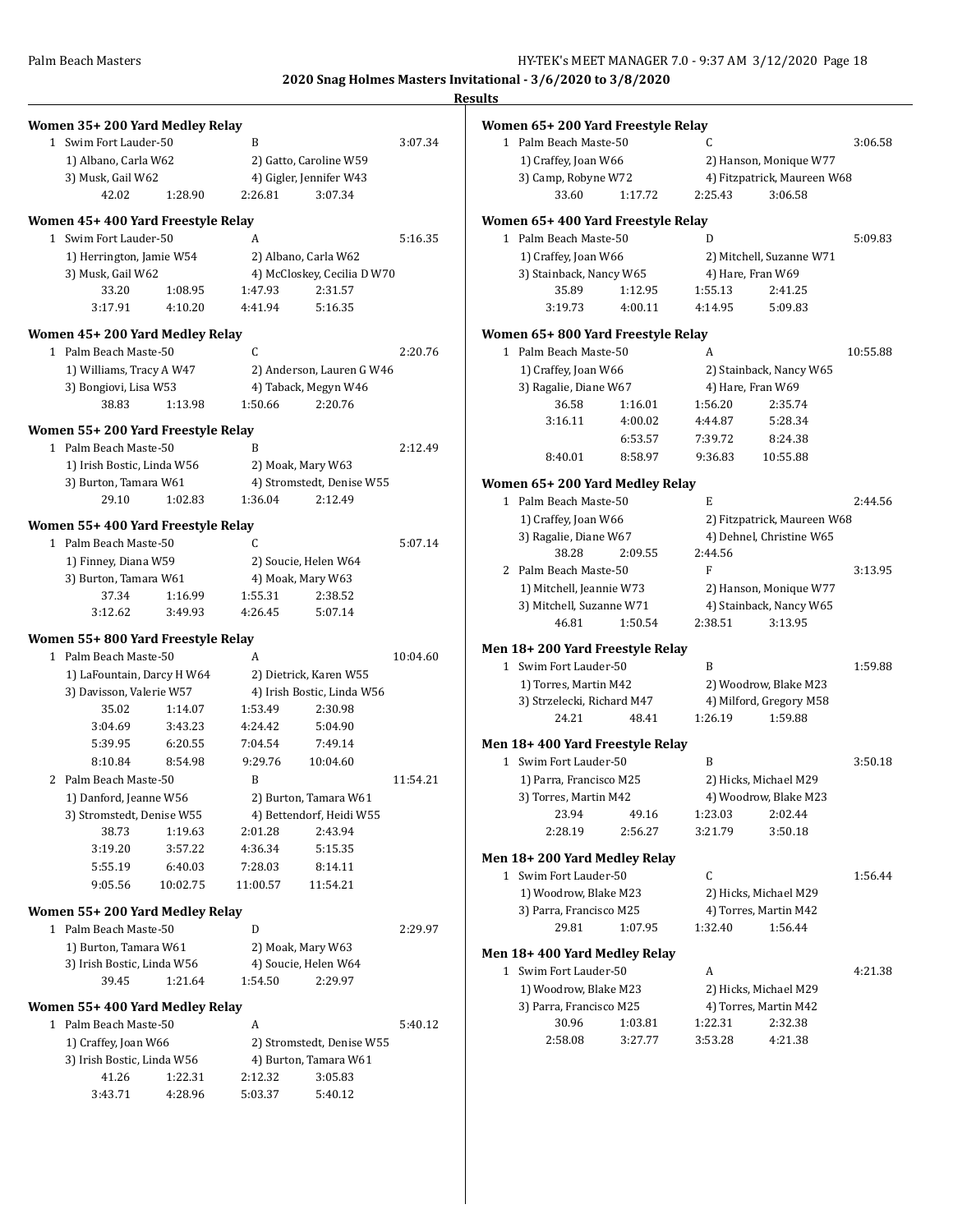| Men 25+200 Yard Freestyle Relay               |         |         |                                                 |         | Men 45+200 Yard Freestyle Relay  |         |              |                           |         |
|-----------------------------------------------|---------|---------|-------------------------------------------------|---------|----------------------------------|---------|--------------|---------------------------|---------|
| 1 Palm Beach Maste-50                         |         | F       |                                                 | 1:41.53 | 1 Palm Beach Maste-50            |         | D            |                           | 1:37.37 |
| 1) Lebost, Daniel M33                         |         |         | 2) Reynolds, David M35                          |         | 1) Beach, Christopher M50        |         |              | 2) Lindahl, Lennart M49   |         |
| 3) Loder, Scott M38                           |         |         | 4) Wilson, Todd M34                             |         | 3) Fite, David M51               |         |              | 4) Rasmussen, Eric M49    |         |
| 23.65                                         | 52.52   | 1:17.16 | 1:41.53                                         |         | 23.48                            | 47.39   | 1:12.71      | 1:37.37                   |         |
|                                               |         |         |                                                 |         | 2 Swim Fort Lauder-50            |         | $\mathsf{C}$ |                           | 1:49.97 |
| Men 25+400 Yard Freestyle Relay               |         |         |                                                 |         | 1) Wagner, Harold M54            |         |              | 2) Parra, Francisco J M62 |         |
| 1 Palm Beach Maste-50                         |         | A       |                                                 | 3:54.13 | 3) Trauber, Ami A M80            |         |              | 4) Itriago, Hilario M46   |         |
| 1) Wilson, Todd M34                           |         |         | 2) Reynolds, David M35                          |         | 26.60                            | 51.97   | 1:25.32      | 1:49.97                   |         |
| 3) Loder, Scott M38                           |         |         | 4) Lotano, Daniel M39                           |         |                                  |         |              |                           |         |
| 26.23                                         | 55.55   | 1:27.32 | 2:02.04                                         |         | Men 45+ 400 Yard Freestyle Relay |         |              |                           |         |
| 2:28.93                                       | 2:58.69 | 3:23.86 | 3:54.13                                         |         | 1 Palm Beach Maste-50            |         | B            |                           | 3:42.17 |
| 2 Gulliver Swim Cl-50                         |         | A       |                                                 | 4:17.08 | 1) Beach, Christopher M50        |         |              | 2) Lindahl, Lennart M49   |         |
| 1) Hsieh, Alan M26                            |         |         | 2) Messinger, Daniel M55                        |         | 3) Hanssen, Erik M48             |         |              | 4) Alpern, Matthew M56    |         |
| 3) Gaw, Mike M50                              |         |         | 4) Green, Mike M41                              |         | 24.23                            | 51.95   | 1:18.60      | 1:46.24                   |         |
| 26.16                                         | 56.37   | 1:31.70 | 2:09.14                                         |         | 2:12.54                          | 2:40.77 | 3:09.93      | 3:42.17                   |         |
| 2:40.06                                       | 3:14.79 | 3:43.92 | 4:17.08                                         |         | 2 Swim Fort Lauder-50            |         | C            |                           | 4:01.26 |
|                                               |         |         |                                                 |         | 1) Wagner, Harold M54            |         |              | 2) Nolan, Ken M58         |         |
| Men 25+200 Yard Medley Relay                  |         |         |                                                 |         | 3) Richards, Mark R M60          |         |              | 4) Parra, Francisco J M62 |         |
| 1 Palm Beach Maste-50                         |         | А       |                                                 | 1:45.78 | 27.94                            | 59.14   | 1:27.85      | 2:00.85                   |         |
| 1) Beach, Christopher M50                     |         |         | 2) Jeanpierre, Charles M44                      |         | 2:30.14                          | 3:02.62 | 3:31.37      | 4:01.26                   |         |
| 3) Lindahl, Lennart M49                       |         |         | 4) Wilson, Todd M34                             |         |                                  |         |              |                           |         |
| 26.27                                         | 55.94   | 1:21.77 | 1:45.78                                         |         | Men 45+800 Yard Freestyle Relay  |         |              |                           |         |
| 2 Gulliver Swim Cl-50                         |         | A       |                                                 | 2:12.06 | 1 Palm Beach Maste-50            |         | A            |                           | 8:38.46 |
| 1) Gaw, Mike M50                              |         |         | 2) Hsieh, Alan M26                              |         | 1) Lindahl, Lennart M49          |         |              | 2) Steighner, Brian M48   |         |
| 3) Green, Mike M41                            |         |         | 4) Messinger, Daniel M55                        |         | 3) Amersi, Brian M48             |         |              | 4) Hanssen, Erik M48      |         |
| 38.40                                         | 1:09.54 | 1:39.22 | 2:12.06                                         |         | 27.80                            | 58.08   | 1:30.09      | 2:03.94                   |         |
| Men 35+200 Yard Freestyle Relay               |         |         |                                                 |         | 2:34.58                          | 3:09.09 | 3:44.59      | 4:17.98                   |         |
| 1 Palm Beach Maste-50                         |         | A       |                                                 | 1:35.32 | 4:49.16                          | 5:24.12 | 5:59.91      | 6:35.71                   |         |
| 1) Bradchulis, Derek M42                      |         |         | 2) Garland, Barry M42                           |         | 7:04.14                          | 7:35.74 | 8:07.08      | 8:38.46                   |         |
| 3) Taylor, William M43                        |         |         | 4) Lotano, Daniel M39                           |         | Men 45+400 Yard Medley Relay     |         |              |                           |         |
| 25.45                                         | 48.84   | 1:13.93 | 1:35.32                                         |         | 1 Palm Beach Maste-50            |         | B            |                           | 4:10.35 |
|                                               |         |         |                                                 |         | 1) Fite, David M51               |         |              | 2) Hanssen, Erik M48      |         |
| Men 35+800 Yard Freestyle Relay               |         |         |                                                 |         | 3) Lindahl, Lennart M49          |         |              | 4) Beach, Christopher M50 |         |
| 1 Palm Beach Maste-50                         |         | A       |                                                 | 8:26.35 | 32.95                            | 1:07.70 | 1:40.91      | 2:17.72                   |         |
| 1) Lotano, Daniel M39                         |         |         | 2) Taylor, William M43                          |         | 2:45.98                          | 3:19.48 | 3:43.29      | 4:10.35                   |         |
| 3) Garland, Barry M42                         |         |         | 4) Loder, Scott M38                             |         | 2 Swim Fort Lauder-50            |         | B            |                           | 4:20.30 |
| 25.85                                         | 55.70   | 1:26.13 | 1:56.15                                         |         | 1) Krishtal, Valeriy M54         |         |              | 2) Salazar, Francisco M49 |         |
| 2:23.99                                       | 2:56.76 | 3:37.45 | 4:23.25                                         |         | 3) Wagner, Harold M54            |         |              | 4) Parra, Francisco J M62 |         |
| 4:50.94                                       | 5:21.77 | 5:53.79 | 6:24.26                                         |         | 29.69                            | 59.61   | 1:37.23      | 2:20.27                   |         |
| 6:52.51                                       | 7:23.47 | 7:55.02 | 8:26.35                                         |         |                                  |         |              |                           |         |
| Men 35+200 Yard Medley Relay                  |         |         |                                                 |         | 2:49.35                          | 3:22.88 | 3:38.40      | 4:20.30                   |         |
| 1 Palm Beach Maste-50                         |         | B       |                                                 | 1:44.72 | Men 55+200 Yard Freestyle Relay  |         |              |                           |         |
| 1) Lotano, Daniel M39                         |         |         |                                                 |         | 1 Palm Beach Maste-50            |         | E            |                           | 1:45.55 |
| 3) Bradchulis, Derek M42                      |         |         | 2) Garland, Barry M42<br>4) Taylor, William M43 |         | 1) Aubrey, Michael M59           |         |              | 2) LaMonica, Mike M59     |         |
|                                               |         | 1:19.84 |                                                 |         | 3) Andersen, James M59           |         |              | 4) McCarthy, Brendan M59  |         |
| 24.46<br>2 Palm Beach Maste-50                | 51.66   | C       | 1:44.72                                         | 2:08.36 | 25.79                            | 51.06   | 1:20.53      | 1:45.55                   |         |
|                                               |         |         |                                                 |         |                                  |         |              |                           |         |
| 1) Alpern, Matthew M56<br>3) Loder, Scott M38 |         |         | 2) Frohman, Michael D M56                       |         | Men 55+400 Yard Freestyle Relay  |         |              |                           |         |
| 36.84                                         | 1:11.91 |         | 4) Reynolds, David M35<br>2:08.36               |         | 1 Palm Beach Maste-50            |         | C            |                           | 3:40.31 |
|                                               |         | 1:39.07 |                                                 |         | 1) Aubrey, Michael M59           |         |              | 2) McCarthy, Brendan M59  |         |
| Men 35+400 Yard Medley Relay                  |         |         |                                                 |         | 3) Valdivia, Ricardo M55         |         |              | 4) LaMonica, Mike M59     |         |
| 1 Palm Beach Maste-50                         |         | A       |                                                 | 3:53.93 | 27.43                            | 56.74   | 1:23.04      | 1:51.49                   |         |
| 1) Lotano, Daniel M39                         |         |         | 2) Garland, Barry M42                           |         | 2:17.84                          | 2:46.87 | 3:12.78      | 3:40.31                   |         |
| 3) Loder, Scott M38                           |         |         | 4) Hankinson, Benjamin M38                      |         | 2 Palm Beach Maste-50            |         | D            |                           | 4:19.32 |
| 28.38                                         | 58.74   | 1:27.66 | 1:59.52                                         |         | 1) Aboud, Mark M63               |         |              | 2) Andersen, James M59    |         |
| 2:27.54                                       | 2:59.56 | 3:25.64 | 3:53.93                                         |         | 3) Jones, Thomas M55             |         |              | 4) Gibson, Robert J M63   |         |
|                                               |         |         |                                                 |         | 29.63                            | 1:00.62 | 1:34.65      | 2:09.41                   |         |
|                                               |         |         |                                                 |         | 2:40.42                          | 3:13.79 | 3:43.74      | 4:19.32                   |         |
|                                               |         |         |                                                 |         |                                  |         |              |                           |         |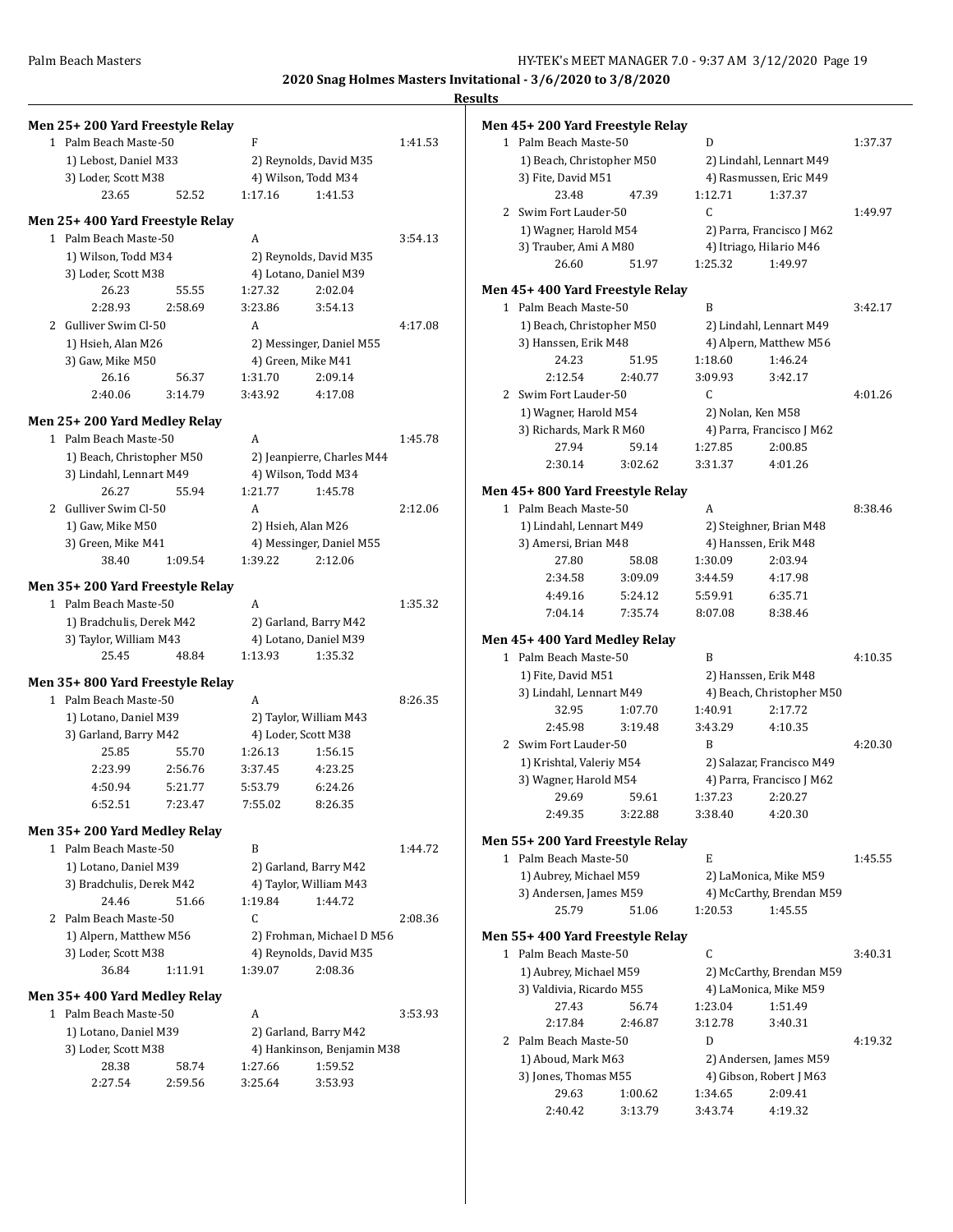| Men 55+800 Yard Freestyle Relay    |          |              |                                                    |          | Men 75+200 Yard Medley Relay      |         |                 |                        |
|------------------------------------|----------|--------------|----------------------------------------------------|----------|-----------------------------------|---------|-----------------|------------------------|
| 1 Palm Beach Maste-50              |          | A            |                                                    | 8:42.17  | 1 Palm Beach Maste-50             |         | F               |                        |
| 1) LaMonica, Mike M59              |          |              | 2) Alpern, Matthew M56                             |          | 1) Marchbanks, Jerry M84          |         |                 | 2) Quiggin, David M7   |
| 3) Jones, Thomas M55               |          |              | 4) Valdivia, Ricardo M55                           |          | 3) Winokur, Eliot M75             |         |                 | 4) Fisher, Alex M80    |
| 27.48                              | 57.42    | 1:27.72      | 1:59.94                                            |          | 48.64                             | 1:31.14 | 2:10.95         | 2:49.21                |
| 2:25.95                            | 3:08.52  | 3:44.40      | 4:17.84                                            |          |                                   |         |                 |                        |
| 4:49.37                            | 5:24.60  | 6:01.83      | 6:39.08                                            |          | Mixed 25+400 Yard Freestyle Relay |         |                 |                        |
| 6:55.12                            | 7:38.15  | 8:10.21      | 8:42.17                                            |          | 1 Palm Beach Maste-50             |         | H               |                        |
|                                    |          |              |                                                    |          | 1) Loder, Scott M38               |         | 2) Paz, Aly W26 |                        |
| Men 55+200 Yard Medley Relay       |          |              |                                                    |          | 3) Sandoval, Rachel W27           |         |                 | 4) Lotano, Daniel M3   |
| 1 Palm Beach Maste-50              |          | D            |                                                    | 1:54.76  | 26.65                             | 54.58   | 1:22.65         | 1:51.98                |
| 1) Aboud, Mark M63                 |          |              | 2) Aubrey, Michael M59                             |          | 2:19.49                           | 2:50.89 | 3:13.78         | 3:38.47                |
| 3) LaMonica, Mike M59              |          |              | 4) McCarthy, Brendan M59                           |          | Mixed 25+800 Yard Freestyle Relay |         |                 |                        |
| 34.03                              | 1:03.90  | 1:29.81      | 1:54.76                                            |          | 1 Palm Beach Maste-50             |         | A               |                        |
| 2 Swim Fort Lauder-50              |          | D            |                                                    | 2:06.34  | 1) Wilson, Todd M34               |         |                 | 2) Sandoval, Rachel V  |
| 1) Nolan, Ken M58                  |          |              | 2) Richards, Mark R M60                            |          | 3) Paz, Aly W26                   |         |                 | 4) Lebost, Daniel M3   |
| 3) Parra, Francisco J M62          |          |              | 4) Gleber, Michael C M64                           |          | 29.33                             | 1:01.84 | 1:35.20         | 2:08.43                |
| 31.55                              | 1:06.47  | 2:06.34      |                                                    |          | 2:37.52                           | 3:11.70 | 3:47.36         | 4:21.80                |
| Men 65+200 Yard Freestyle Relay    |          |              |                                                    |          | 4:51.14                           | 5:23.57 | 5:55.76         | 6:27.90                |
| 1 Palm Beach Maste-50              |          | B            |                                                    | 1:57.05  | 6:55.27                           | 7:26.52 | 7:58.84         | 8:33.42                |
|                                    |          |              |                                                    |          |                                   |         |                 |                        |
| 1) Childs, Lee M71                 |          |              | 2) Jarvis, Tony M74<br>4) Beuttenmuller, David M69 |          | Mixed 25+400 Yard Medley Relay    |         |                 |                        |
| 3) Bertrand, Robert T M71<br>26.79 | 56.19    | 1:26.64      | 1:57.05                                            |          | 1 Palm Beach Maste-50             |         | A               |                        |
|                                    |          |              |                                                    |          | 1) Lotano, Daniel M39             |         |                 | 2) Dundey, Caitlin W   |
| Men 65+400 Yard Freestyle Relay    |          |              |                                                    |          | 3) Paz, Aly W26                   |         |                 | 4) Lebost, Daniel M3   |
| 1 Palm Beach Maste-50              |          | E            |                                                    | 4:24.10  | 26.11                             | 54.85   | 1:32.74         | 2:17.40                |
| 1) Heacock, Robert M70             |          |              | 2) Jarvis, Tony M74                                |          | 2:44.82                           | 3:16.14 | 3:41.51         | 4:09.45                |
| 3) Beuttenmuller, David M69        |          |              | 4) Childs, Lee M71                                 |          |                                   |         |                 |                        |
| 30.10                              | 1:02.23  | 1:36.02      | 2:12.44                                            |          | Mixed 35+800 Yard Freestyle Relay |         |                 |                        |
| 2:46.76                            | 3:23.35  | 3:52.42      | 4:24.10                                            |          | 1 Palm Beach Maste-50             |         | A               |                        |
|                                    |          |              |                                                    |          | 1) Loder, Scott M38               |         |                 | 2) Pearson, Quincy V   |
| Men 65+200 Yard Medley Relay       |          |              |                                                    |          | 3) Finney, Diana W59              |         |                 | 4) Lotano, Daniel M3   |
| 1 Palm Beach Maste-50              |          | E            |                                                    | 2:16.88  | 28.63                             | 59.86   | 1:31.56         | 2:02.63                |
| 1) Bertrand, Robert T M71          |          |              | 2) Heacock, Robert M70                             |          | 2:18.19                           | 2:39.02 | 3:18.18         | 3:58.92                |
| 3) McMillen, Scott P M66           |          |              | 4) Beuttenmuller, David M69                        |          | 4:39.98                           | 5:18.39 | 6:00.52         | 7:25.12                |
| 39.38                              | 1:15.24  | 1:45.49      | 2:16.88                                            |          | 7:51.51                           | 8:21.52 | 8:52.57         | 9:23.18                |
| Men 75+200 Yard Freestyle Relay    |          |              |                                                    |          | Mixed 35+200 Yard Medley Relay    |         |                 |                        |
| 1 Palm Beach Maste-50              |          | $\mathsf{C}$ |                                                    | 2:33.72  | 1 Swim Fort Lauder-50             |         | E               |                        |
| 1) Quiggin, David M75              |          |              | 2) Fisher, Alex M80                                |          | 1) Wagner, Harold M54             |         |                 | 2) Barbosa, Tatiana V  |
| 3) Winokur, Eliot M75              |          |              | 4) Lyon, Bruce M80                                 |          | 3) Milford, Gregory M58           |         |                 | 4) Wesgate, Jody W5    |
| 27.20                              | 1:04.66  | 1:38.53      | 2:33.72                                            |          | 47.39                             | 1:26.13 | 1:51.88         | 2:34.75                |
|                                    |          |              |                                                    |          |                                   |         |                 |                        |
| Men 75+ 400 Yard Freestyle Relay   |          |              |                                                    |          | Mixed 45+800 Yard Freestyle Relay |         |                 |                        |
| 1 Palm Beach Maste-50              |          | F            |                                                    | 5:09.41  | 1 Palm Beach Maste-50             |         | A               |                        |
| 1) Quiggin, David M75              |          |              | 2) Fisher, Alex M80                                |          | 1) Hanssen, Erik M48              |         |                 | 2) Dietrick, Karen W   |
| 3) Putnam, David M75               |          |              | 4) Winokur, Eliot M75                              |          | 3) Dearworth, Suzanne W47         |         |                 | 4) Lindahl, Lennart N  |
| 29.94                              | 1:01.09  | 1:40.66      | 2:25.66                                            |          | 29.13                             | 1:00.36 | 1:31.77         | 2:03.00                |
| 3:06.09                            | 3:50.86  | 4:27.80      | 5:09.41                                            |          | 2:36.59                           | 3:14.98 | 3:55.15         |                        |
| Men 75+800 Yard Freestyle Relay    |          |              |                                                    |          | 5:10.84                           | 5:54.05 | 6:39.01         |                        |
| 1 Palm Beach Maste-50              |          | A            |                                                    | 11:31.40 | 7:31.63                           | 7:49.08 | 8:20.61         | 8:53.34                |
| 1) Quiggin, David M75              |          |              | 2) Putnam, David M75                               |          | Mixed 55+800 Yard Freestyle Relay |         |                 |                        |
| 3) Fisher, Alex M80                |          |              | 4) Winokur, Eliot M75                              |          |                                   |         |                 |                        |
| 31.45                              | 1:06.36  | 1:42.43      | 2:18.25                                            |          | 1 Palm Beach Maste-50             |         | A               |                        |
| 3:02.64                            | 3:52.66  | 4:42.15      | 5:29.83                                            |          | 1) Valdivia, Ricardo M55          |         |                 | 2) Irish Bostic, Linda |
| 6:14.85                            | 7:02.66  | 7:53.44      | 8:42.59                                            |          | 3) Davisson, Valerie W57          |         |                 | 4) LaMonica, Mike M    |
|                                    |          |              |                                                    |          | 27.94                             | 1:00.26 | 1:33.53         | 2:05.09                |
| 9:18.78                            | 10:01.13 | 10:46.14     | 11:31.40                                           |          | 2:21.68                           | 2:36.37 | 3:09.98         | 3:44.54                |
|                                    |          |              |                                                    |          | 4:20.30                           | 4:55.25 | 5:36.40         | 7:04.00                |
|                                    |          |              |                                                    |          | 7:32.81                           | 8:04.22 | 8:36.68         | 9:08.54                |

| <u>115</u> |                                                             |         |                            |                                                  |         |
|------------|-------------------------------------------------------------|---------|----------------------------|--------------------------------------------------|---------|
|            | Men 75+ 200 Yard Medley Relay                               |         |                            |                                                  |         |
|            | 1 Palm Beach Maste-50                                       |         | F                          |                                                  | 2:49.21 |
|            | 1) Marchbanks, Jerry M84                                    |         |                            | 2) Quiggin, David M75                            |         |
|            | 3) Winokur, Eliot M75                                       |         |                            | 4) Fisher, Alex M80                              |         |
|            | 48.64                                                       | 1:31.14 | 2:10.95                    | 2:49.21                                          |         |
|            |                                                             |         |                            |                                                  |         |
|            | Mixed 25+ 400 Yard Freestyle Relay<br>1 Palm Beach Maste-50 |         | H                          |                                                  | 3:38.47 |
|            | 1) Loder, Scott M38                                         |         | 2) Paz, Aly W26            |                                                  |         |
|            | 3) Sandoval, Rachel W27                                     |         |                            | 4) Lotano, Daniel M39                            |         |
|            | 26.65                                                       | 54.58   | 1:22.65                    | 1:51.98                                          |         |
|            | 2:19.49                                                     | 2:50.89 | 3:13.78                    | 3:38.47                                          |         |
|            |                                                             |         |                            |                                                  |         |
|            | Mixed 25+ 800 Yard Freestyle Relay                          |         |                            |                                                  |         |
|            | 1 Palm Beach Maste-50<br>1) Wilson, Todd M34                |         | A                          |                                                  | 8:33.42 |
|            |                                                             |         |                            | 2) Sandoval, Rachel W27<br>4) Lebost, Daniel M33 |         |
|            | 3) Paz, Aly W26<br>29.33                                    | 1:01.84 | 1:35.20                    | 2:08.43                                          |         |
|            | 2:37.52                                                     | 3:11.70 | 3:47.36                    | 4:21.80                                          |         |
|            | 4:51.14                                                     | 5:23.57 | 5:55.76                    | 6:27.90                                          |         |
|            | 6:55.27                                                     | 7:26.52 | 7:58.84                    | 8:33.42                                          |         |
|            |                                                             |         |                            |                                                  |         |
|            | Mixed 25+ 400 Yard Medley Relay                             |         |                            |                                                  |         |
|            | 1 Palm Beach Maste-50                                       |         | A                          |                                                  | 4:09.45 |
|            | 1) Lotano, Daniel M39                                       |         |                            | 2) Dundey, Caitlin W31                           |         |
|            | 3) Paz, Aly W26                                             |         |                            | 4) Lebost, Daniel M33                            |         |
|            | 26.11                                                       | 54.85   | 1:32.74                    | 2:17.40                                          |         |
|            | 2:44.82                                                     | 3:16.14 | 3:41.51                    | 4:09.45                                          |         |
|            | Mixed 35+ 800 Yard Freestyle Relay                          |         |                            |                                                  |         |
|            | 1 Palm Beach Maste-50                                       |         | A                          |                                                  | 9:23.18 |
|            | 1) Loder, Scott M38                                         |         |                            | 2) Pearson, Quincy W36                           |         |
|            | 3) Finney, Diana W59                                        |         |                            | 4) Lotano, Daniel M39                            |         |
|            | 28.63                                                       | 59.86   | 1:31.56                    | 2:02.63                                          |         |
|            | 2:18.19                                                     | 2:39.02 | 3:18.18                    | 3:58.92                                          |         |
|            | 4:39.98                                                     | 5:18.39 | 6:00.52                    | 7:25.12                                          |         |
|            | 7:51.51                                                     | 8:21.52 | 8:52.57                    | 9:23.18                                          |         |
|            | Mixed 35+ 200 Yard Medley Relay                             |         |                            |                                                  |         |
| 1          | Swim Fort Lauder-50                                         |         | E                          |                                                  | 2:34.75 |
|            | 1) Wagner, Harold M54                                       |         |                            | 2) Barbosa, Tatiana W40                          |         |
|            | 3) Milford, Gregory M58                                     |         |                            | 4) Wesgate, Jody W52                             |         |
|            | 47.39                                                       | 1:26.13 | 1:51.88                    | 2:34.75                                          |         |
|            | Mixed 45+ 800 Yard Freestyle Relay                          |         |                            |                                                  |         |
|            | 1 Palm Beach Maste-50                                       |         | A                          |                                                  | 8:53.34 |
|            | 1) Hanssen, Erik M48                                        |         |                            | 2) Dietrick, Karen W55                           |         |
|            | 3) Dearworth, Suzanne W47                                   |         |                            | 4) Lindahl, Lennart M49                          |         |
|            | 29.13                                                       | 1:00.36 | 1:31.77                    | 2:03.00                                          |         |
|            | 2:36.59                                                     | 3:14.98 | 3:55.15                    |                                                  |         |
|            | 5:10.84                                                     | 5:54.05 | 6:39.01                    |                                                  |         |
|            | 7:31.63                                                     | 7:49.08 | 8:20.61                    | 8:53.34                                          |         |
|            | Mixed 55+ 800 Yard Freestyle Relay                          |         |                            |                                                  |         |
| 1.         | Palm Beach Maste-50                                         |         | A                          |                                                  | 9:08.54 |
|            | 1) Valdivia, Ricardo M55                                    |         | 2) Irish Bostic, Linda W56 |                                                  |         |
|            | 3) Davisson, Valerie W57                                    |         | 4) LaMonica, Mike M59      |                                                  |         |
|            | 27.94                                                       | 1:00.26 | 1:33.53                    | 2:05.09                                          |         |
|            | 2:21.68                                                     | 2:36.37 | 3:09.98                    | 3:44.54                                          |         |
|            | 4:20.30                                                     | 4:55.25 | 5:36.40                    | 7:04.00                                          |         |